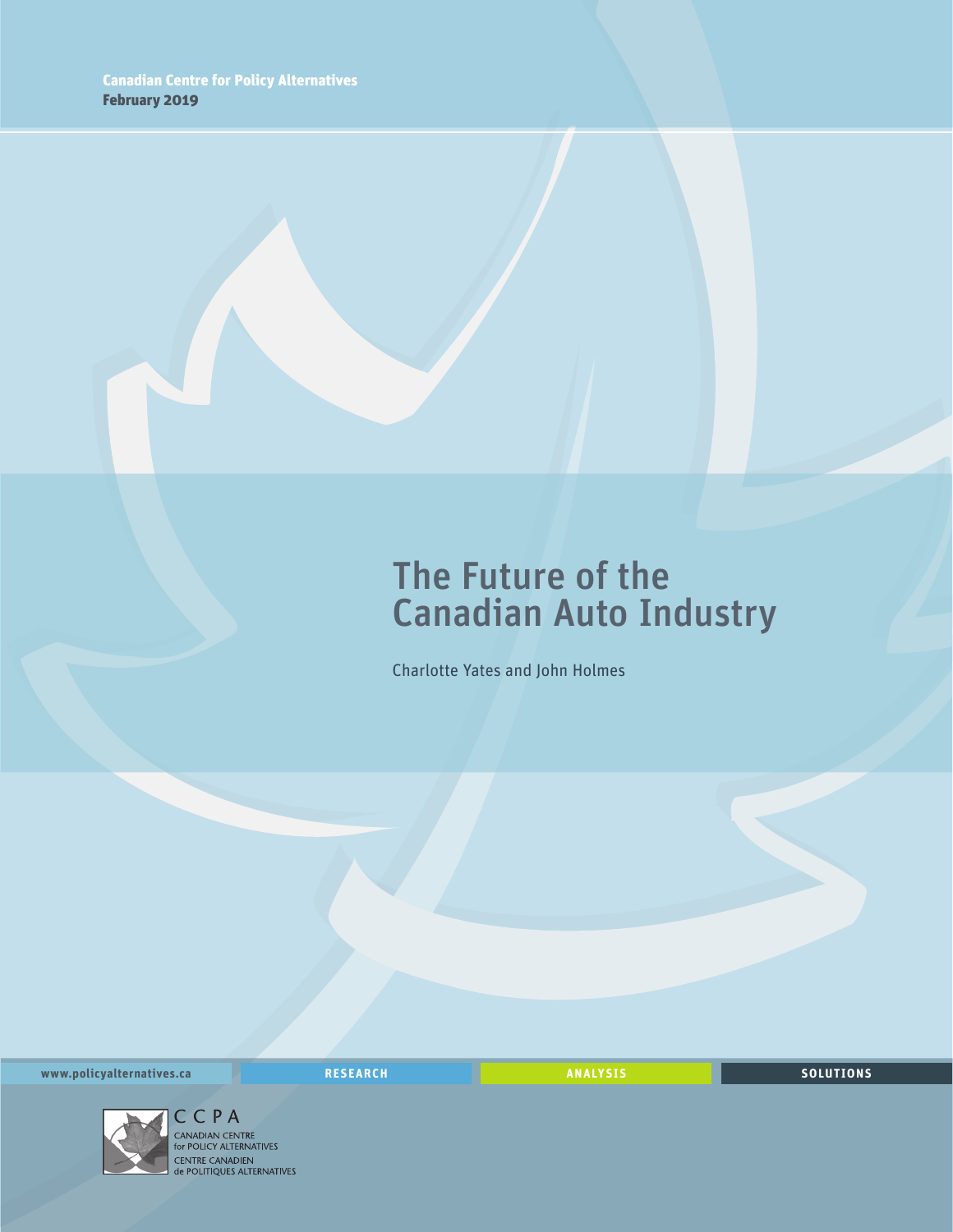

C C P A **CANADIAN CENTRE<br>for POLICY ALTERNATIVES CENTRE CANADIEN CENTRE CANADIEN** 

#### **ISBN 978-1-77125-442-7**

This report is available free of charge at www.policyalternatives.ca.

#### **Please make a donation...**

**Help us to continue to offer our publications free online.**

With your support we can continue to produce high quality research—and make sure it gets into the hands of citizens, journalists, policy makers and progressive organizations. Visit www.policyalternatives.ca or call 613-563-1341 for more information.

The CCPA is an independent policy research organization. This report has been subjected to peer review and meets the research standards of the Centre.

The opinions and recommendations in this report, and any errors, are those of the authors, and do not necessarily reflect the views of the funders of this report.



#### **About the authors**

Charlotte Yates is Provost and Vice-President Academic at the University of Guelph. John Holmes is Professor Emeritus at Queen's University. Both are affiliated with the Automotive Policy Research Centre (APRC), whose work focuses on maintaining a competitive and sustainable Canadian automotive industry.

#### **Acknowledgments**

Thanks to Angelo DiCaro, Wayne Lewchuk, Bill Murnighan, Scott Sinclair, Jim Stanford and an anonymous reviewer who provided valuable feedback on the original draft of this paper, and to Andrew (Sandy) Moroz for generously sharing his expertise with regard to rules of origin in trade agreements. Stuart Trew's skilful editing greatly improved the flow of our paper. This is an independent study; the opinions expressed are those of the authors and do not necessarily reflect those of APRC or the CCPA.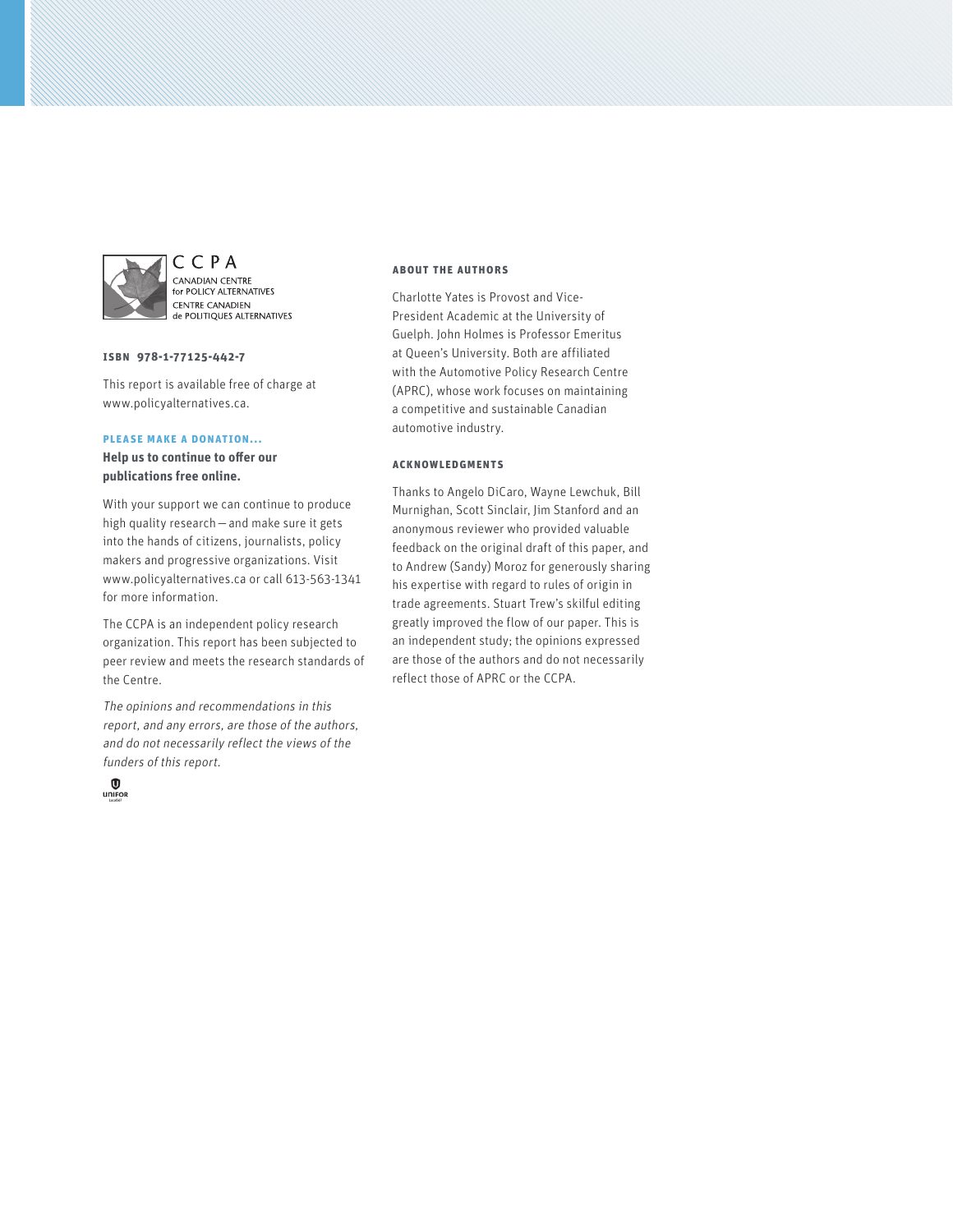#### **[Introduction](#page-3-0)**

- **[The changing geography of automotive production](#page-8-0)**
- [Global industry](#page-8-0)
- [NAFTA region](#page-9-0)
- **[Trade agreements and the auto sector](#page-11-0)**
- [CKFTA and CETA](#page-12-0)
- [From NAFTA to the USMCA](#page-13-0)
- [From TPP to CPTPP](#page-18-0)

#### **[Technological change: disruption and opportunity](#page-20-0)**

- [Fuel efficiency](#page-20-0)
- [Connected and autonomous vehicles \(CAVs\):](#page-23-0)  [possible missed Canadian opportunities](#page-23-0)
- [Employment consequences of automotive technological transformation](#page-25-0)
- **[Changing consumer patterns](#page-28-0)**
- **[Conclusion](#page-30-0)**
- **[Notes](#page-34-0)**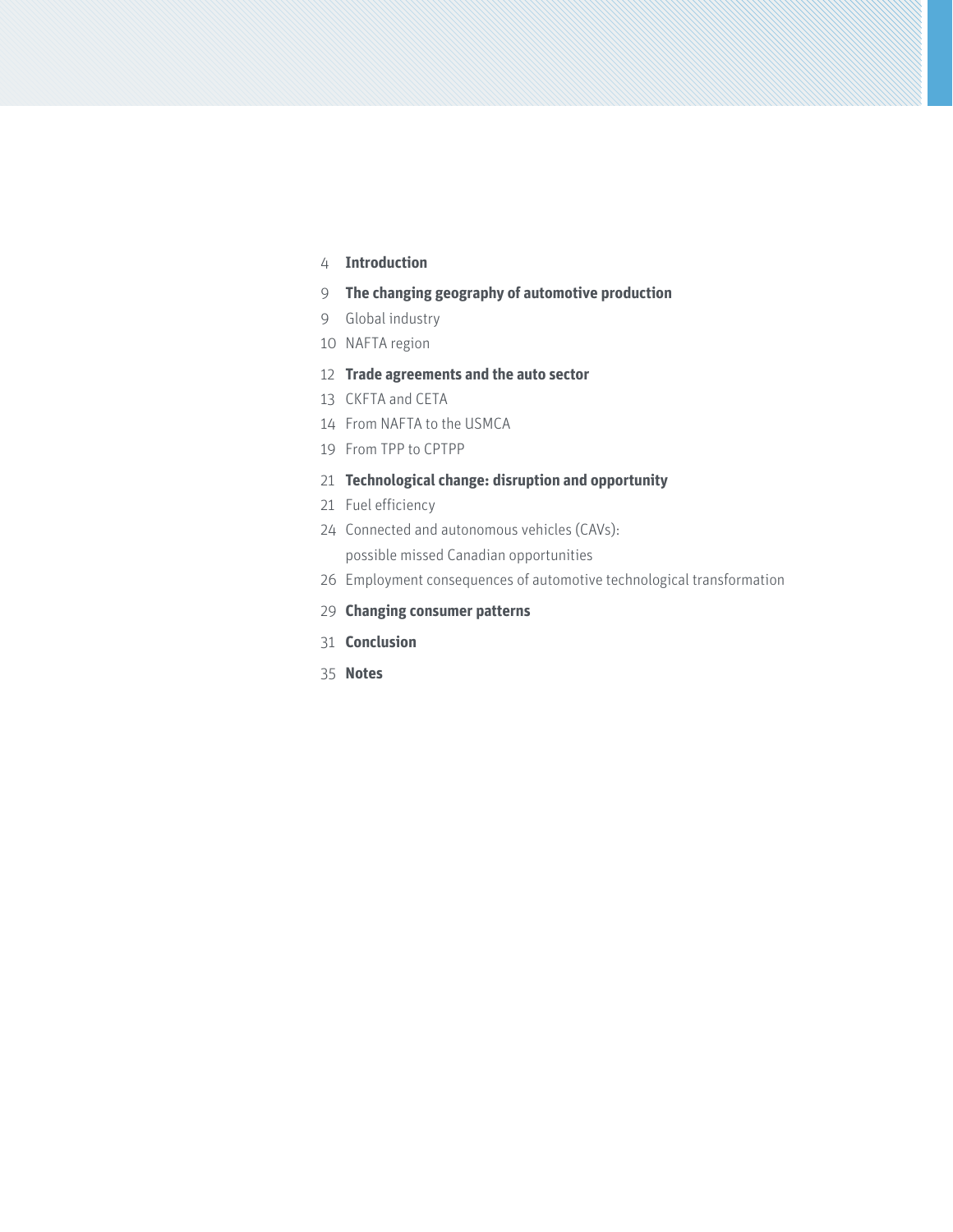## <span id="page-3-0"></span>**Introduction**

General Motors' (GM) stunning announcement in November that it would permanently close its Oshawa, Ontario assembly plant by the end of 2019 sent shudders through the country. Immediate concerns over the loss of jobs and the impact on the Oshawa community quickly turned to questions about GM's overall commitment to Canada and the fate of the Canadian automotive industry writ large.

The company claimed it had to close the plant and several others in the United States because of reduced consumer demand for the vehicles the workers in those plants were making. GM managers further proposed that the closures would allow the corporation to position itself for a future of electrification, environmental sustainability and connected and autonomous vehicles (CAVs). Some analysts, however, stressed that the company and its Oshawa plant were highly profitable; the move most likely stemmed from GM's desire to reduce capacity, shift production to lower-wage plants in Mexico, and respond favourably to pressure for more cash payouts to shareholders, they argued.<sup>[1](#page-34-0)</sup>

No matter the ultimate reasons for GM's shocking announcement, all agree that it points to significant change in an industry of critical importance to the Canadian economy. This study unpacks some of the challenges facing the Canadian automotive industry—before and after GM's announcement—and offers an informed assessment of possible scenarios for its future.

Accelerated technological change alongside shifting consumer demographics and demand for vehicles promise seismic impacts on the automotive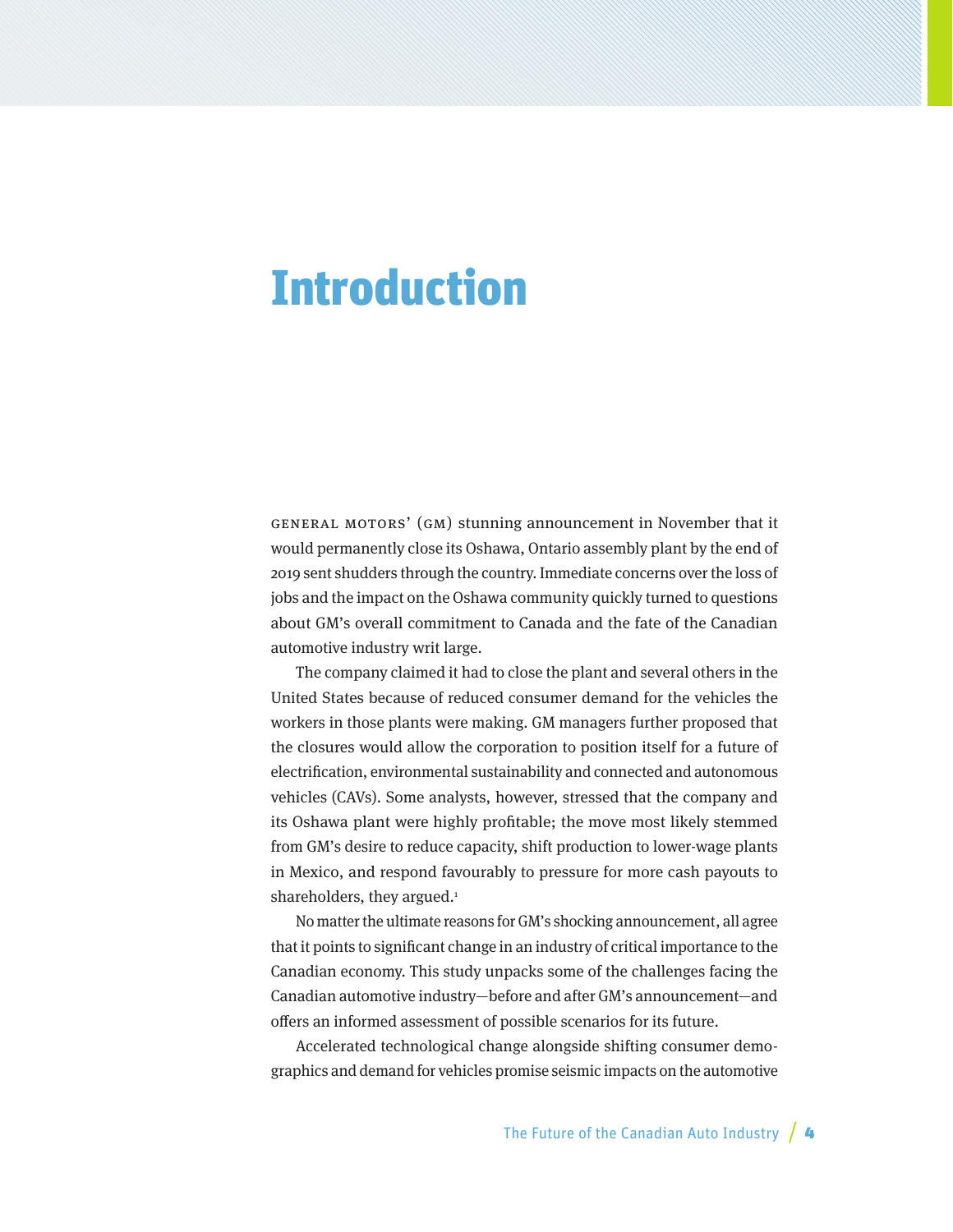<span id="page-4-0"></span>industry, and on automobility itself[.2](#page-34-0) Recent free trade agreements, including the renegotiated North American Free Trade Agreement (NAFTA),<sup>3</sup> the Trump administration's imposition of tariffs on steel and aluminum imports and the threat of possible tariffs on automotive imports to the United States create additional uncertainty. So too do continuing shifts in the geography of automotive production and trade, both globally and within North America.

The precise nature of the impact these developments will have on the Canadian automotive industry is unclear. Yet it is important for governments, companies, communities and unions to consider the likely outcomes so they can better prepare themselves for this future, and, where necessary, attempt to mitigate some of the worst risks associated with these disruptive changes.

Manufacturing, and automotive manufacturing in particular, remains important to the Canadian economy. The automotive industry contributes significantly to Canada's economic prosperity through investment, employment and technological innovation. Currently, it is Canada's second largest manufacturing industry, adding \$18.28 billion a year to GDP, \$86.58 billion a year to Canadian exports (17% of total merchandise exports), and employing over 126,000 people directly and half a million people indirectly.[4](#page-34-0)

Beyond these immediate economic benefits, the automotive industry drives technological innovation in robotics, artificial intelligence, sensors, telecommunications, new materials and advanced manufacturing processes[.5](#page-34-0) Canada has benefited from breakthroughs by startup technology companies, the ready supply of a well-trained engineering and technical workforce, and consolidation in the auto parts supply chain that has boosted several Canadian-based firms to become leading global parts suppliers. For all of these reasons, Canada continues to need and want an automotive industry.

Canadian vehicle assembly plants have long enjoyed a reputation for the highest levels of product quality and being among the most productive operations in North America. When awarding some of their high-end flagship models for final assembly in Canada, automakers point to the highly skilled workforce and the superior ability to launch new vehicle models. But tethering this industry to Canadian soil is increasingly difficult. Canada's relative position in the global automotive industry is in decline. In 1999, Canada was the fifth largest producer of motor vehicles in the world; by 2017, it had fallen to  $11^{th}$  place.<sup>6</sup>

Within North America the rapid expansion of assembly capacity in Mexico has eclipsed Canadian vehicle production. Since producing over three million vehicles at its high point in 1999, output has shrunk to around 2.3 million vehicles annually, largely the result of a net loss of five assembly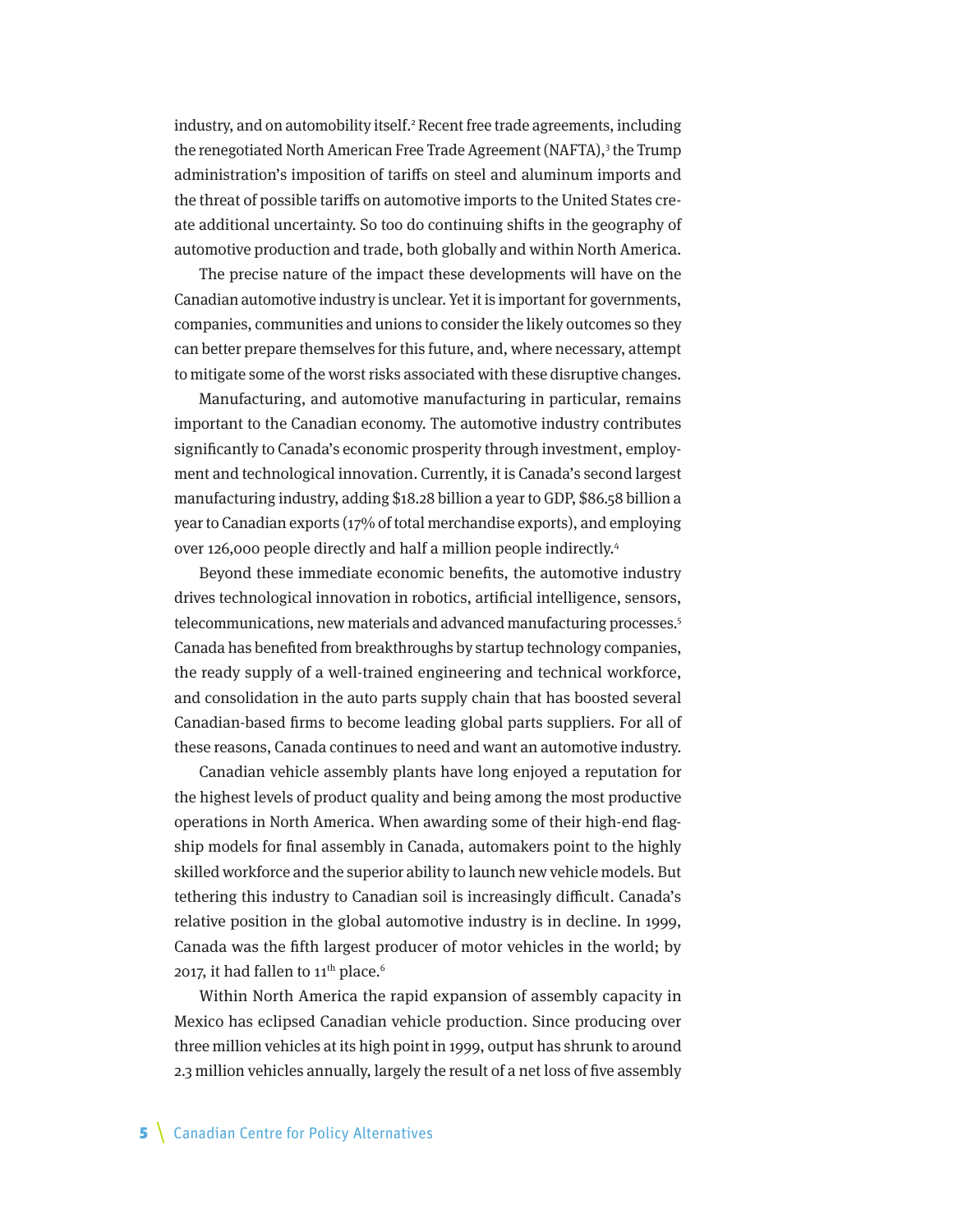<span id="page-5-0"></span>plants. In the late 1990s, Canada produced roughly two vehicles for every one sold domestically; by 2017, that ratio was down to 1.1:1. Since 2004, Canada has received only \$1 billion of investment in greenfield vehicle assembly operations compared to \$15 billion in Mexico.

Between 2010 and 2017, the vehicle assembly sector in Canada annually averaged just \$1.2 billion in new capital investments, down from an annual average of \$2.3 billion for 2000–2009. Over the same period, average new capital expenditures in the parts sector dropped to \$565.9 million from \$887.7 million. Besides GM's announcement that it would not be allocating product to its Oshawa assembly plant beyond December 2019, with the market for mid-sized cars declining rapidly the midterm future of the Fiat Chrysler Automobiles (FCA) Brampton assembly plant is also uncertain unless new vehicles in growing segments are allocated to it[.7](#page-34-0) If these two assembly plants do close, no doubt followed by the

parts network that depends on them, the damage to Canada's auto industry will be severe.

To understand the impact of changing rules of trade, rapid advances in technology and shifts in consumer patterns on the future of the industry and future policy choices, it is important to recognize several key aspects of the structure and organization of the automotive industry in Canada.

Automotive production is highly integrated between Canada and the United States and has been for a half-century. Currently five global automakers (OEMs)—Toyota, FCA, GM, Honda and Ford—build

Between 2010 and 2017, the vehicle assembly sector in Canada annually averaged just \$1.2 billion in new capital investments.

around 2.3 million vehicles in Canada.<sup>8</sup> In 2016, Canada exported almost two million vehicles, representing close to 85% of Canadian production, to the United States. With a domestic market of almost two million vehicles, Canada imported over 900,000 vehicles from the U.S. and over 246,000 from Mexico.

There are several distinct groups of automotive parts suppliers that together operate more than 700 manufacturing plants in Canada. First, there are a few large Canadian Tier 1 suppliers that operate globally (e.g., Magna International, Linamar, Martinrea, Woodbridge). Then there are the Canadian subsidiaries of large Japanese, European and American global suppliers, medium-sized Canadian suppliers with multiple manufacturing footprints, and small single-establishment Canadian suppliers[.9](#page-34-0) The latter group includes technology startups that supply emergent demand for parts associated with CAVs.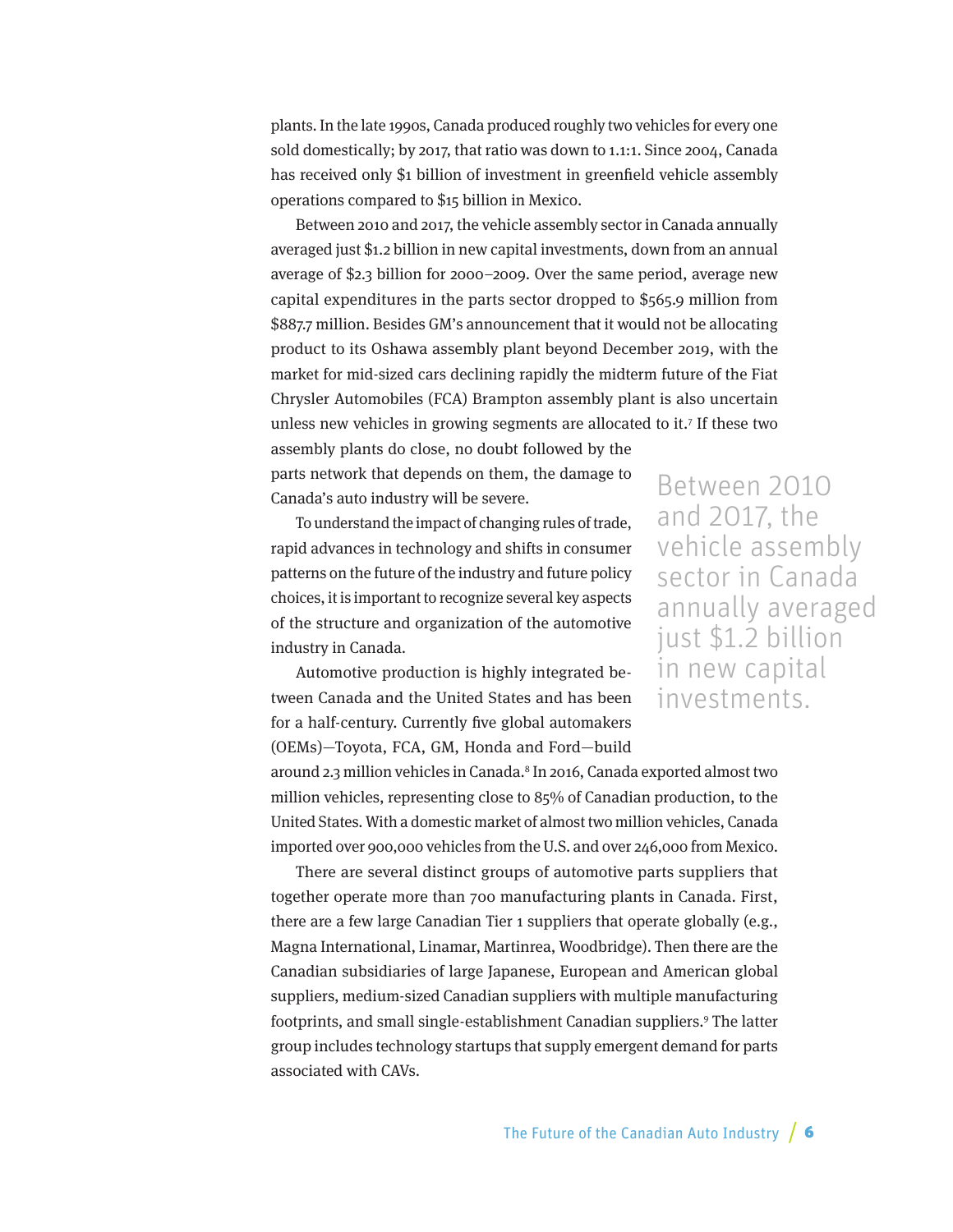<span id="page-6-0"></span>Like with fully assembled vehicles, Canada exports large volumes of parts to the U.S., but also imports large volumes from the U.S. (and, to a much lesser extent, from Mexico) for assembly into Canadian-built vehicles. Canada enjoys a very modest automotive trade surplus within the NAFTA region—the net result of a positive balance with the U.S. generated by vehicle exports outweighing smaller (but growing) negative balances with Mexico in both vehicles and parts.<sup>[10](#page-35-0)</sup>

Within OEMs and most global suppliers there are two distinct areas of focus: automotive manufacturing; and automotive engineering and research and development (R&D), or the process of inventing, testing, integrating and optimizing new automotive products and services.[11](#page-35-0) While interdependent, distinctly different factors influence investments in each of these activities.

Regional competitiveness factors such as the relative cost and quality of labour, energy, logistics and other input costs, trade agreements and government financial incentives influence the location of manufacturing investment[.12](#page-35-0) This is true for both vehicle assembly and automotive parts manufacturing. Because of the organizational structure of the industry and the strong multiplier effects associated with vehicle assembly, the capture and retention of OEM investment is crucial to maintaining a manufacturing footprint.

On the other hand, product engineering and R&D investment is more dependent upon factors such as engineering talent, alliances with academic institutions, intellectual property policy, effective financial supports for company-based innovation and a range of other innovation policy enablers[.13](#page-35-0) There is a long-running debate over the interconnection between product manufacturing and R&D.[14](#page-35-0) Most recent studies point to a critical link between growth in R&D and geographic proximity to manufacturing production: once a region loses manufacturing, R&D in related sectors also tends to decline.[15](#page-35-0)

While Canada remains an important site for automotive manufacturing, levels of automotive R&D and product engineering remain relatively low, despite Canada scoring well on a number of CAPC's list of factors influencing such investment.<sup>16</sup> Why is this? OEMs seek to spread the extremely high costs associated with new vehicle product development across multiple end markets by developing global vehicle platforms. Consequently, major vehicle design, R&D and product engineering tend to be geographically close to OEM headquarters.

Furthermore, as OEMs shift some of the burden posed by the high costs of R&D and product engineering to their Tier 1 suppliers, co-operation is easier to achieve if suppliers locate their own R&D and design engineering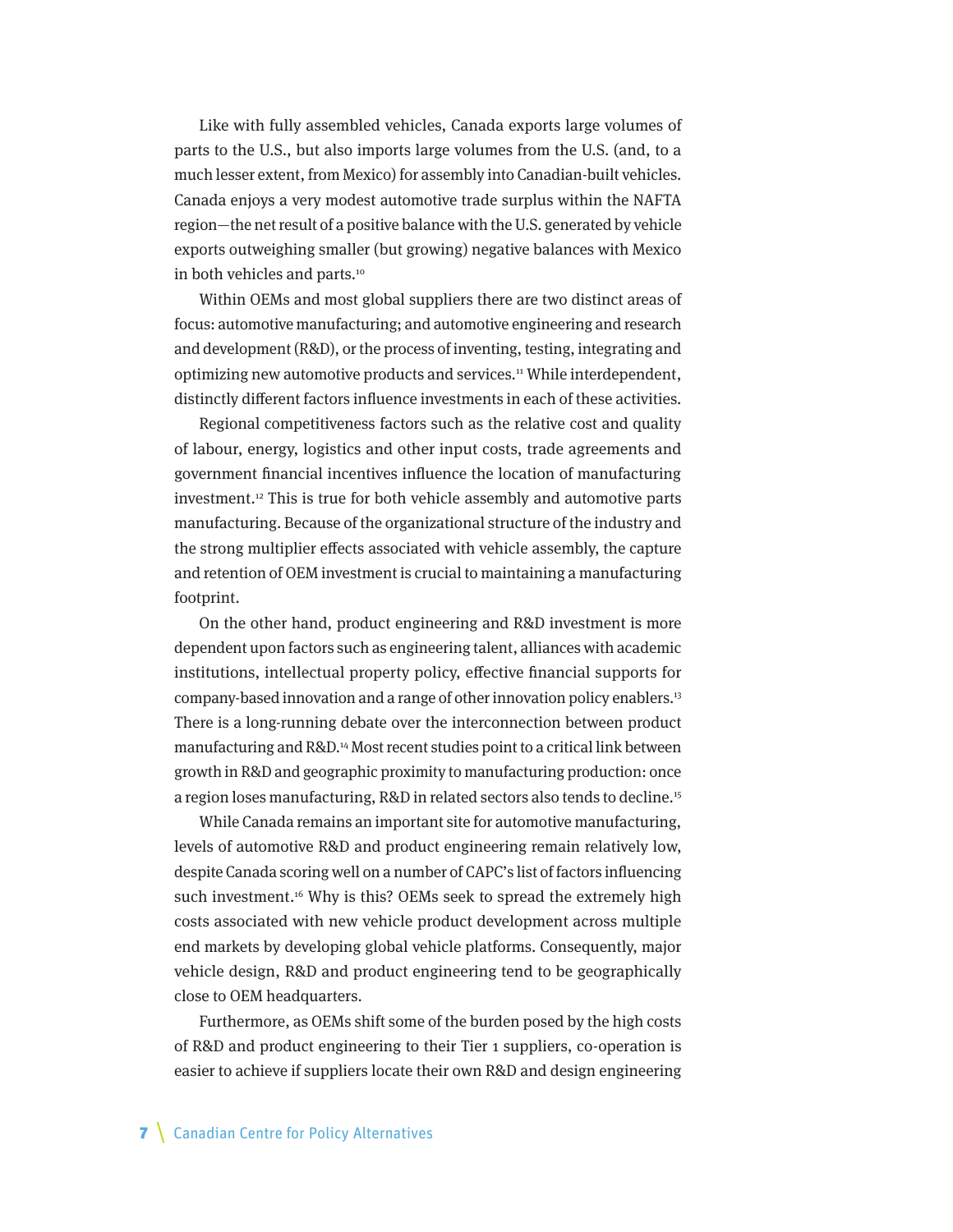<span id="page-7-0"></span>facilities close to the R&D facilities of lead OEMs. Thus, R&D and product engineering facilities operated by OEMs and their major suppliers are highly concentrated in just a handful of locations around the world: in North America, this means Michigan[.17](#page-35-0)

The design requirements and specifications for parts tend still to come from the top down and many smaller suppliers simply bid for production of a part designed and fully specified by the OEM or Tier 1 customer[.18](#page-35-0) Contracts to supply parts usually are multi-year with the customer expecting the supplier to reduce annually the price of the part. Thus, there is little room or incentive for smaller suppliers to engage in R&D to develop their own unique products and technologies. There is a strong

incentive, however, for them to engage in plant-level incremental process innovation to increase production efficiency and reduce costs.

The paucity of investment in automotive R&D and product engineering in Canada is therefore not surprising given the absence of a domestically owned OEM, the large number of Canadian parts plants operated by subsidiaries of global suppliers and Ontario's close

### Once a region loses manufacturing, R&D in related sectors also tends to decline.

proximity to Michigan. Although foreign-owned OEMs and Tier 1 global suppliers undertake manufacturing in Canada, their R&D and product engineering activities primarily take place elsewhere in their corporate network. Even the handful of Canadian-owned global suppliers listed above locate their principal North American R&D and product engineering facilities close to their OEM customer's headquarters in Michigan.

In developing automotive policy instruments, or assessing their efficacy, it is crucial to bear in mind this distinction between automotive manufacturing and automotive engineering and R&D, and to recognize that each require different policy levers. The distinction guides our analysis throughout the rest of this paper.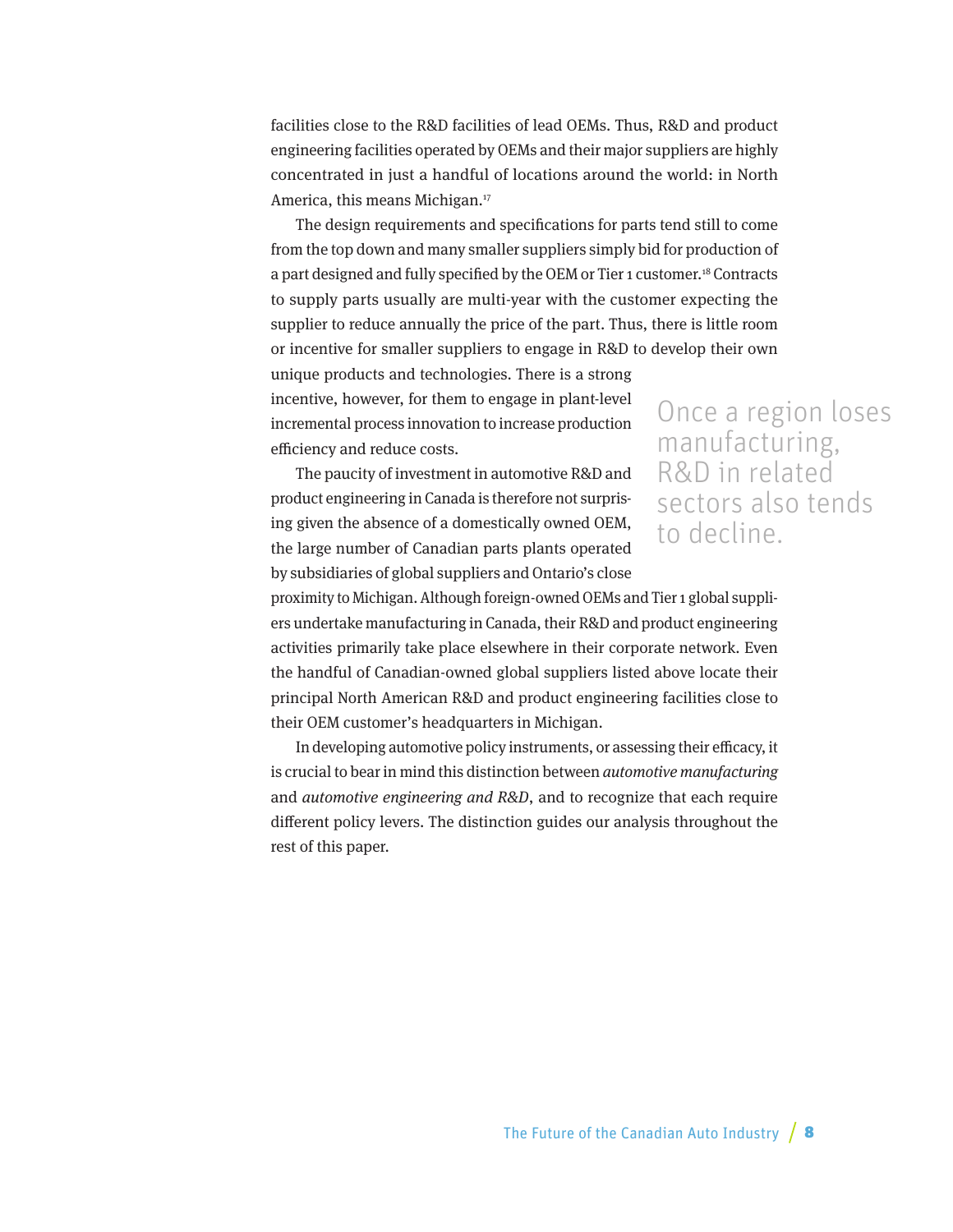# <span id="page-8-0"></span>The changing geography of automotive production

THE LAST TWO decades witnessed dramatic shifts in the location of automotive production both globally and within North America, shifts that are likely to continue in the near term and pose challenges to automotive manufacturing in Canada. It is helpful to break these up into shifts in the global industry and those affecting North American production specifically.

### **Global industry**

The global automotive industry is not as "fully globalized" as industries such as electronics and textiles.<sup>19</sup> A handful of global original equipment makers (OEMs) dominate the industry and each produces and sells vehicles in all of the global regional market blocs: NAFTA, the EU and East Asia. Global automotive parts suppliers "follow" as their OEM customers open new assembly plants around the world.

Despite the importance of automotive trade flows between blocs, $20$  the industry still exhibits a significant regionalization of production and investment. The OEMs plan their product development, production and marketing operations at a global level, but tend to locate production close to final markets due both to political pressures and the high transportation costs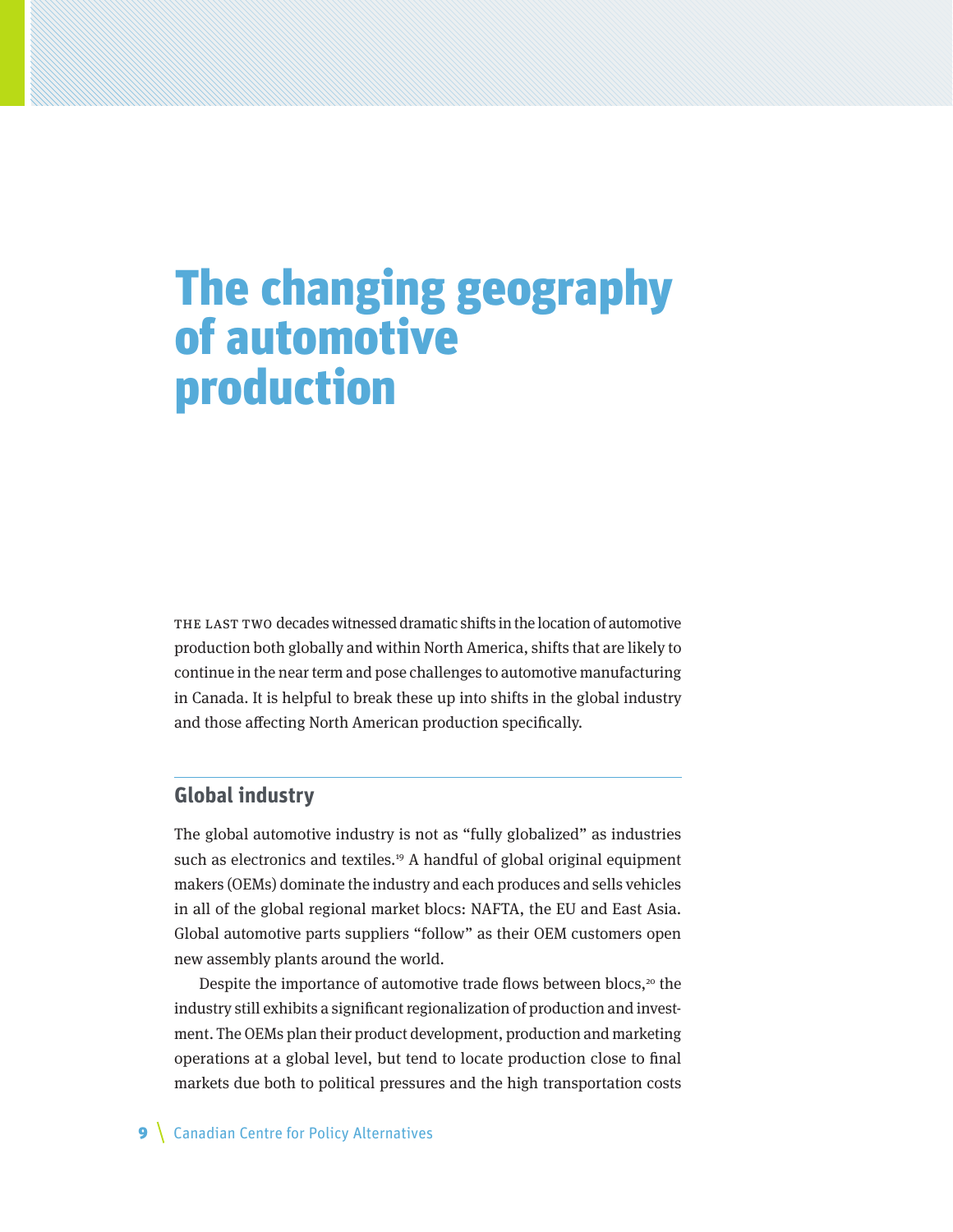<span id="page-9-0"></span>incurred in shipping finished vehicles.<sup>[21](#page-35-0)</sup> North American facilities assemble around 80% of vehicles purchased in the NAFTA bloc, and 75% of all auto parts in North American–built vehicles are sourced from within NAFTA.

The most dramatic shift in the geography of global auto production has been the rise of China and India as significant automotive powerhouses in terms of both market size and production. There has been a tenfold increase in vehicle production in China since 2000 and a fivefold increase in India. China is now both the largest market for new vehicles (29.12 million in 2017 compared to 17.58 million for the second-place United States) and the largest

producer (29.02 million compared to 11.19 million for the U.S.).<sup>22</sup> Established American-, European- and Japanese-based OEMs and many global parts producers have sought to secure a share of these burgeoning new markets by building manufacturing capacity there, often in partnership with Chinese and Indian companies.

As noted earlier, Canada has no domestically owned OEM, but a number of Canadian-owned suppliers are major global players and active in virtually every major automotive-producing region in the world. They have the capital and the technical and managerial expertise to succeed in a rapidly changing global automotive environment and are likely to thrive as they adapt to these new markets. Though these suppliers may well

The most dramatic shift in the geography of global auto production has been the rise of China and India as significant automotive powerhouses.

continue to grow and prosper financially, growth in their manufacturing activities is more likely to occur outside of Canada than at home.

### **NAFTA region**

Today there are four broad automotive producing regions within the area covered by NAFTA: the historic heartland of the Great Lakes region (GLR), the southern United States, northern Mexico, and central Mexico. The Canadian automotive industry is an integral part of the highly integrated GLR that straddles the Canada-U.S. border.

Vehicles assembled in Canada contain a substantial proportion of parts and components sourced out of Great Lakes states, especially from supplier plants in Michigan, Ohio and Indiana. Conversely, 65% of the \$91 billion of automotive parts exported from Canada in 2017 were destined for those same states, in which GM, Ford and FCA (the D-3) dominate assembly operations.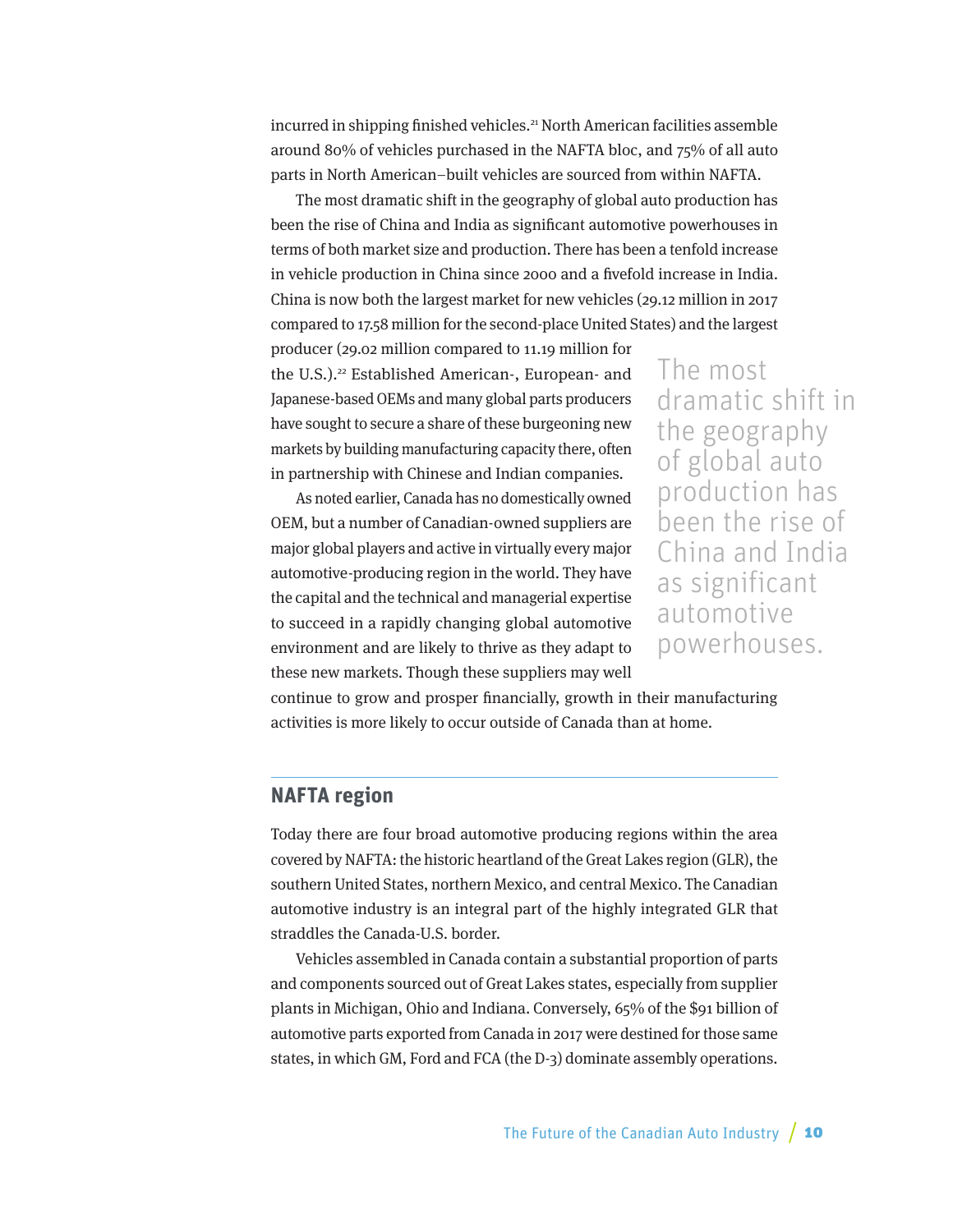<span id="page-10-0"></span>Hence, independent Canadian-based parts suppliers are heavily reliant on D-3 customers across the GLR.

For some time, the centre of gravity of assembly capacity has been shifting southward within the NAFTA region. Since 2000, only one new plant opened in Canada while six  $D-3$  assembly plants have closed.<sup>23</sup> The restructuring of the D-3 in the wake of the 2008–09 financial crisis continues with GM's announced closure in 2019 of its Oshawa, Detroit-Hamtramck and Lordstown, Ohio assembly plants. This trend has reduced assembly capacity in the Great Lakes region, eroding the market for Ontario-produced automotive parts.

At the same time, Asian and European OEMs have continued to build new assembly capacity in Mexico and in a broad swath of the southeastern United States stretching from South Carolina in the east to Texas in the west. Of the 17 new North American assembly plants announced since 2006, 10 have gone to Mexico, seven to the southern United States and none to the Great Lakes region.<sup>24</sup>

Supplying a new assembly plant in Alabama or central Mexico from a parts manufacturing plant in Ontario poses serious logistical challenges related to both transport costs and meeting tight delivery schedules. Many suppliers have responded to the challenge by establishing manufacturing plants in the southern U.S. and Mexico to supply the new assembly plants.<sup>[25](#page-35-0)</sup> Canadian-owned suppliers who follow this strategy may continue to prosper, but at the expense of production and employment in Canada.

Policy-makers realize that the future of automotive production in Canada is tied inextricably to the fortunes of the industry in the broader Great Lakes region, which in turn depends on the GLR's competitiveness relative to the auto-producing regions in the southern U.S. and Mexico. Without the retention of existing assembly capacity and the attraction of new investment in the GLR, the locus of North American automotive production will continue to shift southward. Thus, many policy advocates urge closer policy co-ordination and co-operation between Ontario and the Great Lakes states.

Over the last decade, differences in automotive labour costs across the GLR have narrowed due to the cost-cutting conditions attached to the 2009 bailout money for GM and Chrysler and the outcomes of subsequent rounds of collective bargaining on both sides of the border. At present within the GLR, with the Canadian dollar trading in the mid US\$0.70 range, automotive production in Ontario is cost competitive with U.S. production. However, the Trump administration's desire to repatriate the U.S. auto industry and demands for a "Buy American and Hire American" policy cast a shadow over the ability of the Canadian auto industry to retain its place and manufacturing role within the Great Lakes region.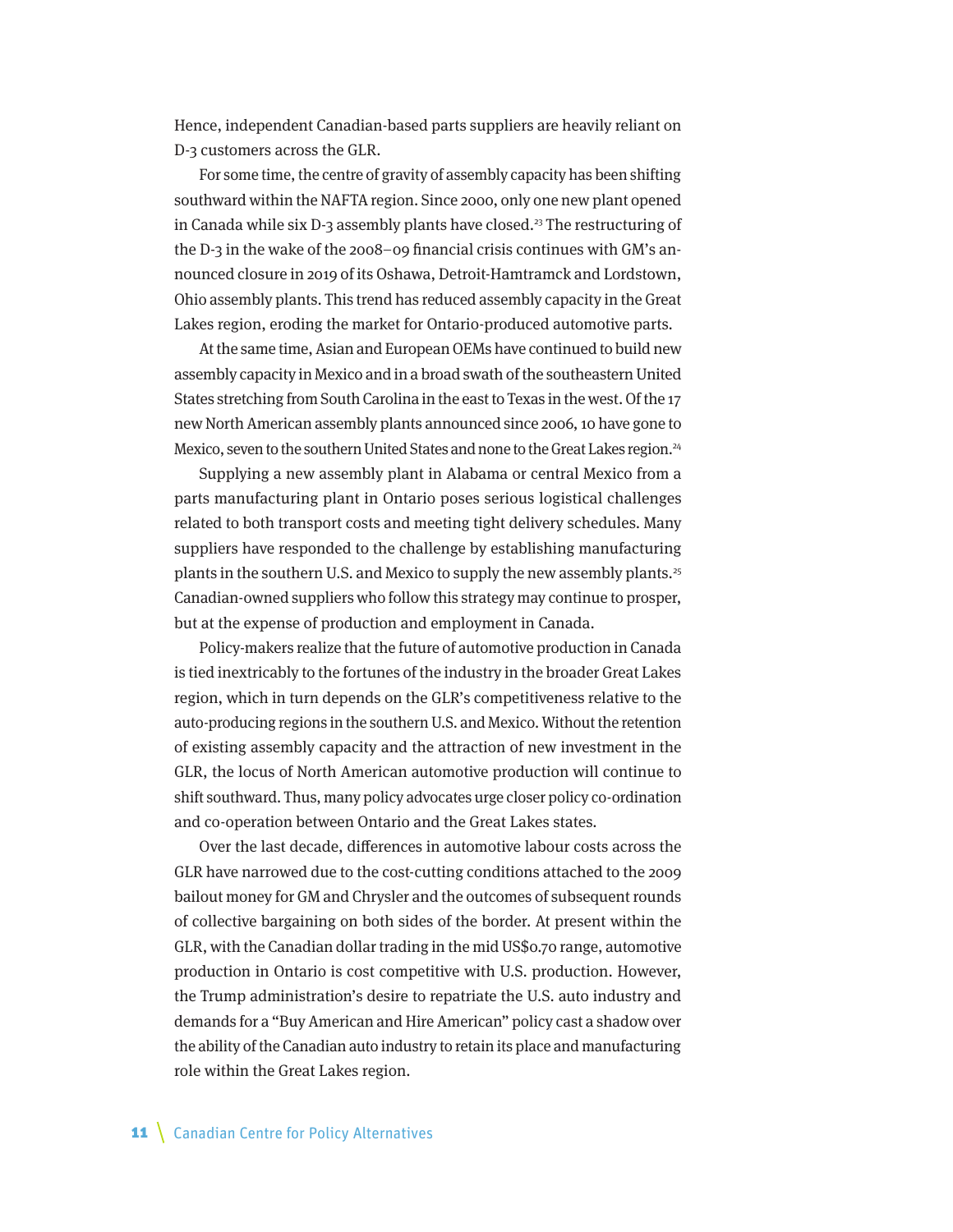## <span id="page-11-0"></span>Trade agreements and the auto sector

RECENTLY, CHANGES TO automotive trade policy have represented the greatest short-term threat to automotive manufacturing in Canada. In addition to the negotiation of the United States–Mexico–Canada Agreement (USMCA, or CUSMA as the Canadian government calls it) to supersede NAFTA, Canada has recently concluded free trade agreements including significant auto concessions with South Korea (CKFTA), the European Union (CETA) and 10 other Pacific Rim countries involved in the Comprehensive and Progressive Agreement for Trans-Pacific Partnership (CPTPP), which came into force on December 30, 2018. The Trump administration's imposition of tariffs on steel and aluminum imports, and Trump's continued threat to impose tariffs on imported automotive products, have only served to ratchet up uncertainty in the Canadian auto sector.

Historically, trade and tariff policy played a crucial role in establish-ing a vibrant automotive industry in Canada.<sup>[26](#page-36-0)</sup> Since 1965, and subject to certain conditions, vehicles and automotive parts manufactured in Canada have enjoyed preferential tariff access to the all-important U.S. market. First secured under the 1965 Canada–U.S. Auto Pact, and later by the 1988 Canada–U.S. Free Trade Agreement (CUSFTA), tariff-free access since 1994 has been governed by NAFTA.

Under NAFTA, automakers constructed the most highly integrated supply chain of any North American manufacturing industry, with high levels of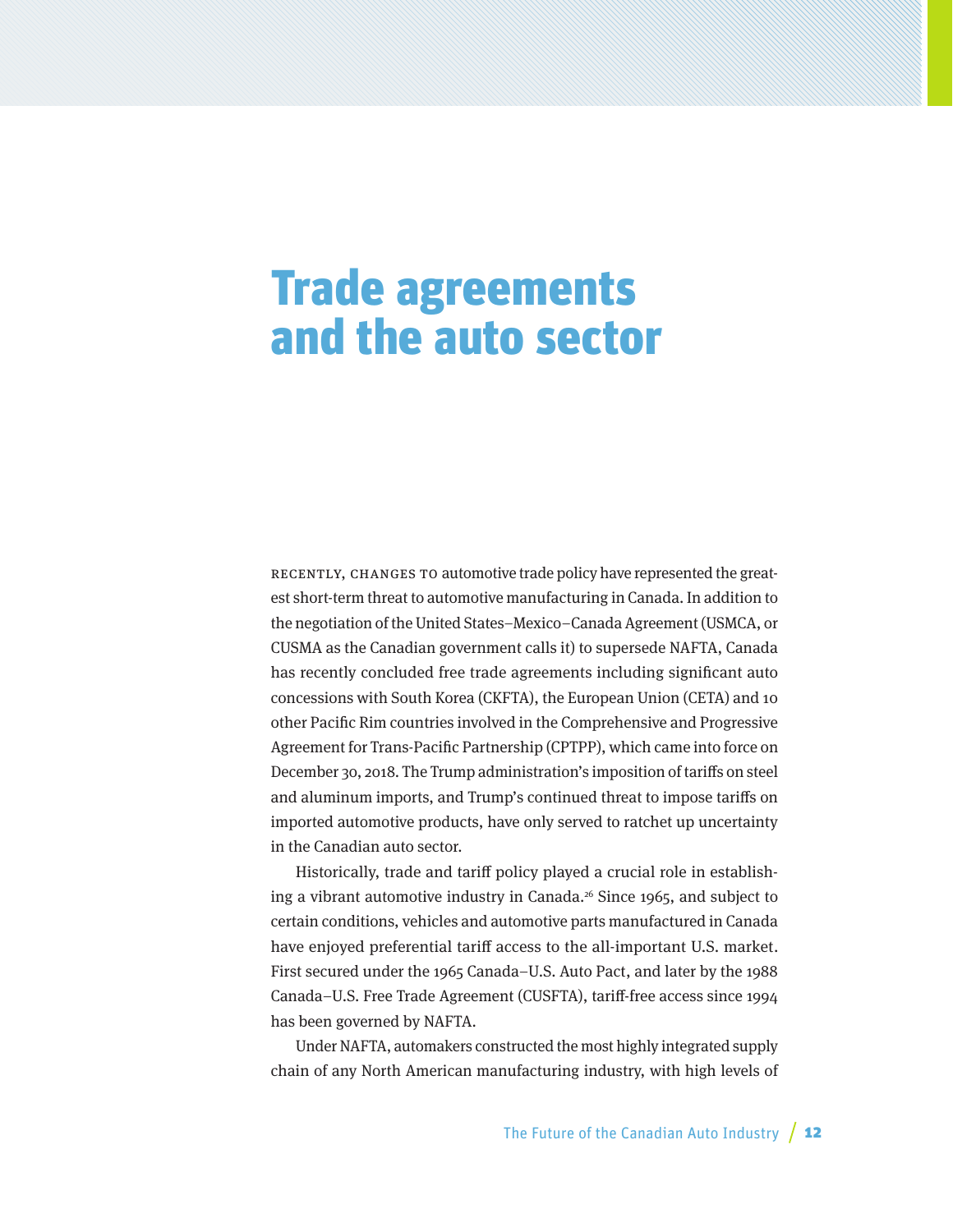<span id="page-12-0"></span>regional specialization, intra-industry and intra-corporate automotive trade between the United States, Canada and Mexico. Both Canada and Mexico are heavily dependent on preferential access to the U.S. market for exports of both assembled vehicles and automotive parts, but both also import large volumes of automotive products from the United States.<sup>[27](#page-36-0)</sup>

By improving productivity and efficiency, the continental integration of automotive production enables the North American auto industry to remain globally competitive. It has benefited carmakers, lowered vehicle prices for consumers and attracted billions of dollars of new investment. On the other hand, autoworker unions—Unifor and the UAW—point to the loss of automotive manufacturing jobs in both Canada and the U.S. resulting from continental integration under NAFTA.

During the recent NAFTA renegotiation, automakers and many commentators argued that significant changes to the rules governing automotive trade within North America would disrupt the highly integrated system of supply chains, increase the price of automotive products for consumers and reduce the overall competitiveness of North American–produced vehicles in both domestic and export markets. Unifor has long argued that a significant adjustment to existing automotive trade rules, especially between NAFTA and other auto producing countries, is exactly what is required to secure the long-term vitality of the auto industry in Canada.<sup>28</sup>

### **CKFTA and CETA**

Phasing out the 6.1% tariff previously levied on Korean- and European-built vehicles imported into Canada under the CKFTA and CETA will make such vehicles more price-competitive in the Canadian market and potentially displace some North American vehicle production[.29](#page-36-0) In 2017, only 3% of Canadian vehicle exports by value went to countries other than the United States and Mexico. This suggests a very low probability that we will see a large increase in exports of Canadian-built vehicles to Europe and Korea.

The CKFTA and CETA are less likely to disrupt supply chains feeding Canadian vehicle assembly plants. Since the late 1990s there has been no tariff on automotive parts imported by OEMs for assembly into Canadian-built vehicles, including imported parts from Korea and the EU. In contrast, the rules governing automotive trade contained in the USMCA and the CPTPP could each have a larger impact on North American supply chains and future levels of automotive production in Canada.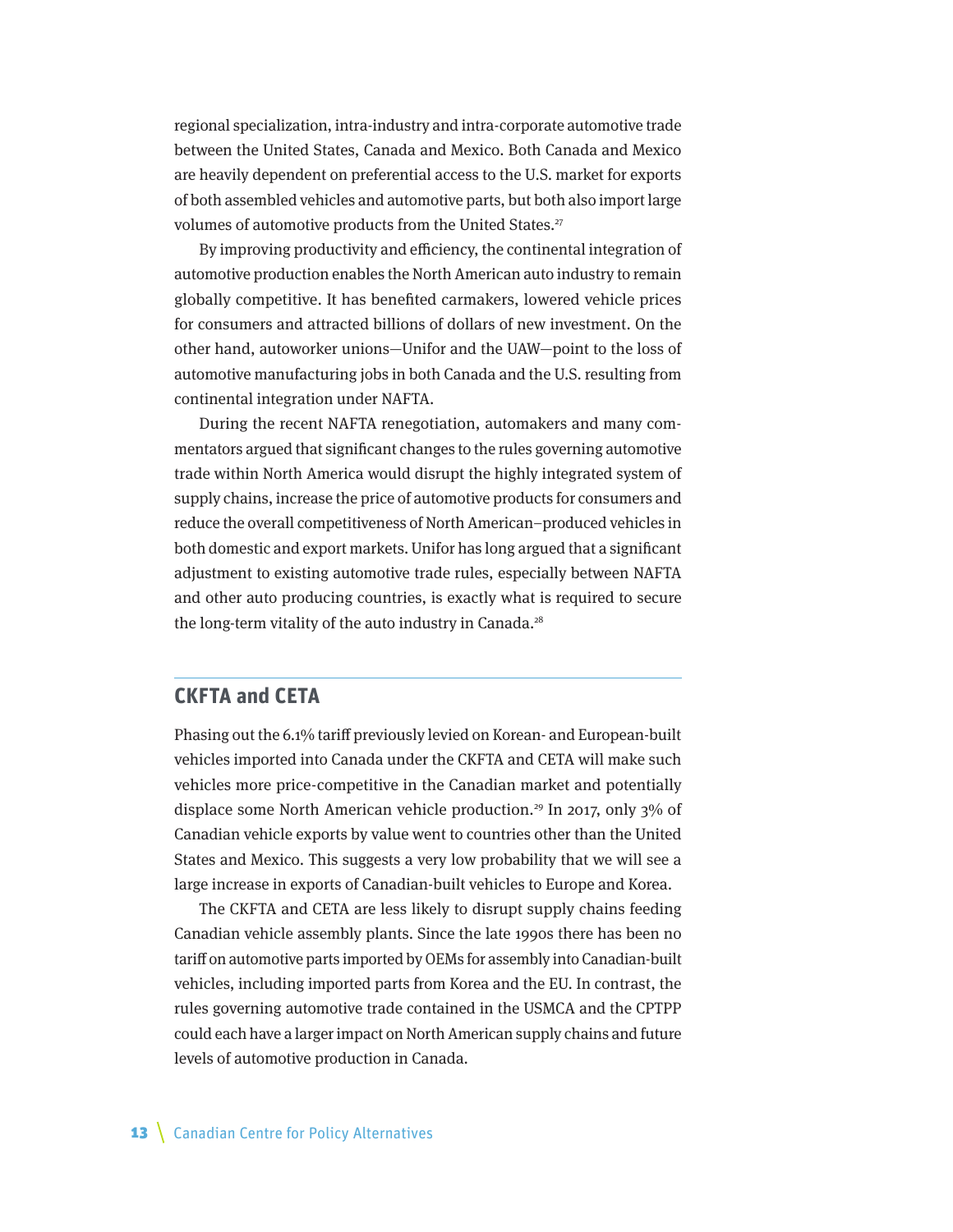### <span id="page-13-0"></span>**From NAFTA to the USMCA**

Rules of origin (ROO) and regional value content (RVC) requirements, which define whether goods are "originating" and hence qualify for tariff preferences, are key features of any liberalized trade agreement. They are especially important for the automotive industry given the complexity of supply chains involved in vehicle production.<sup>[30](#page-36-0)</sup> These rules shape firm strategies by strongly influencing what, where and how companies produce automotive goods within the area covered by a regional trade agreement.

Remember, however, that the only reason for a manufacturer to comply with such trade rules is to secure preferential tariff treatment for their product. If, as with the current U.S. tariff of 2.5% on cars, the non-preferential tariff is already low and the trade rules too onerous, then some manufacturers will opt to ignore the rules and simply pay the tariff.

Currently, for a vehicle or component to qualify for preferential tariff treatment under NAFTA it must "originate" in the U.S., Canada or Mexico and contain a specified minimum level of RVC. Furthermore, and uniquely within NAFTA, the automotive industry is subject to what Canadian Foreign Affairs Minister Chrystia Freeland has referred to as "fiendishly complex" rules related to the calculation of RVC. The most significant are "tracing" rules that require tracking the value of a list of specified automotive components and subassemblies imported from outside the NAFTA region, so that their non-originating value can be accurately

These rules shape firm strategies by strongly influencing what, where and how companies produce automotive goods.

reflected in the final RVC calculation of the vehicle or component into which they are incorporated.[31](#page-36-0)

Measured on a net cost basis, the NAFTA RVC requirement for vehicles, engines and transmissions is set at 62.5% and at 60% for automotive parts on the tracing list—levels much higher than for most other goods under NAFTA.[32](#page-36-0) In the years since NAFTA came into force, the evolution of vehicle technology, including the incorporation of an increasing range of electronic parts not included in the NAFTA tracing list, has steadily eroded the 62.5% RVC for vehicles.<sup>[33](#page-36-0)</sup>

Vehicles built in the U.S. and Mexico that fail to meet the NAFTA RVC, as well as vehicles built outside the NAFTA bloc, incur a non-preferential tariff of 6.1% when imported into Canada. As noted earlier, automotive parts destined for assembly plants in Canada enter duty free. Corresponding non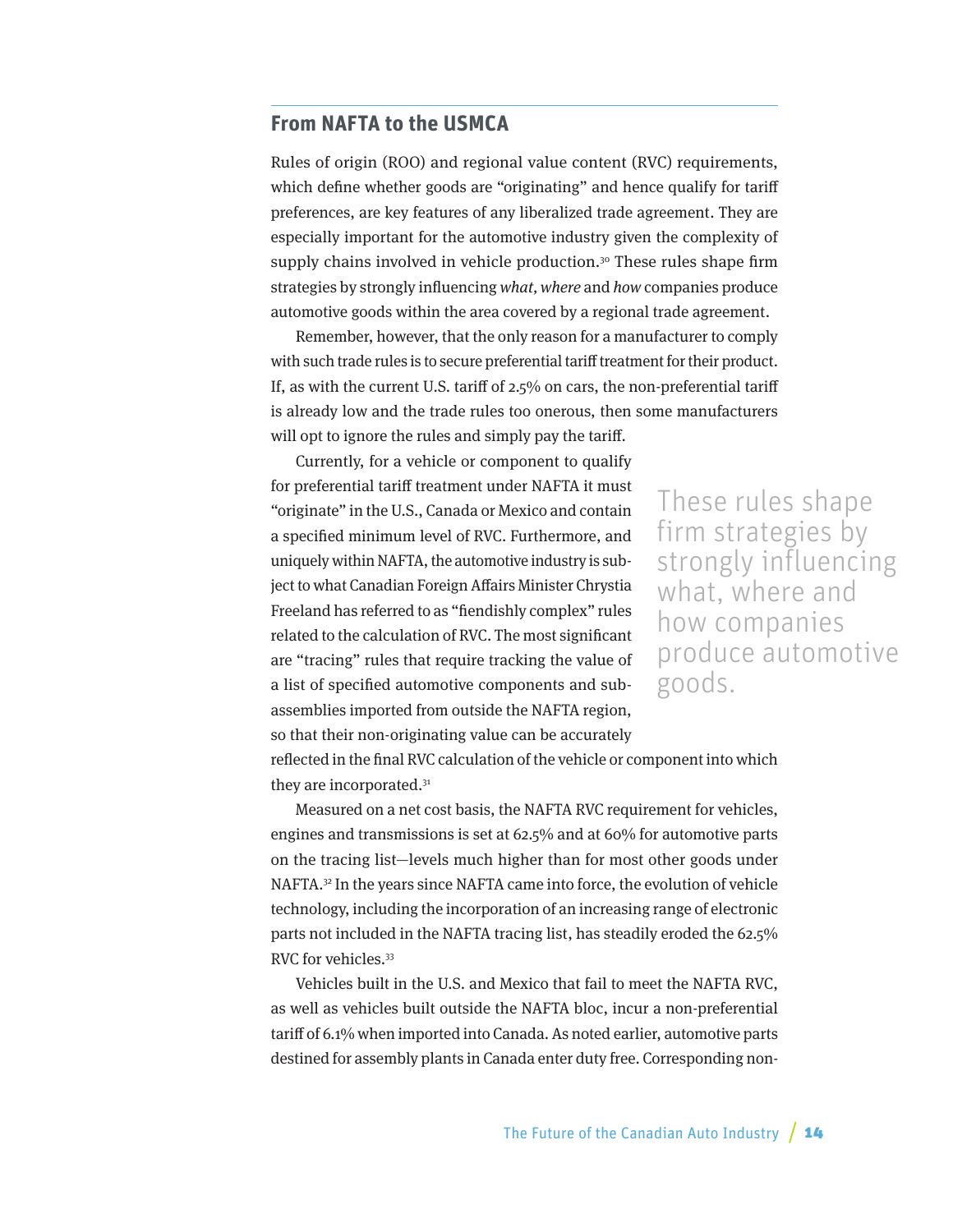<span id="page-14-0"></span>preferential tariffs levied on automotive imports by the United States are 2.5% for cars, 25% for pickup trucks and an average of 3.1% for automotive parts. Mexico levies a non-preferential tariff of 20% on cars and, at a minimum, 5% on automotive parts.

Changes to the automotive rules of origin became a contentious and core issue during the renegotiation of NAFTA. In November 2017, during a fourth round of trilateral talks, the United States demanded tighter rules of origin on automotive products[.34](#page-36-0) The U.S. wanted the minimum NAFTA RVC requirement for vehicles, engines, transmissions and for parts on the tracing list raised to 85%. In addition, the U.S. demanded that for duty-free entry to the U.S. market, 50% of the value of vehicles built in Canada or Mexico must be generated in the U.S. (i.e., an "85/50 rule of origin").<sup>35</sup>

The Canadian and Mexican governments together with Unifor, the union representing Canadian autoworkers, and many vehicle manufacturers steadfastly opposed the 50% U.S. domestic content rule, arguing that it would lead to a major disruption of supply chains, raise costs and render North American–built vehicles less competitive against global competitors. Furthermore, Unifor argued that the U.S. content rule would disproportionately and negatively affect Canada.

The U.S. abandoned its proposal for 50% U.S content after Canada at the January 2018 round of negotiations in Montreal proposed incorporating into the automotive RVC framework additional requirements tied to wages, and counting value created by R&D and technology-related activities.<sup>36</sup> The United States and Mexico then reached a tentative agreement in August 2018, leading to a further month of intense negotiation between the U.S. and Canada. The tripartite USMCA was announced on September 30, 2018 and officially signed by the three parties on November 30, 2018 during a G20 meeting in Argentina.

The USMCA rules governing automotive trade between the three countries are much more restrictive and complex than the current NAFTA rules. They are set out in three different sections of the agreement as summarized here and explained in more detail below:

• Chapter 4, specifically the Appendix to Annex 4-B (Product Specific Rules of Origin), spells out the rules of origin and regional value content required for vehicles and parts to qualify for duty-free preferential tariff treatment.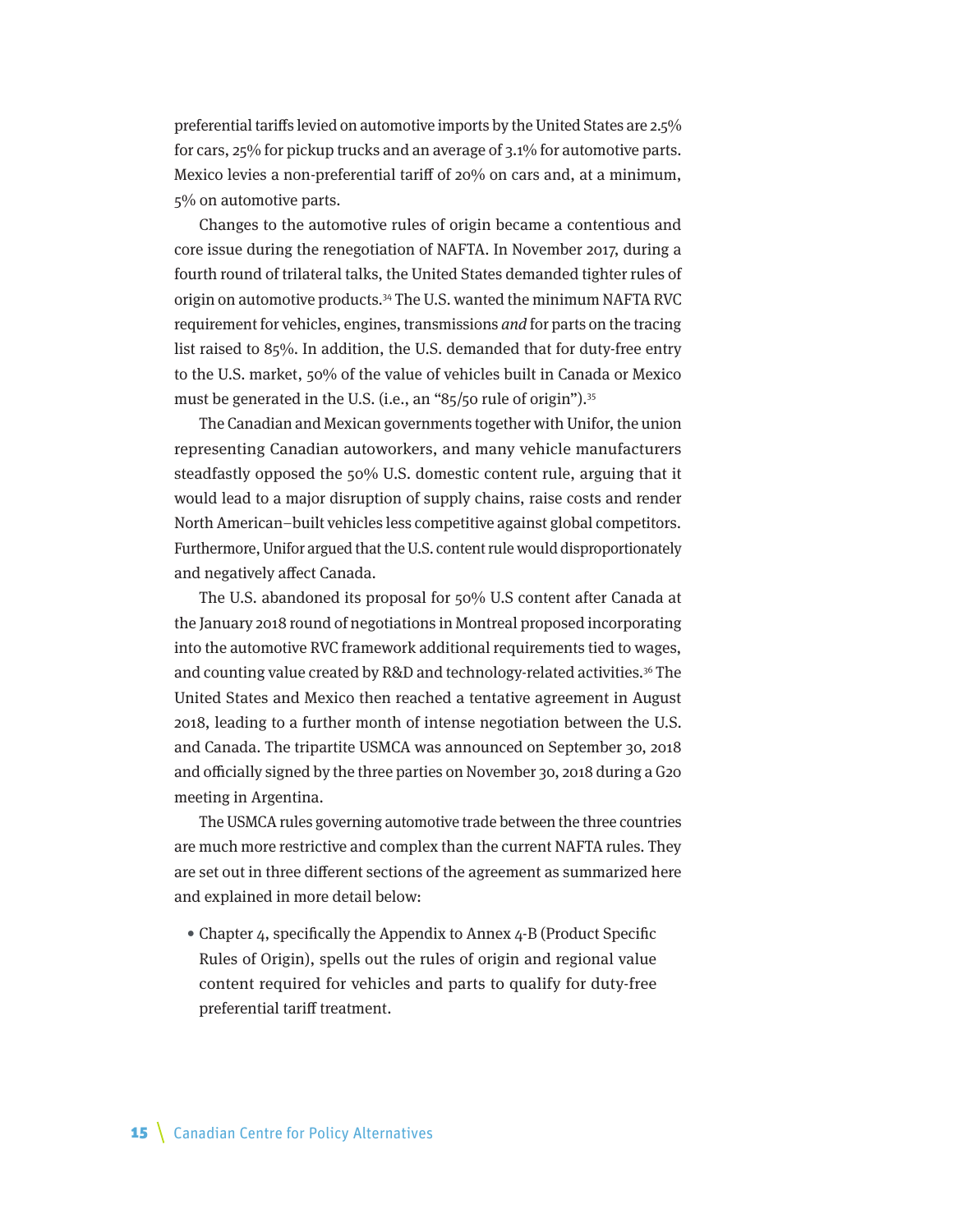- <span id="page-15-0"></span>• Chapter 2, Annex 2-C covers the rules governing the tariff treatment of automotive products imported into the U.S. from Mexico that do not qualify as originating.
- U.S.–Mexico and U.S.–Canada 232 side-letters provide exemptions for specified levels of Mexican and Canadian automotive imports to the U.S. should the U.S. impose so-called national security tariffs under Section 232 of the U.S. 1962 Trade Expansion Act[.37](#page-37-0)

#### **i. USMCA automotive ROOs and RVC requirements**

The USMCA raises regional content requirements for vehicles and parts as follows: [38](#page-37-0)

- The NAFTA RVC for cars and light trucks will increase to 75%.
- Automotive parts are divided into three categories, with RVC levels ranging from 75% for "core parts" through 70% for "principal parts" to 65% for "complementary parts."[39](#page-37-0) The USMCA changes significantly the tracing requirements to address the gaps that existed in the NAFTA tracing system.
- Vehicles will only qualify as originating if core parts used in their production are originating. [40](#page-37-0)
- A vehicle is only originating if during the previous year 70% of the vehicle producer's purchases of steel and aluminum originated from within North America.<sup>[41](#page-37-0)</sup>
- A vehicle is originating only if the vehicle producer certifies that its production meets a Labour Value Content (LVC). The calculation of LVC is complicated, but in broad terms requires that, when fully phased-in, at least 40% of the content value of the car (45% for pickup trucks) must originate from plants located in North America with a production wage rate that is at least US\$16/hour.[42](#page-37-0)

How will these changes to the rules of origin governing automotive trade within North America affect Canada? Canadian-based assemblers, including Honda and Toyota, will likely be able to adjust to the new USMCA ROO without undue challenges. Scotiabank estimates that the North American RVC in Canadian auto production is already around 71% and the extended phase-in for both RVC and LVC provides time to adjust supply chains.[43](#page-37-0) It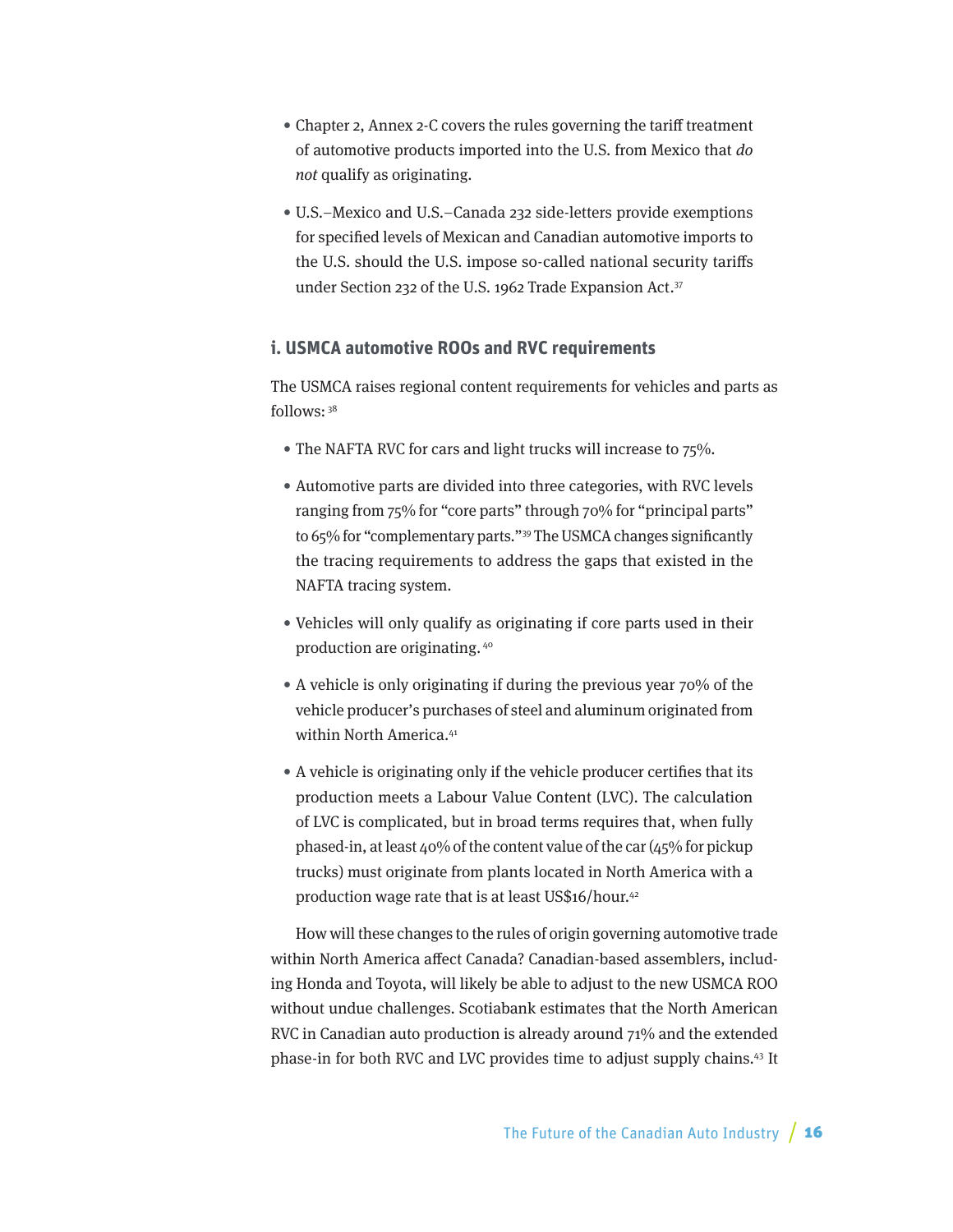<span id="page-16-0"></span>is conceivable that Canadian production of parts could increase if Canada captures a portion of the overall rise in required regional content value as OEMs move to substitute North American content for non-originating content in vehicles and components in order to secure preferential tariff treatment.<sup>[44](#page-37-0)</sup>

This will especially be an issue for some European and Asian-owned OEMs that currently source a significant number of core parts, including high-value engines and transmissions, from overseas and will therefore likely be at risk of non-compliance under the new rules for certain vehicles they assemble in North America.[45](#page-37-0) How much additional business this will actually generate in Canada is unclear. The only non–D-3 assemblers in Canada—Honda and Toyota—already source most of their major components from within North America and the D-3 do not expect to be impacted significantly by the new rules.<sup>46</sup>

Potentially more significant is the new LVC rule that may well shift some parts production from Mexico to the United States and Canada. The inclusion of advanced technology applications in regional content compliance requirements for vehicle assembly also offers opportunities for Canadian firms. The impact of changes to rules of origin may be muted, however, if companies, instead of meeting the new RVC and LCV rules, simply opt to pay the relatively low most-favoured-nation (MFN) tariffs on non-originating automotive products. Annex 2-C attempts to forestall companies operating in Mexico from adopting this strategy and further increasing non-originating content in their automotive products.

#### **ii. USMCA Annex 2-C**

This annex applies to automotive products imported to the United States from Mexico that do not qualify as originating under the rules of origin set out in Chapter 4 of the USMCA and would thus be subject to import tariffs. It states that if the U.S. raises the MFN tariff on imported automotive products above the current levels, the latter will still apply to vehicles and parts imported from Mexico as long as they qualify under the "old" NAFTA (1994) rules[.47](#page-38-0) The annex also states that the U.S. may limit this treatment of non-conforming automotive products to 1.6 million passenger vehicles a year and to parts valued at US\$108 billion in any year. There appears to be no such limit on light trucks, presumably because the current MFN tariff on pickup trucks is already 25%.

What is the relevance of this provision? The USMCA rules of origin make it more costly for Mexican-built passenger vehicles and parts to qualify for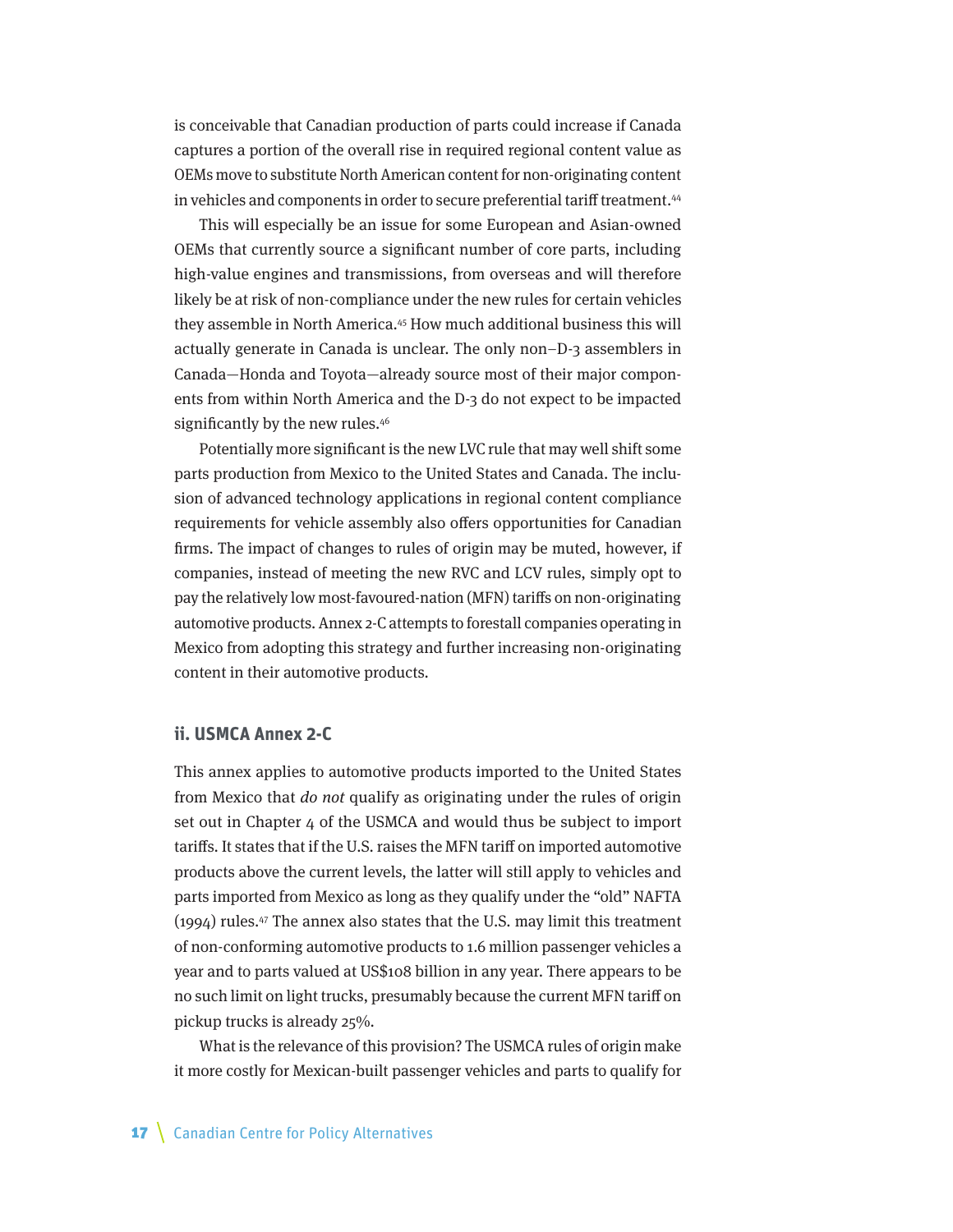<span id="page-17-0"></span>preferential tariff treatment and some companies may opt not to comply and just pay the MFN tariff instead.<sup>[48](#page-38-0)</sup> Annex 2-C dissuades automakers in Mexico from adopting this strategy and further lowering their costs by buying more parts from outside North America, since they would then likely no longer satisfy the original NAFTA ROOs and, hence, be subject to tariffs potentially higher than the currently low MFN tariffs.<sup>49</sup>

#### **iii. U.S.–Mexico and U.S.–Canada 232 side-letters**

These letters state that in the event the United States invokes Section 232

of the 1962 Trade Expansion Act to impose tariffs on automotive products, the following products would be excluded: 2.6 million passenger vehicles annually from each of Mexico and Canada, and US\$108 billion and US\$32.4 billion in automotive parts from Mexico and Canada respectively. Light truck exports from both countries are also excluded. These "caps" are well in excess of current levels of U.S. automotive imports from both Mexico and Canada and provide some measure of insurance and comfort should the Trump administration move to impose Section 232 tariffs on imported automotive products.<sup>50</sup>

With these side letters in place, if the U.S. were to impose Section 232 tariffs on imported vehicles and parts, the major impact would be to make vehicles and parts imported from Europe and Asia less competitive in the U.S. market. As a result, the Canadian automotive industry could well benefit from an increase in the production of North American–built vehicles and parts for the U.S. market.

If the U.S. were to impose Section 232 tariffs on imported vehicles and parts the Canadian automotive industry could well benefit from an increase in the production of North American–built vehicles and parts for the U.S. market.

Overall, Unifor, the Automotive Parts Manufacturers Association (APMA) and industry commentators reacted to the automotive sections of the USMCA with relief and guarded optimism. There is a consensus that the outcome could have been much worse, especially if the U.S. had walked away from the negotiations, prevailed with its tough initial demands or imposed tariffs on vehicles and parts imported from Canada and Mexico. Any of these outcomes would have been catastrophic for the North American auto industry.

Fortunately, the U.S. backed off, although the new rules of origin in the final agreement are certainly more restrictive and cumbersome than under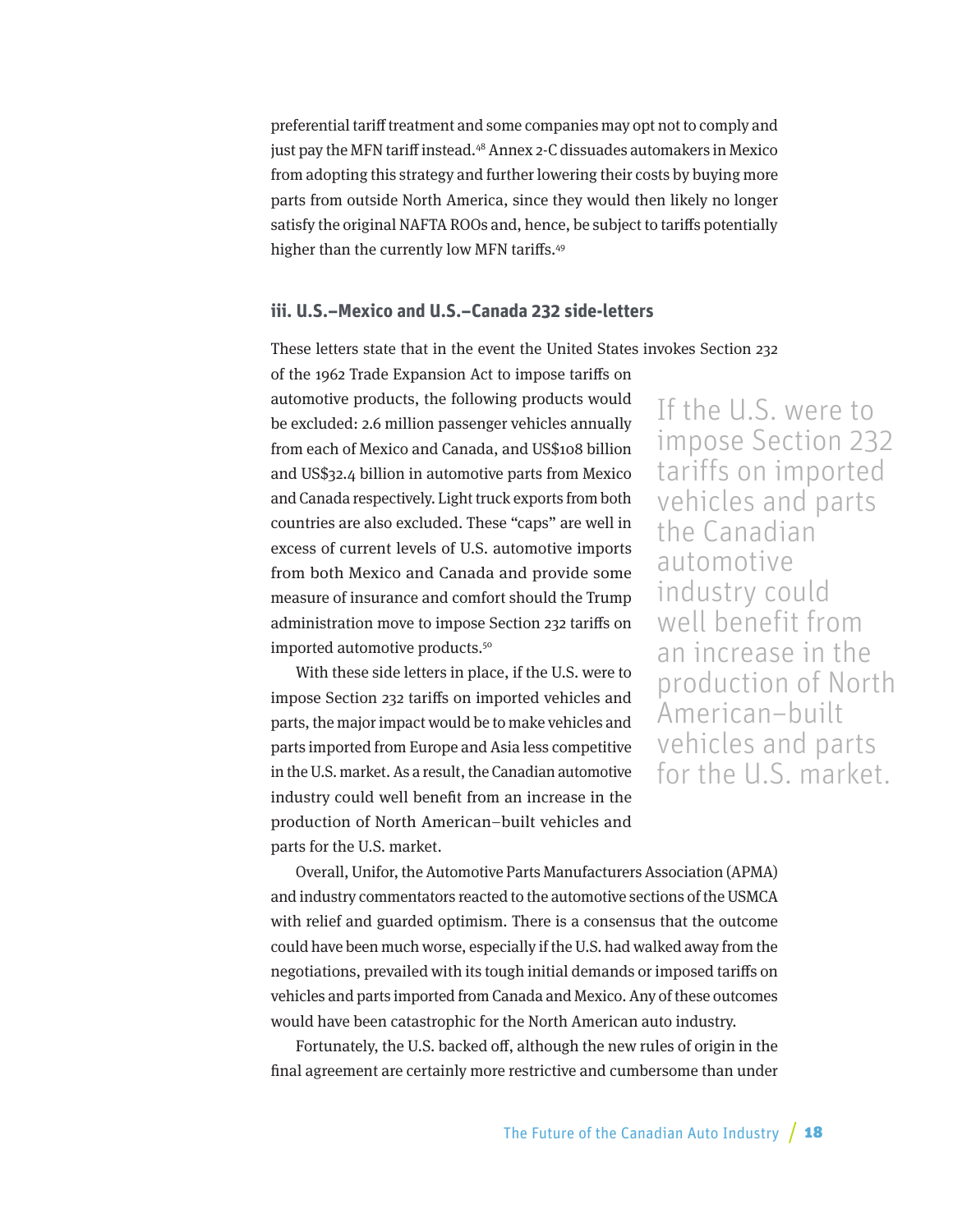<span id="page-18-0"></span>the original NAFTA. As such, they will likely reduce the regional and global competitiveness of the North American automotive industry and raise the price of automobiles for North American consumers.

Canada, however, may benefit from a modest increase in automotive manufacturing due to the possible movement of parts production from Mexico to the United States and Canada, forced by the new LVC requirement, and from foreign automakers being forced by the USMCA automotive rules of origin (and the possible future imposition of Section 232 tariffs by the U.S.) to move more of their manufacturing to North America.

#### **From TPP to CPTPP**

Following Donald Trump's January 2017 announcement of the U.S. withdrawal from the Trans-Pacific Partnership (TPP), the TPP re-emerged as the CPTPP—the words "Comprehensive and Progressive" tacked on at Canada's urging[.51](#page-38-0) Canadian interests in the CPTPP were always going to be dependent on the outcome of the NAFTA renegotiation. This was especially so in the case of automotive trade.

The rules for automotive products in the CPTPP are essentially unchanged from the original TPP and were negotiated with the U.S. at the table. Duty-free movement of vehicles requires at least 45% of value-content to come from member countries, and  $30-45%$  minimum regional content for auto parts.<sup>52</sup> The CPTPP, however, also contains Canadian side-letters with both Australia and Malaysia that provide for a lower RVC ( $40\%$ ) for cars.<sup>53</sup>

Concerns expressed by automotive industry stakeholders in Canada about the original TPP resurfaced with the signing of the CPTPP.<sup>[54](#page-38-0)</sup> The CPTPP removes the 6.1% tariff on Japanese-built vehicles imported into Canada, vehicles that potentially could contain high levels of content sourced from low-cost countries. On the other hand, the prospect for increased exports of Canadian-built vehicles within the CPTPP region is limited. The APMA argued that the TPP/CPTPP rules clearly favour the sourcing and multi-tiered supply chain realities of the Japan-based vehicle assembly industry and do not reflect the dynamics of Canada's industry.

While large Canadian-owned Tier 1 suppliers will be largely unaffected by the reduction in tariffs, and could well benefit from potential access to new markets, small and medium-sized suppliers will be vulnerable to a possible dramatic shift in sourcing dynamics to low-cost Asian countries like China and Thailand[.55](#page-38-0) Advantage accrues to Asian-based assemblers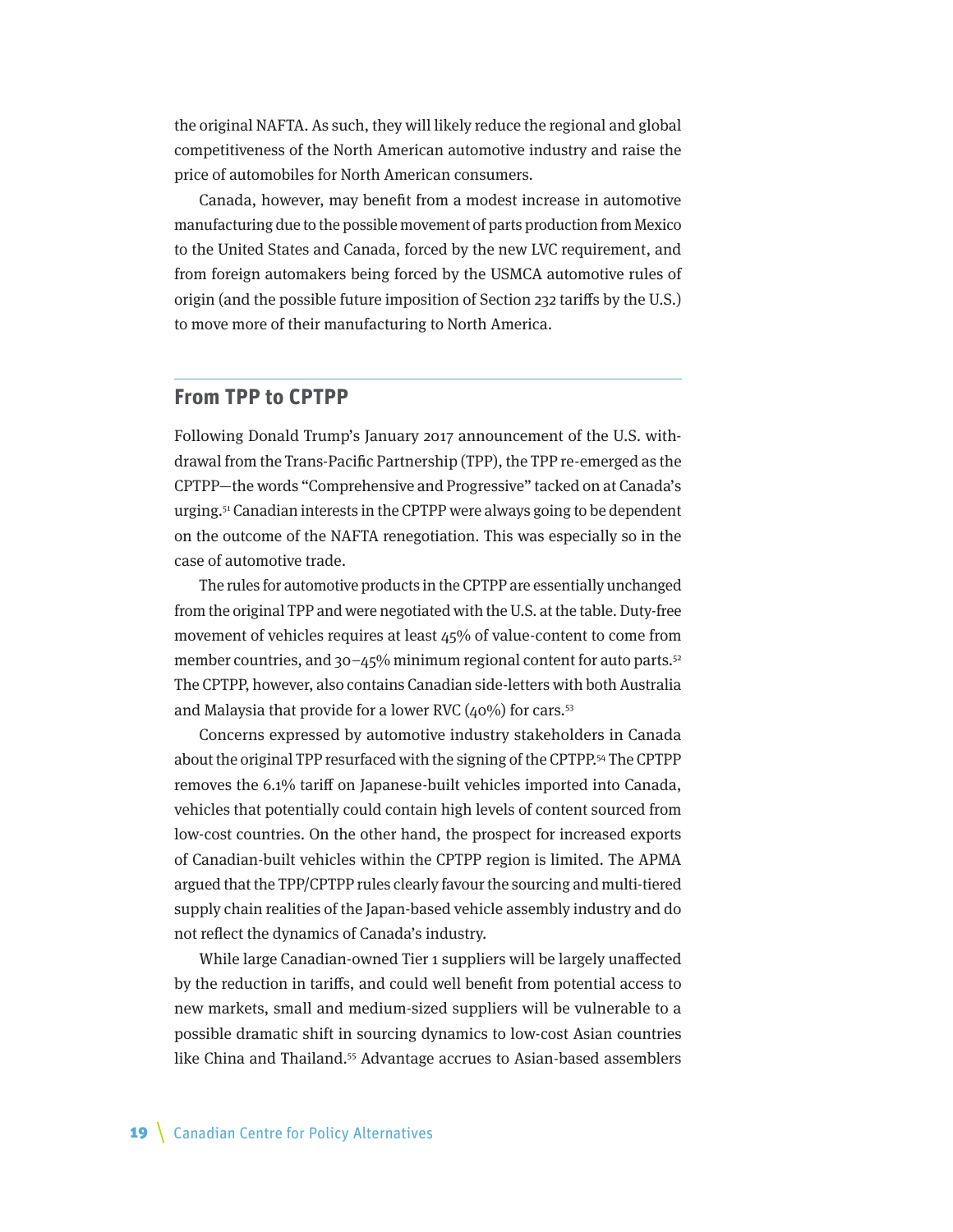<span id="page-19-0"></span>(i.e., Japanese OEMs under the CPTPP, and Korean OEMs under CKFTA), since volume access to the low-cost Asian supply chains is structurally out of reach for many Canadian manufacturers.[56](#page-38-0)

Although concerns remain regarding the impact of the CPTPP on the Canadian automotive industry, they are less than when the U.S. was a party to the TPP. Canada will still enjoy preferential access to the U.S. market for automotive products that meet USMCA rules of origin, i.e., the overwhelming bulk of Canadian automotive exports. Before the U.S. withdrew, other signatories to the TPP, including Japan, would also have gained preferential access to the U.S. market and this would have had a negative indirect impact on Canada.[57](#page-39-0)

With the U.S. outside the CPTPP, arguably there was an incentive for Canada and Mexico in the NAFTA renegotiation to avoid higher RVC rules of origin for vehicles and parts. But even with the

relatively low CPTPP RVC of 45%, the USMCA rules requiring higher levels of North American (including U.S.) parts reduces the likelihood of Canadian- and Mexican-built vehicles qualifying for tariff-free access to CPTPP countries, since U.S. content is classed as non-originating under CPTPP ROOs. For various reasons, therefore, the growth potential for Canadian automotive exports to most CPTPP partners is low and continued preferential access to the U.S. market remains the overriding concern for automotive manufacturers in Canada[.58](#page-39-0)

Continued preferential access to the U.S. market remains the overriding concern for automotive manufacturers in Canada.

In summary, and although the USMCA is still to be ratified, the conclusion of the NAFTA renegotiation has removed one major source of uncertainty for the auto sector. Automakers and suppliers had been reluctant to make future investment and production commitments, especially for their Canadian and Mexican operations, while the NAFTA renegotiation was still underway. But the ongoing uncertainty regarding the U.S. imposition of Section 232 tariffs on European- and Japanese-built vehicles imported to the U.S. raises questions regarding how such tariffs would affect existing trade agreements that both Canada and Mexico have with the EU and Asian countries, including through the CPTPP.

Given the large number of interrelated moving parts and the continued unpredictability of the Trump administration, some uncertainty remains regarding the overall impact of changes in automotive trade rules on the future of automotive manufacturing in Canada.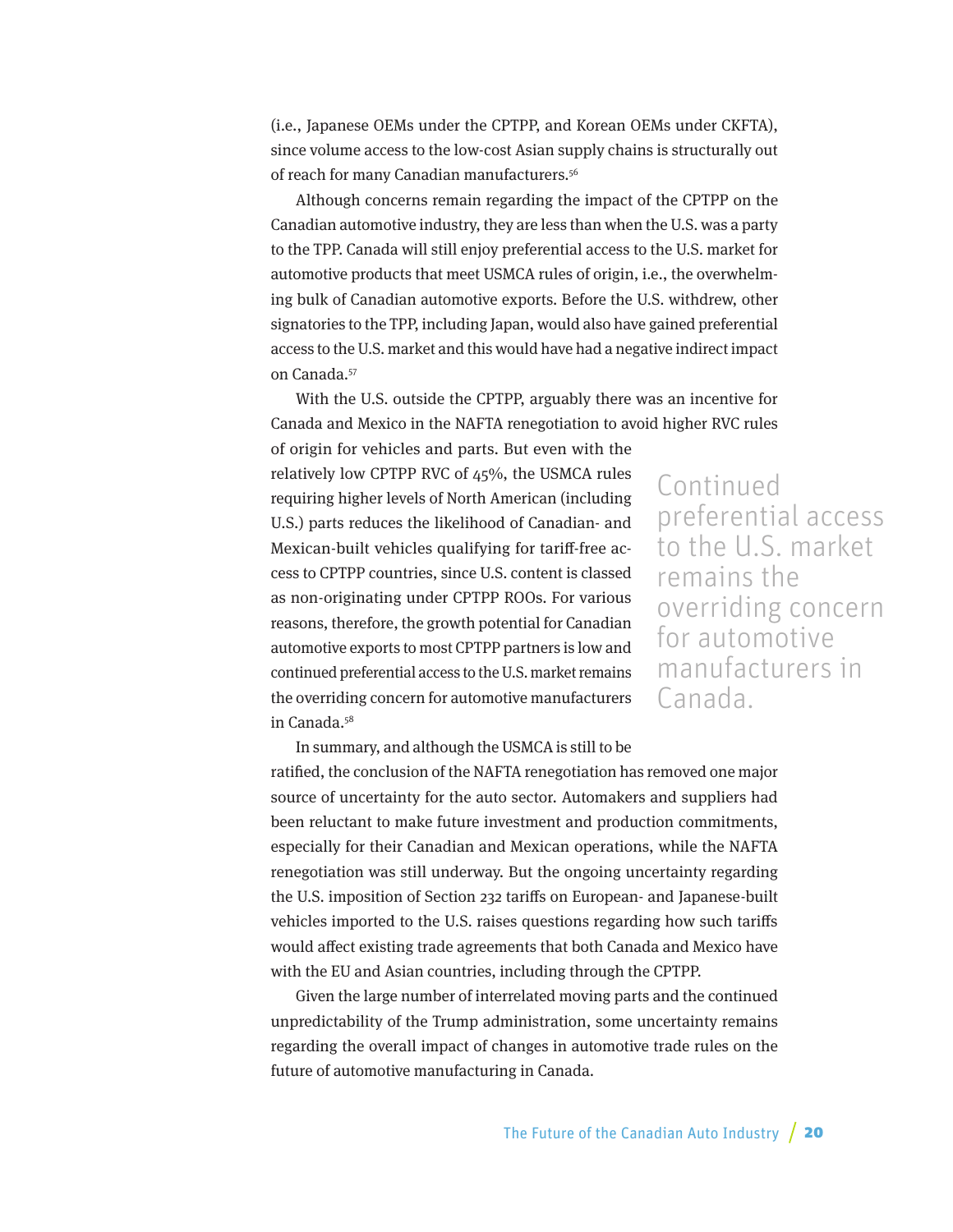# <span id="page-20-0"></span>**Technological** change: disruption and opportunity

Technological change in vehicle design and engineering as well as in automotive production has accelerated over the last 10 years, affecting R&D activities and automotive manufacturing. This section explores how two disruptive and ongoing technological transformations—efforts to lower vehicle greenhouse gas emissions and the shift to connected and autonomous vehicles—are expected to reshape the automotive industry in Canada.

#### **Fuel efficiency**

Canadian policy-makers have tended to mimic U.S. vehicle standards in recognition of the tightly integrated automotive markets between the two countries and the inefficiencies that would arise from divergent national regulations governing fuel economy and emissions. Such regulations are the primary force behind technological innovations by automakers and parts producers aimed at improving fuel efficiency across their vehicle fleet.<sup>59</sup>

These fuel efficiency innovations include the move to alternative propulsion systems, whether fully electric vehicles, hybrids or those powered by hydrogen fuel cells;<sup>60</sup> optimizing engine efficiency in internal combustion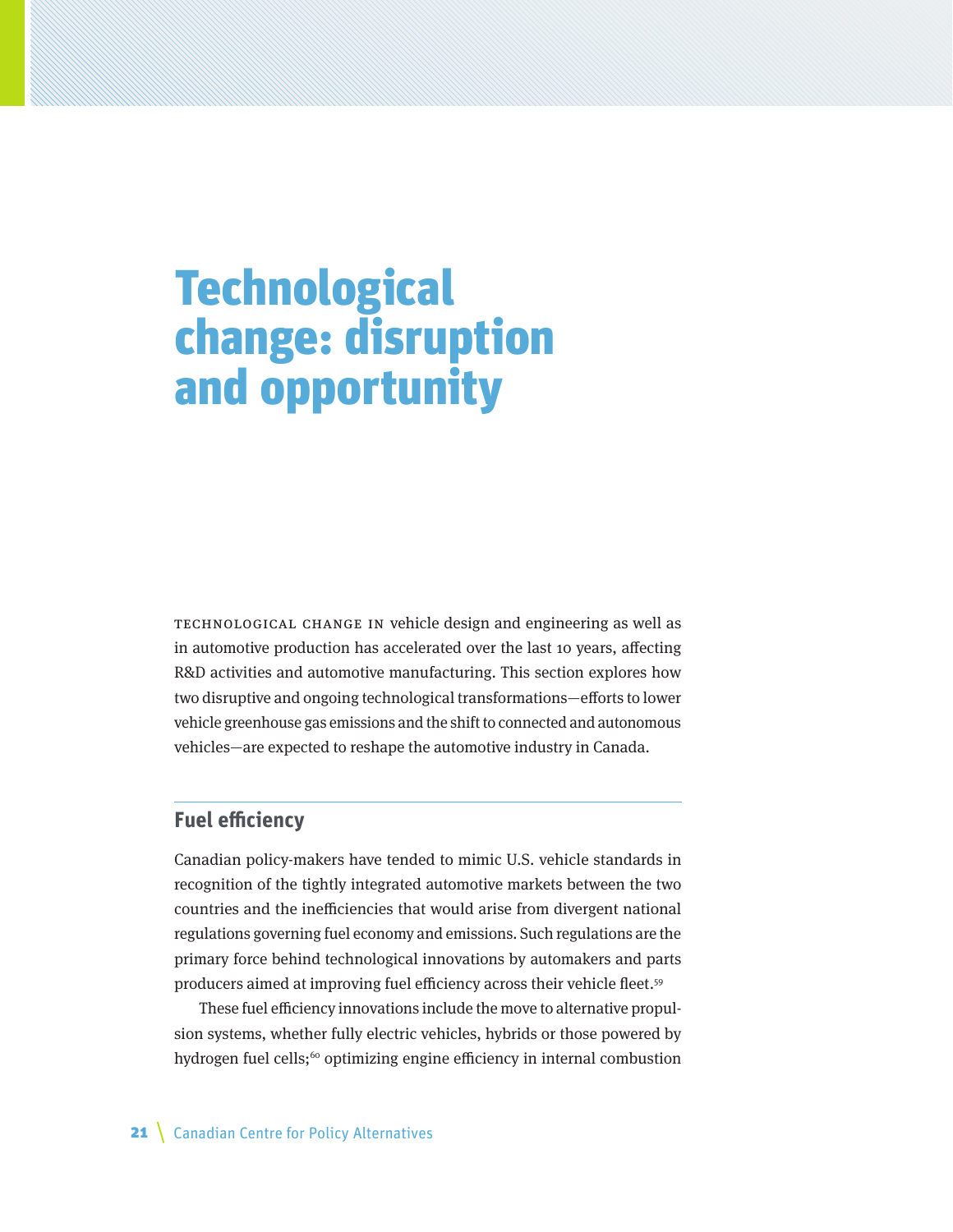<span id="page-21-0"></span>engines (ICEs); and light weighting through the use of "new" materials such as aluminum, magnesium, high-strength steels and carbon fibre, which reduce the weight of the vehicle and thereby also fuel consumption.<sup>61</sup> Light weighting is also achieved by replacing mechanical components with electronics in systems such as steering and brakes. New entrants to the auto market such as Tesla have heightened the competition between companies in their race to reduce the carbon footprint of vehicles.

To encourage the development of these technologies and their application in automotive production, Canadian governments have invested directly in R&D, used tax credits, offered grants and loans and implemented elements of green "industrial" policy[.62](#page-39-0) Policy programs include the federal government's

Automotive Innovation Fund (AIF) and Automotive Supplier Innovation Program  $(ASIP)$ ,<sup>63</sup> the Scientific Research and Experimental Development Tax Incentive Program (SR&ED), the Canada Research Excellence program and Automotive Partnership Canada. There have also been several provincial programs such as the Ontario and Quebec governments' tax incentives to encourage consumers to buy electric vehicles, Ontario's Green Energy Act (2009) and Smart Grid Fund (2011), <sup>[64](#page-39-0)</sup> and Quebec's Transportation Electrification Strategy and related technological development programs.

Most of these programs explicitly tied funding of company projects and advancement of the country's science, technology and innovation agenda to "green" innovation. The AIF, for example, stated that it would "support Canada's environmental agenda in advancing Canadian capabilities in fuel-efficient automotive

OEMs remain committed to ongoing technological investments to reduce GHGs, in order to satisfy other world markets where fuel efficiency requirements are and will be more stringent.

technologies, greenhouse gas reduction and clean technologies," by focusing on energy-efficient engines, light weighting and other related technologies.<sup>65</sup> These programs supported OEM investment in the R&D and production of alternative propulsion vehicles in Canada, such as Toyota's 2015 investment in light weighting of the Lexus, and Ford's 2017 investment in connectivity R&D, light weighting and a new mandate for the Windsor engine plant.<sup>[66](#page-39-0)</sup>

Yet these government programs did not significantly increase OEM R&D investment in Canada. Where Canadian government policies have fostered R&D is in the automotive parts sector and in universities, often partnered with OEMs and automotive parts suppliers. Government investment has occasionally resulted in Canada establishing an early competitive advantage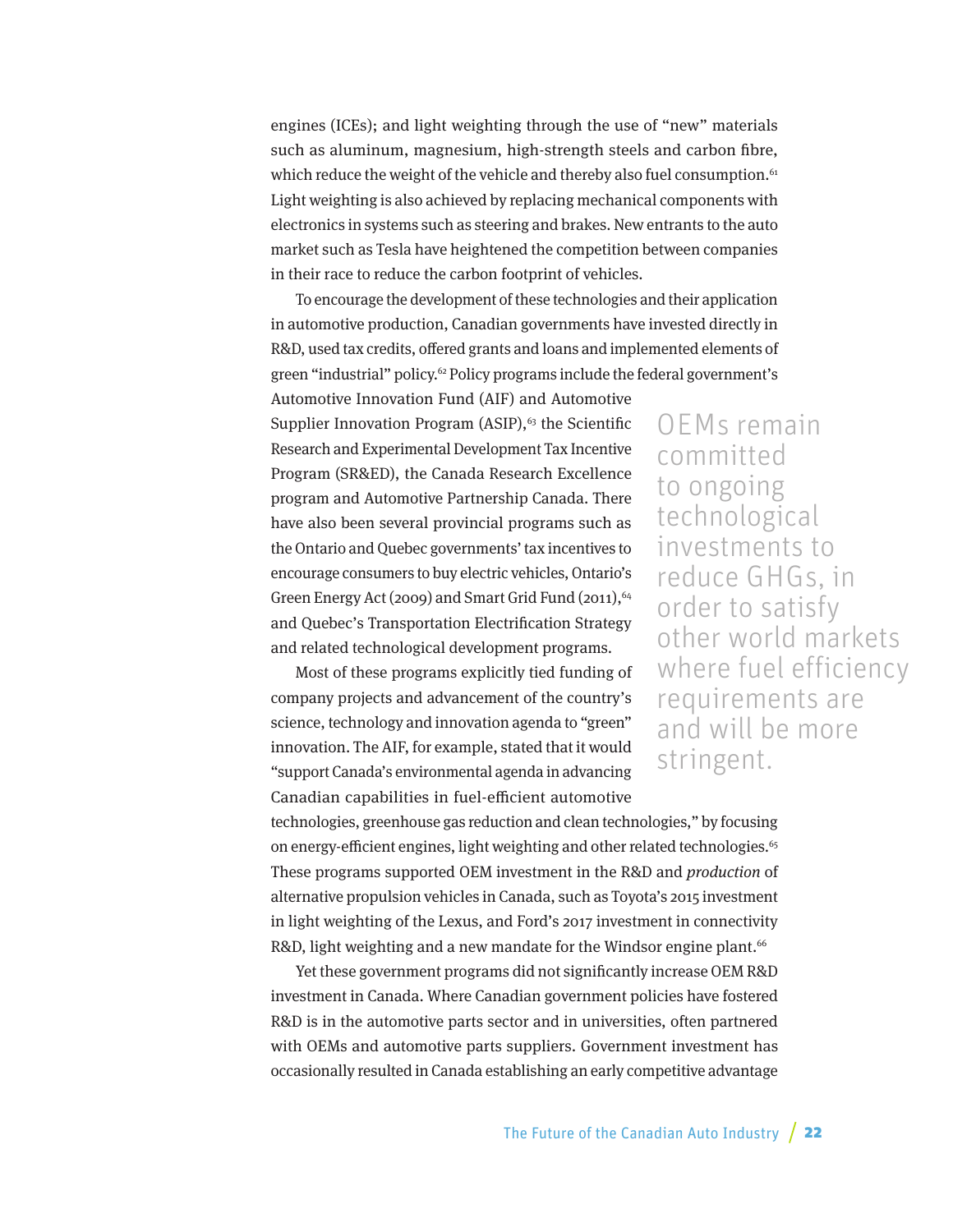<span id="page-22-0"></span>in emerging technologies, as was the case with Ballard in the development and application of fuel cells for clean energy, and with Multimatic, which has become a global leader in light weighting.

The greening policy and social landscape that pushed auto companies and their suppliers to become environmental technology innovators has shifted with the current U.S. president's repudiation of global warming, and steps to roll back the stringent fuel-economy standards adopted by the Obama administration in 2012.<sup>67</sup> Although major automakers have expressed relief with regard to the easing of the 2025 standards, it is unlikely that OEMs will abandon their significant sunk investment in the development and commercialization of more fuel-efficient vehicles.

Moreover, OEMs remain committed to ongoing technological investments to reduce GHGs, in order to satisfy other world markets where fuel efficiency requirements are and will be more stringent. Within the U.S. itself, California has vowed that it remains committed to higher emissions standards, a position that the other 12 states that use California emissions standards will likely adopt.<sup>68</sup>

The recently elected Ontario Conservative government has rolled back the cap-and-trade carbon pricing system introduced as part of the Climate Change Mitigation and Low-carbon Economy Act of 2016, along with the Green Energy and Economy Act of 2009, which included consumer incentives for buying electric and hydrogen vehicles. Given the small share of the vehicle market driven by demand for electric and hydrogen vehicles, and the continued intent of the Canadian national government to introduce a carbon tax, the Ontario policy change is not likely to have a significant impact in its own right.

What does the U.S. policy shift mean for Canada and our auto industry? As long as California and other states continue to uphold the tighter emissions standards it is likely that Canada can follow suit with little penalty, therefore also meeting its own environmental commitments arising from the signing of the Paris Agreement. The promised federal establishment of carbon tax regimes in provinces that do not develop their own policies will add further incentives for investments in fuel-efficient vehicles.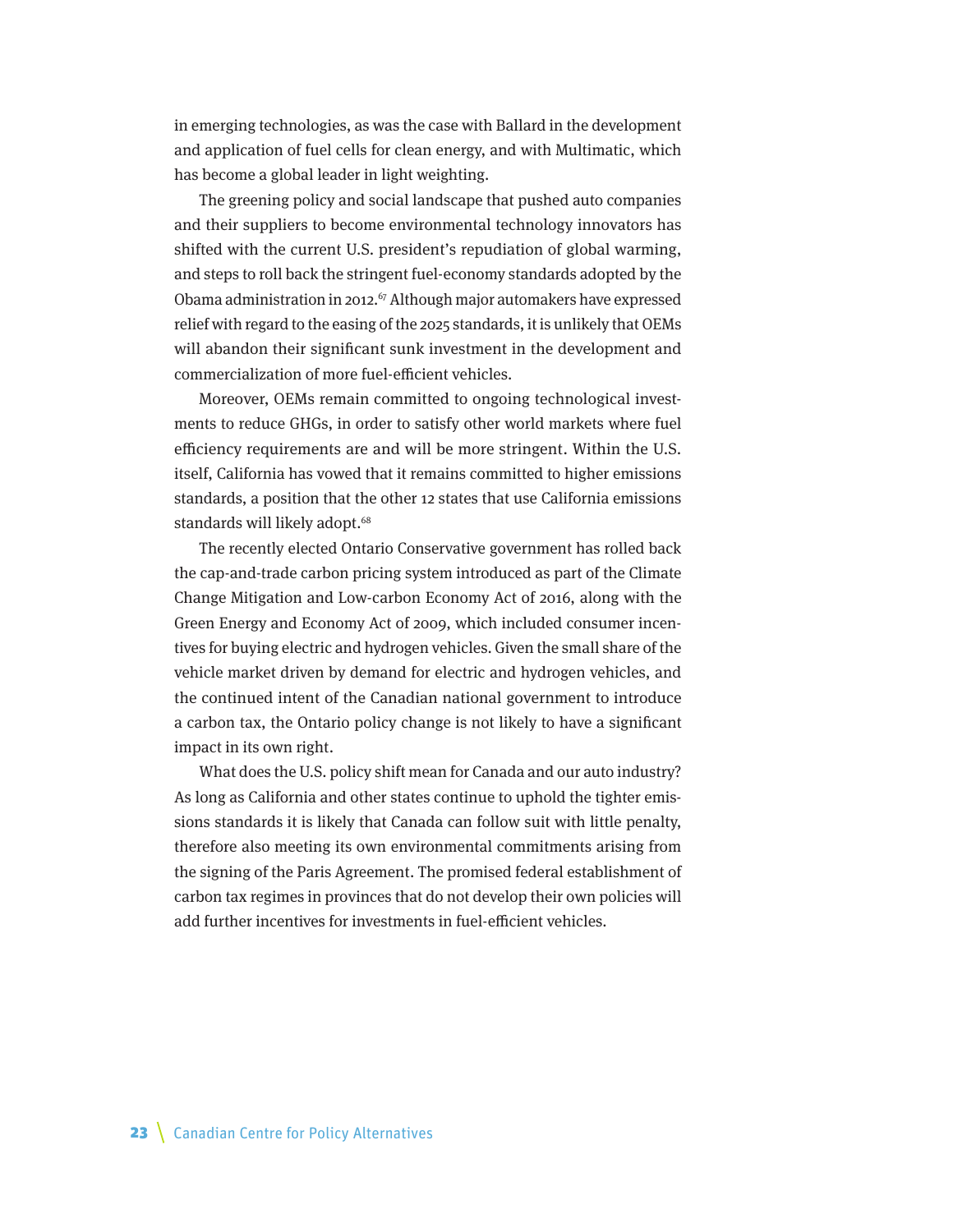### <span id="page-23-0"></span>**Connected and autonomous vehicles (CAVs): possible missed Canadian opportunities**

Embedding integrated circuits, software, sensors and artificial intelligence (AI) within automobiles to develop advanced connectivity between drivers, the vehicle and their environment promises to transform the automobile and automobility, disrupt the automotive supply chain and result in massive change to public mobility infrastructure. In addition to the infotainment and enhanced safety aspects of improved vehicle connectivity found in invehicle Wi-Fi, blind-spot warning systems, pedestrian warnings, emergency breaking and so on, rapid and continuous improvements in connectivity and ultimately the integration of AI in vehicles is leading to a future of driverless vehicles.<sup>[69](#page-39-0)</sup>

Canada aspires to be a leader in emerging connective automotive technolo-

gies, including sensors, cybersecurity, digitization and AI. Ontario, with expertise in the design of electrical, computer and electronics parts and software suitable for inclusion in intelligent vehicles, boasts that it is home to hundreds of companies invested in "teaching cars to think.["70](#page-40-0) According to the Ontario government, over \$1 billion was invested in the development of connected and autonomous vehicles in Ontario in a single year by Uber, FCA, Ford, GM, Apple, Google, and Blackberry QNX.[71](#page-40-0)

These vehicles need to be produced somewhere; Canada could position itself to attract such investment in assembly.

The development of connected and autonomous vehicles is spurring the entry into the Canadian industry

of nontraditional automotive suppliers such as software and electronic component manufacturers, many of which are Canadian-owned startups.[72](#page-40-0) This cluster of companies feeds off Canada's information technology cluster in the Toronto-Kitchener-Waterloo area that is second in size only to Silicon Valley in North America.

The dense population of well-trained engineers in this region and targeted government investment in these technologies combines with the robust auto supply chain in southern Ontario to create the conditions for Canada to claim a globally competitive place in the development of connected and autonomous vehicles. These measures may well improve Ontario's role in the research and development of automotive-related digital technologies, but they are unlikely to increase our manufacturing footprint as the components within these innovations tend to be produced elsewhere.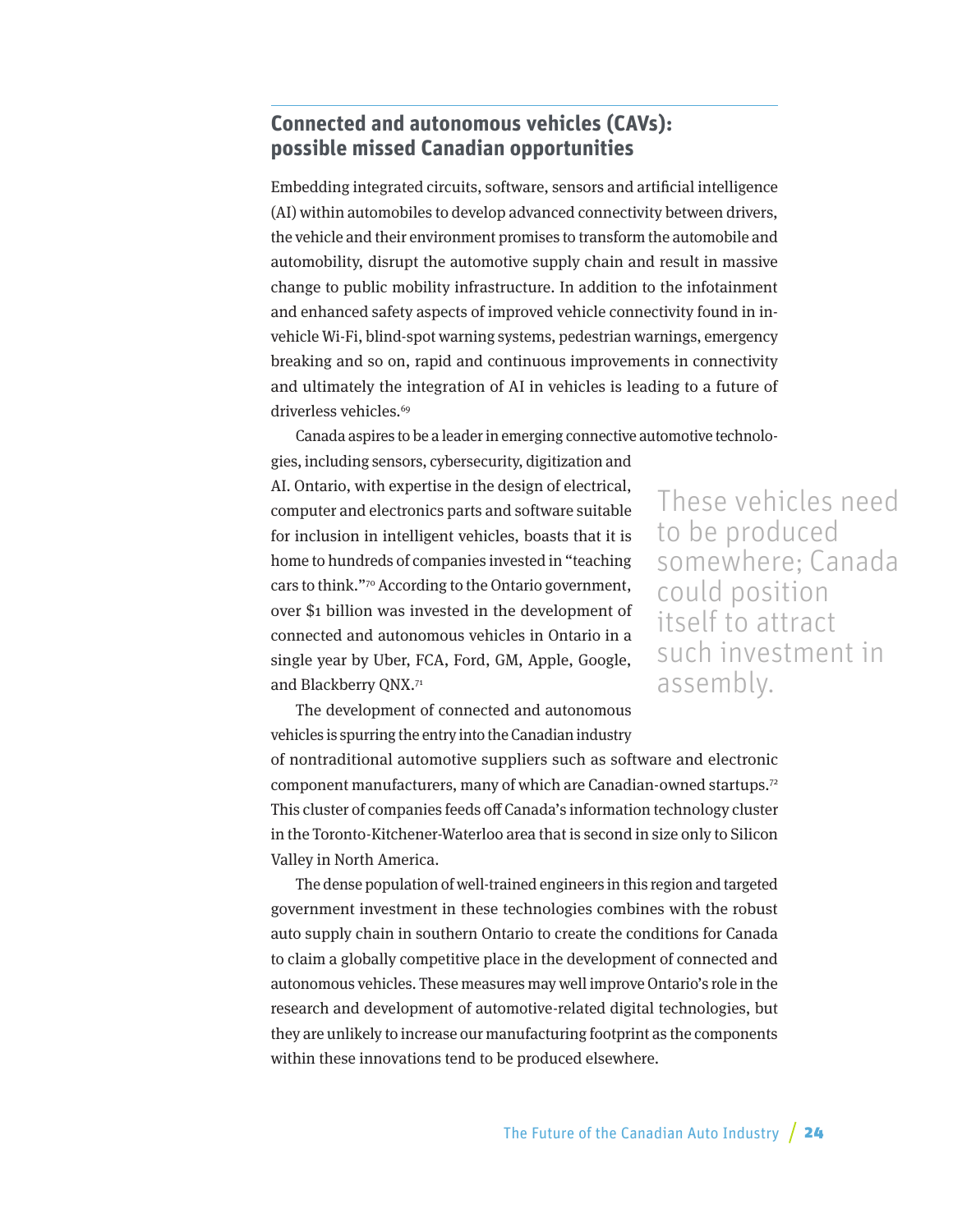<span id="page-24-0"></span>The opportunities as well as the risks associated with this technological shift toward autonomous connected vehicles highlight the interconnectedness between Canada's desire to increase R&D and become a leader in connectivity and AI technologies, and the public policy goal of attracting foreign investment to expand the country's assembly and manufacturing footprint[.73](#page-40-0) As OEMs accelerate demand for specific parts associated with the shift to alternative propulsion systems, lightweight materials and software-driven features, "including mobility services, advanced safety, location-based services, in-vehicle content, and remote analytics," the Canadian automotive supply chain undoubtedly will be disrupted.<sup>[74](#page-40-0)</sup>

On one hand, the parts sector in Canada currently has strength in the manufacture of components for internal combustion engines and drive trains. A switch to vehicles powered by electric battery or fuel cells requires a very different set of components that will negatively affect the sector unless parts makers can adjust to the transition in propulsion technology. Conversely, the development of CAVs opens up opportunities for Canadian startups and larger technology companies such as Blackberry QNX and OpenText, and will likely lead to new OEM partnerships with technology giants such as Apple and Google.

For these economic opportunities to be sustained in Canada, governments need to continue to invest in R&D, including the training of the next generation of researchers and inventors. They need to ensure smaller startup companies have access to capital, $\pi$  support for commercialization and, perhaps most importantly, network opportunities with OEMs and government officials. Interviews with companies involved in the APMA's connected car project identified their lack of contact with OEMs as a hindrance to being able to bring their innovations to market.<sup>76</sup>

As technology giants such as Google and Apple and new automotive companies such as Tesla become more important in the development and production of electric and autonomous vehicles, new opportunities may emerge.<sup>77</sup> These vehicles need to be produced somewhere; Canada could position itself to attract such investment in assembly.

The Canadian-owned global auto parts company Magna has the demonstrated technical capacity to assemble vehicles in Europe but has never been able to break into the North American market as a producer.<sup>78</sup> Tesla's recent musings that it might buy some of GM's North American plants should they become idle, to expand its production capacity, suggest that other companies may be interested in locating production on existing sites.<sup>[79](#page-40-0)</sup>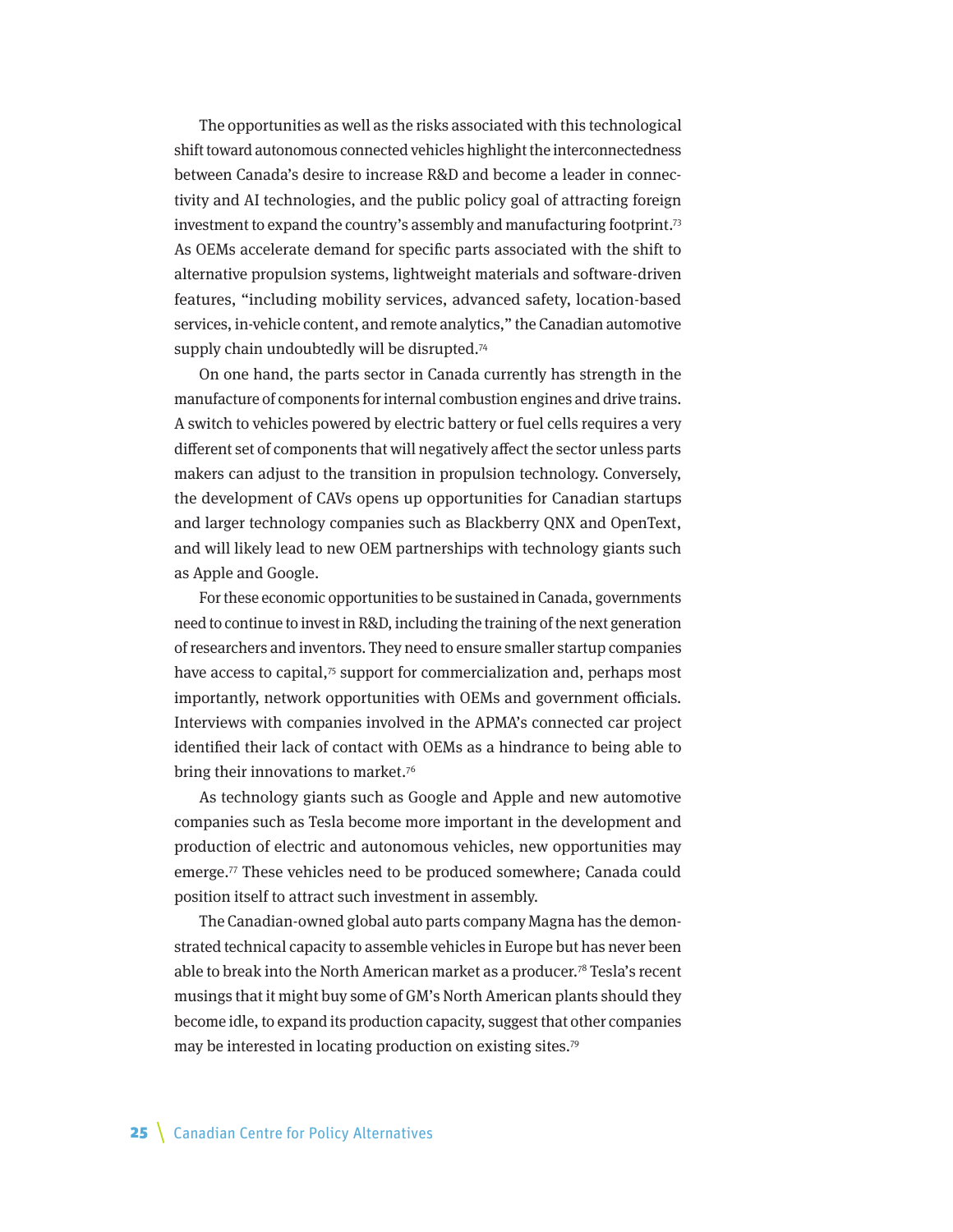<span id="page-25-0"></span>The acquisition of such domestic production capabilities in alternative propulsion vehicles could open further commercialization opportunities for would-be auto parts suppliers specializing in new technologies. Moreover, it could begin to establish Canada as a hub for production of the cars for the future. Specific policy measures would be needed to make this shift, something discussed in our concluding section.

Notwithstanding Canada's strength in some areas of emerging automotive technology, there are several risks to Canada maintaining this competitive advantage. As explained earlier, exceedingly low rates of investment in automotive R&D characterize the Canadian automotive industry.<sup>[80](#page-40-0)</sup> Further, Canada has a weak track record of commercializing innovations. These characteristics flow from a historical tendency for Canadian companies to be bought by foreign multinational corporations before the full benefits of global growth and commercialization of innovation can be realized. Canadian

companies that become global players in alternative propulsion systems and connectivity, such as Ballard, often relocate their operations, including R&D centres, to the U.S. to be closer to OEM headquarters and the large American market.

Exceedingly low rates of investment in automotive R&D characterize the Canadian automotive industry.

Recent moves by AI researchers from Canadian universities to foreign-owned private companies highlight concerns that the benefits of commercialization and economic growth from government-funded research and associated intellectual property may be lost to Canada.[81](#page-40-0) These trends pose potential obstacles to

securing Canada's place as a leader in autonomous and connected vehicle technologies and the ability to reap production-related benefits accruing from domestic R&D.

### **Employment consequences of automotive technological transformation**

In order to compete with low-cost jurisdictions such as China and Mexico, companies have accelerated and expanded their application of advanced technologies to their production, logistics and distribution systems. These technologies include autonomous robotics, data analysis systems, additive manufacturing, cloud-based software, augmented reality, cybersecurity and the so-called internet of things (IoT). Taken together these technolo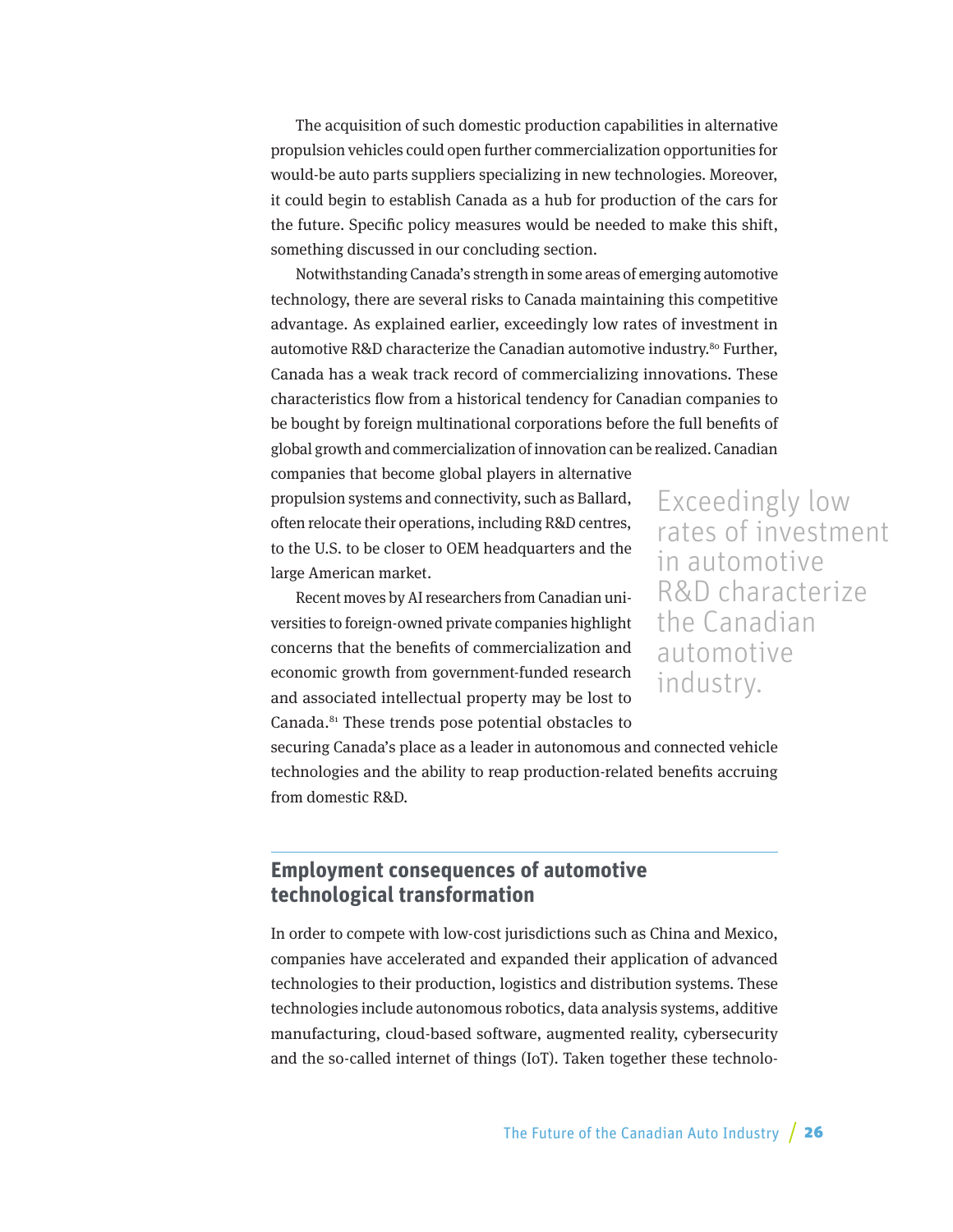<span id="page-26-0"></span>gies are often referred to as Industry 4.0. Combined with the changes in vehicle design, these trends have shifted labour demand from semi-skilled labour—whether drivers, assembly line or retail workers—to more technically skilled employees with a heavy emphasis on engineering, computer science and data analytics skills.

According to several recent reports on the future of Canada's labour market, routinized work is most likely to be automated first.<sup>82</sup> Matthew Lo and Creig Lamb's Brookfield study of the estimated impact of industrial robotics on employment in highly concentrated manufacturing towns noted that, "In Canada, it took 20 jobs to generate \$1 million in manufacturing output in 1980. By 2013, this number had been cut in half."<sup>83</sup> This trend suggests that Canada will experience significant negative employment effects, especially for production workers, as investments in smart technologies increase. The same report estimates that 61% of work activities in manufacturing and transportation and warehousing could be lost to automation in the near term.

The automotive manufacturing industry in Canada has been an early and extensive adopter of robotic technology and so some of the employment effects of automation have already been felt. Communities such as Windsor, Oshawa, Woodstock and Ingersoll that are heavily dependent on single industries, especially manufacturing, are particularly vulnerable to these effects as there will be few alternative work opportunities for laid-off employees.<sup>84</sup> Yet, and perhaps paradoxically, reports on Industry 4.0 suggest that countries and industries that do not invest in such integrated communication-based technologies will be left behind in terms of productivity, investment and, ultimately, jobs.

Technological change in the automotive industry is changing the skills demanded by employers. Demand is growing for a more highly technically skilled workforce including engineers, computer scientists, media communications and data analysts. This shift affects the automotive industry in Canada in three distinct ways.

The skill sets of automotive companies' current aging workforce (the average age of an autoworker in Canada is 48) often do not match the emerging skills needs. This necessitates either that workers get retrained with the technical skills needed, whether through government programs such as Second Career Ontario or company training programs, or, as has happened in a number of companies, they are induced into retirement and replaced with younger, more technically skilled employees.

The second challenge confronting automakers is that, notwithstanding the heavy investment by Canadian governments in the training of engineer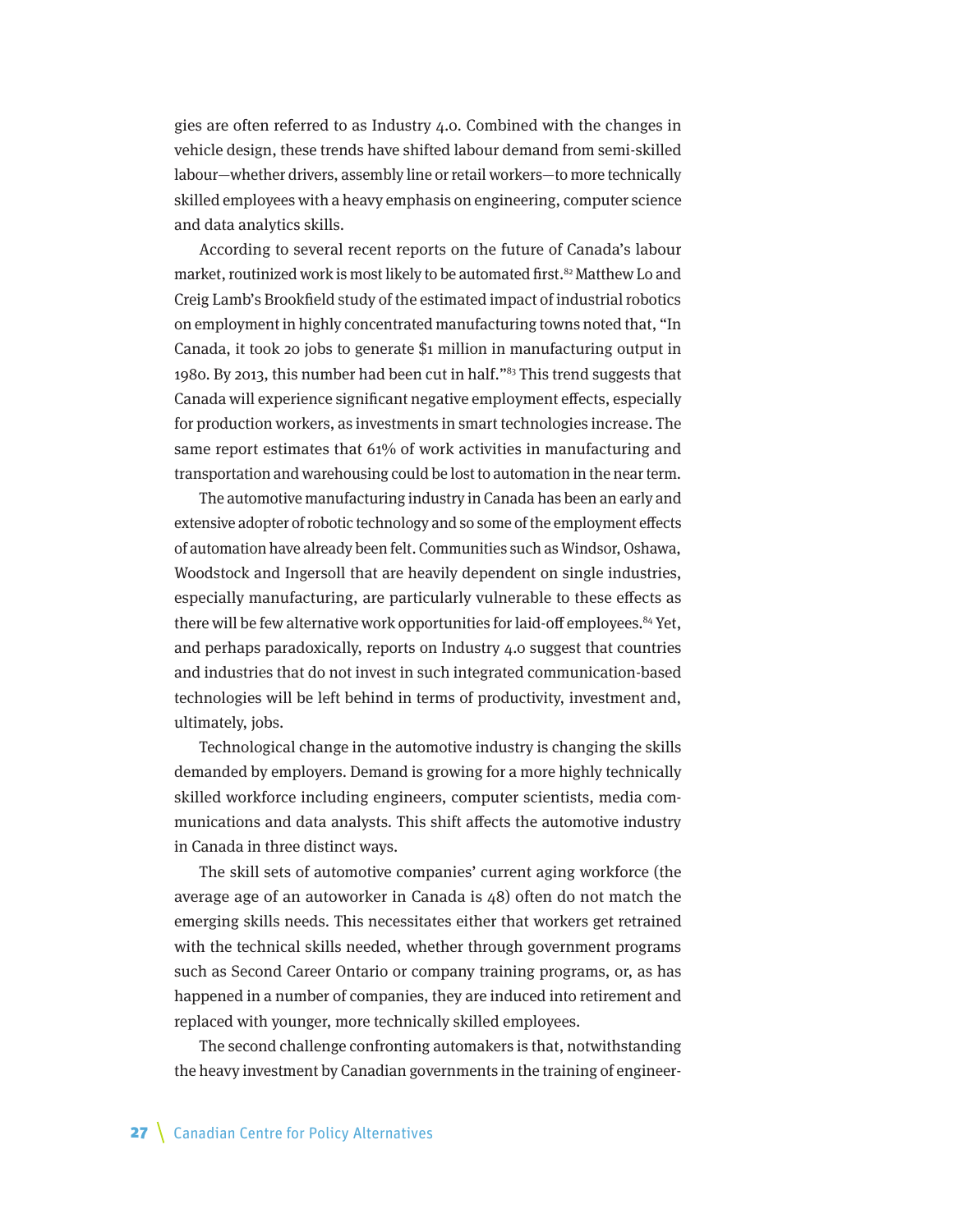<span id="page-27-0"></span>ing and other technical skills, the automotive industry has had difficulty recruiting adequate numbers of highly skilled workers. This is in part the result of high competing demand for engineers, data scientists and other technologists by technology and data analytics companies.

The recognized high quality of Canadian-trained engineers has resulted in a steady drain of workers from Canada to the U.S.<sup>85</sup> Companies such as Google, Facebook and others are seen as the cool employers with better pay and opportunities; this contrasts to the image of the automotive industry as

a dated industrial sector. Automakers such as GM have engaged in concerted campaigns to change this image, especially as they sought to hire 1,000 engineers in Canada to support their investment in environmental sustainability and their Canadian-based global centre for CAV-related software development.

Finally, the skill sets required for servicing and repairing vehicles are shifting dramatically with the increase in vehicle electronics, changes in engine and drivetrain technologies and the use of new materials for vehicle bodies.

Technological change in the automotive industry is changing the skills demanded by employers.

Canada is well placed to reap some benefits of this shift to a much more highly skilled workforce given its significant public investments into educating a technically sophisticated workforce and its approach to recruiting highly skilled immigrants. Moreover, Canada's celebration of its diversity and culture of inclusion has become a competitive advantage to some companies in the aftermath of the election of Donald Trump.

Yet many people are left behind by the disruptions caused by rapid technological change. Supporting and preparing workers and their families for this disruption requires active labour market policy coincident with industry policies.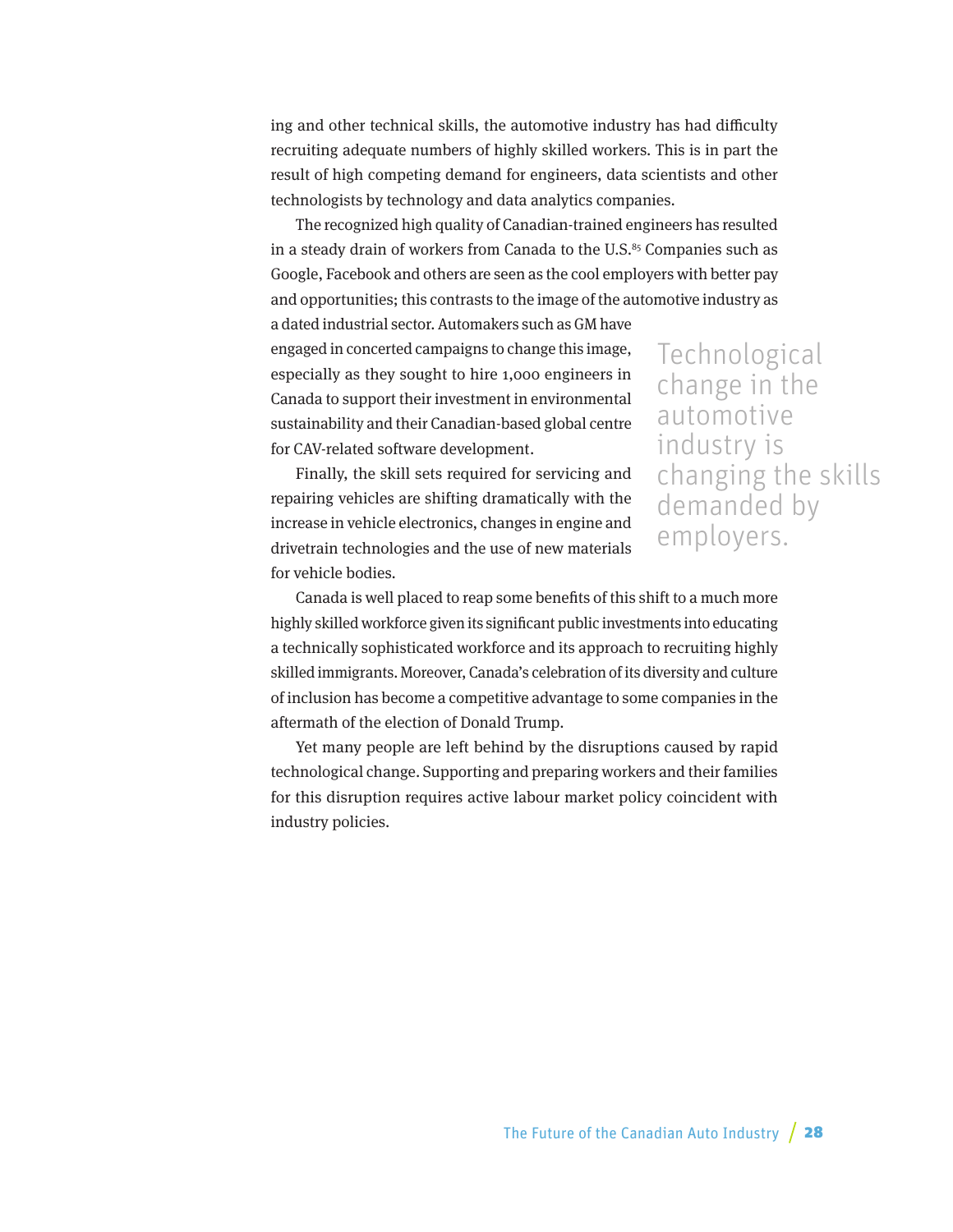# <span id="page-28-0"></span>Changing consumer patterns

Generation Y consumers, born during the 1980s and 1990s, "are less loyal, more skeptical, and more demanding than buyers from previous generations, and their focus on new technology, social connectivity, and nontraditional shopping methods are changing the way automakers and dealers must operate to attract these buyers."<sup>[86](#page-40-0)</sup> These expectations are part of the driving force behind increased vehicle connectivity, making our vehicles entertainment and business hubs.

Notwithstanding the recent uptick in sales of automobiles to gen-Yers, who in 2014 made up 26% of the U.S. car market, $s<sub>7</sub>$  these younger consumers are highly urbanized, live in smaller spaces and are more sustainabilityconscious than previous generations. These characteristics are stimulating a radical shift in vehicle use and ownership. Large cities are expensive and travel is time-consuming, resulting in a shift in mobility expectations.

Gen-Yers are therefore more likely to adopt lower cost, "pay per use mobility" methods that include ride- and car-sharing, ride-hailing and public transit.<sup>[88](#page-40-0)</sup> They expect these different forms of mobility to be teleconnected through smart apps to reduce travel times. These demands alongside the development of autonomous vehicles promise disruptive change in the vehicle consumer market. These changes will in turn require significant investment by governments in new mobility infrastructure.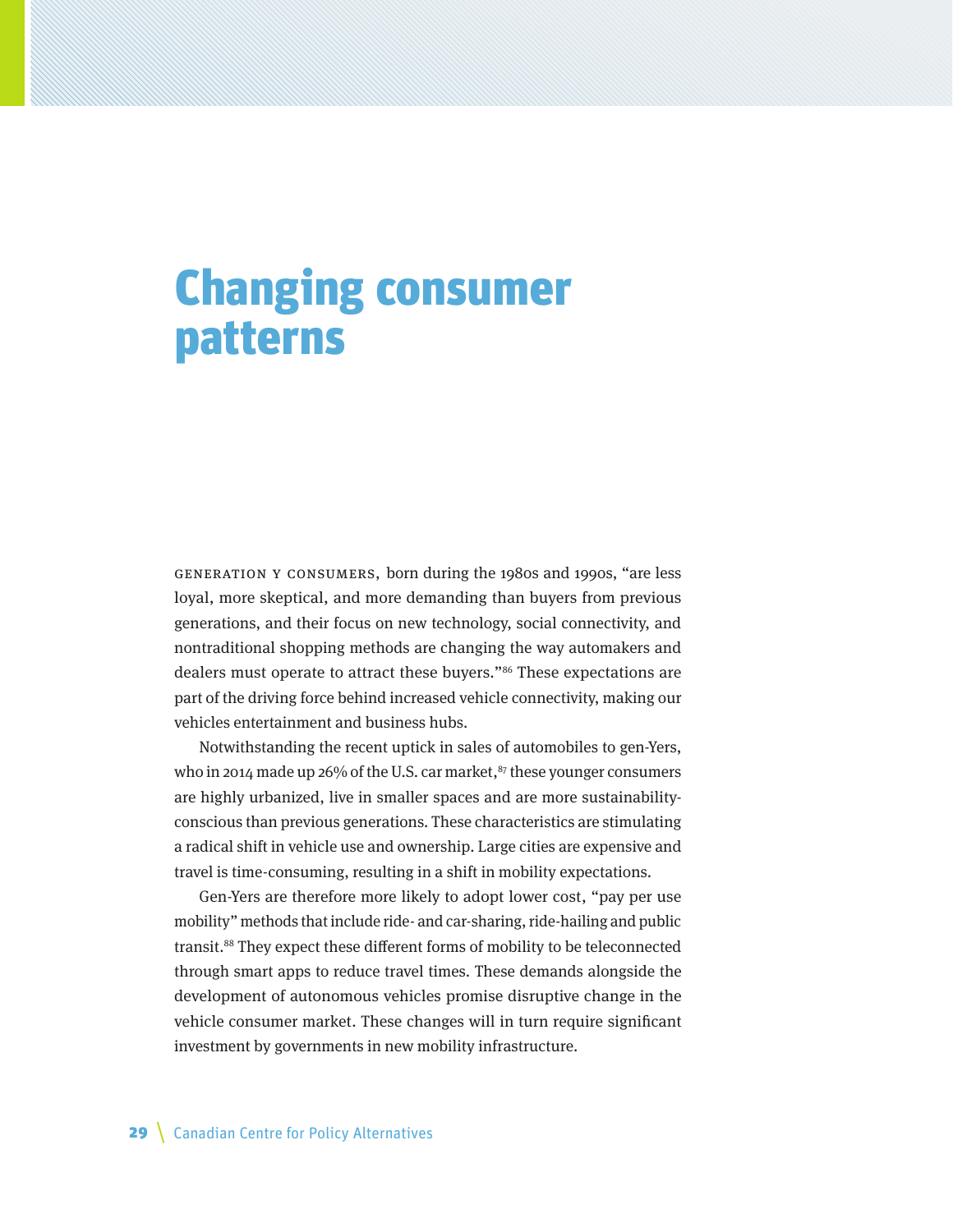<span id="page-29-0"></span>It remains uncertain if more radical shifts in consumer patterns away from individually owned automobiles will occur as quickly as some futurists predict. North American markets for vehicles are showing signs of shrinking, and these trends could accelerate this decline. For Canada, such a shift in consumer demand means either finding new export markets or, more likely, a smaller vehicle-manufacturing footprint.

Yet new mobility patterns could have a positive side for advanced manufacturing in Canada. Canada has significant manufacturing and R&D capacity in the production of mass transit, including trains, subway cars, buses and aircraft. Mass transit tends to be a global market, thus increasing the international growth potential of such firms as Bombardier and Grande West Transportation.

The broader mobility industry should be seen as a potential focus of investment, innovation and efficiency. Although the manufacturing and employment footprints of this industry are unlikely to be as great as the automotive sector, the economic benefits to the Canadian economy could be proportionally greater as these companies are Canadian-owned, with their headquarters and R&D activity concentrated in Canada.<sup>[89](#page-40-0)</sup>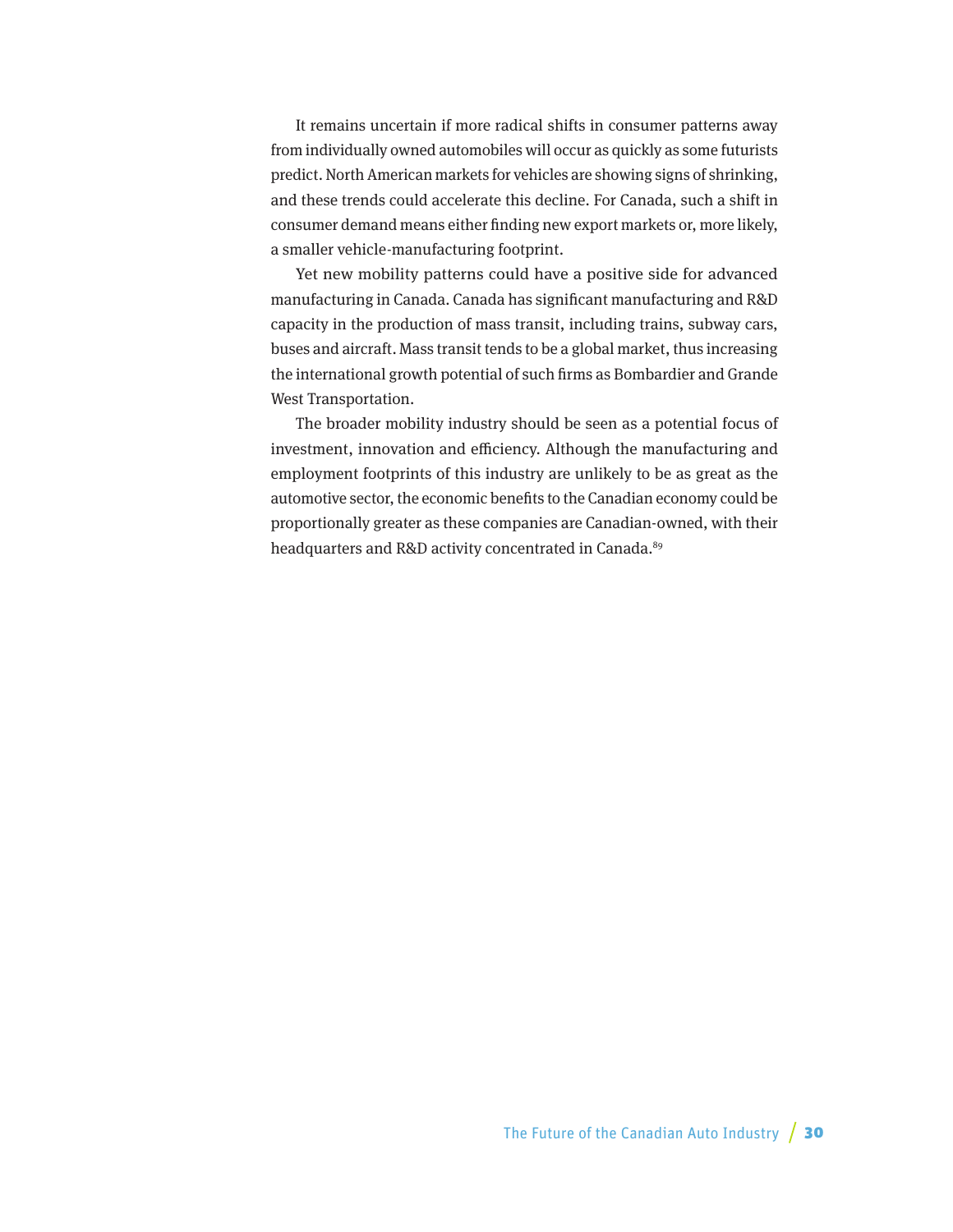## <span id="page-30-0"></span>Conclusion

FOR WELL OVER half a century, the automotive industry has been the mainstay of manufacturing and prosperity in southern Ontario. In this report we have highlighted several transformational developments that, if left unaddressed, could undercut the future vitality of the industry. In closing, we return to the distinction we made between automotive manufacturing and automotive engineering and R&D, and we raise some important policy considerations for the future of the Canadian automotive industry. This concluding policy discussion is neither exhaustive nor detailed but is meant to point to some of the areas needing greater consideration and analysis.

Although product and process innovation (R&D) are intimately linked to the actual making of "things," very different factors influence investments in each of these activities.<sup>90</sup> It is crucial to bear this in mind when developing, or assessing the efficacy of, automotive policy instruments. Moreover, for automotive policy instruments to be effective they need to be integrated into a broader Canadian industrial policy aimed at sustaining manufacturing activities, and hence employment, as well as R&D/product engineering in advanced manufacturing more broadly.

Industrial policy must be approached in an integrated fashion and build on the capacity of Canadian industry to respond to global competition, shifts in consumer choices and patterns of mobility while supporting innovation in areas in which Canada could become globally competitive. For policy supports to have the greatest impact on the automotive industry the Canadian and Ontario governments need to foster deep collaboration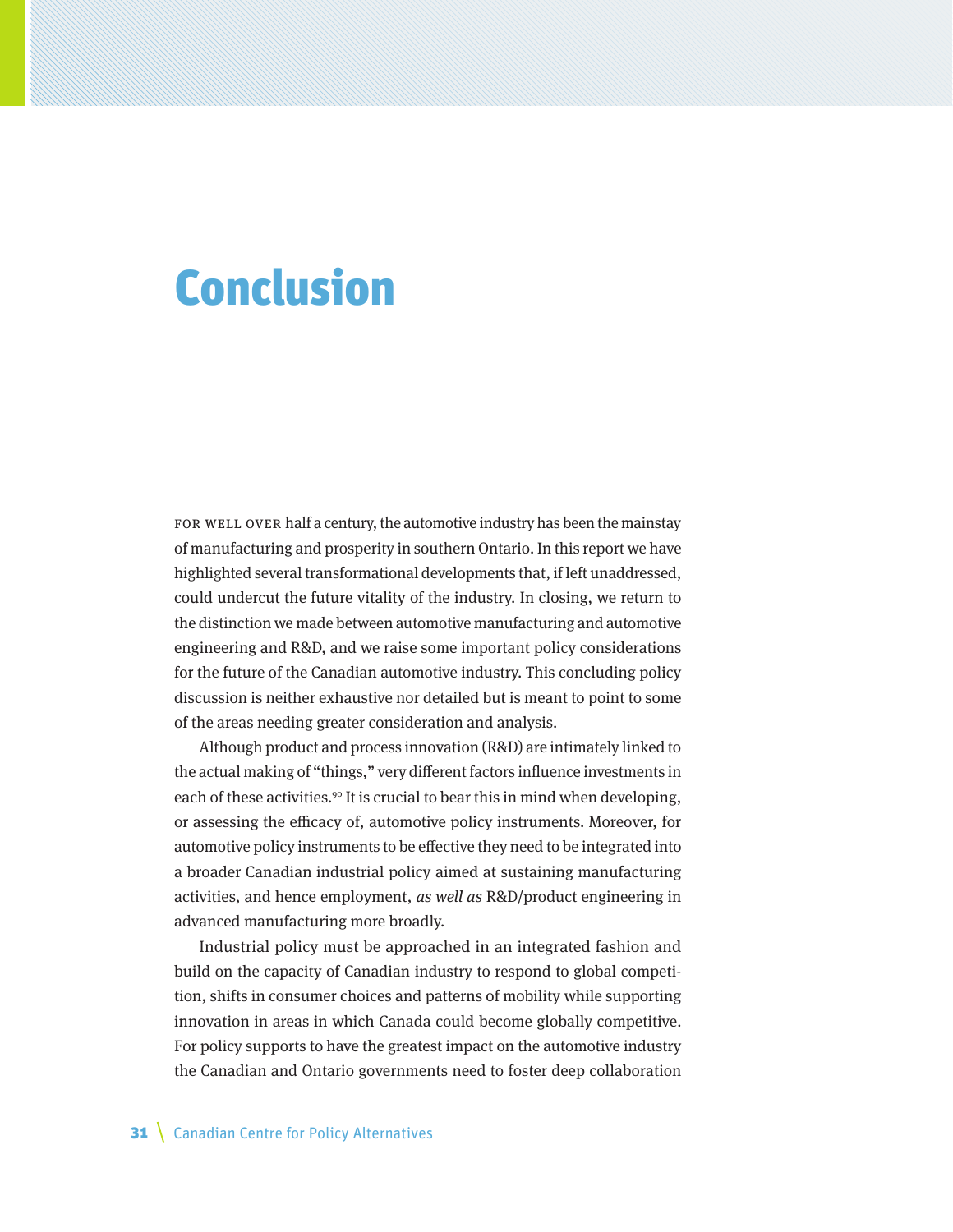<span id="page-31-0"></span>across multiple levels of government while reducing bureaucratic obstacles and jurisdictional squabbles.<sup>91</sup>

The continued viability and vitality of automotive product manufacturing in Canada depends crucially on maintaining the current OEM assembly footprint and the concurrent demand for automotive parts. GM's announcement of its intention to reduce its assembly footprint in Canada with the likely closure of Oshawa is a step in the wrong direction. Auto parts suppliers that feed into this facility are already announcing their intention to shut plants, thus producing a negative ripple effect. Canadian governments, both federal and Ontario, should join with their counterparts in the United States to actively pressure GM to maintain its manufacturing footprint in Canada and the U.S[.92](#page-41-0)

Although factors such as the cost and quality of labour, logistics, trade barriers and government financial incentives shape Canada's ability to attract automotive investment, the GM announcement has reminded us that these actions are not enough. What kind of industrial policy can maintain our competitiveness without pushing us toward a low-labour-cost option?

Unifor along with many automotive companies and, most recently, Ray Tanguay's "Drive to Win" report all argue that a first step in such an industrial policy involves the clear articulation of Canada's value proposition that reinforces the competitive value of a highly productive, skilled workforce producing topquality products.[93](#page-41-0) To sustain Canada's reputation

### A high-skill labour strategy only works if we have cars to build.

for a highly skilled workforce and address emerging skills gaps, Canadian governments need to develop a workforce development plan with investments focused on the development of engineering, technical and data analytic skills, including trades and apprenticeships, as well as skills in marketing and commercialization. Using labour market analytics, this workforce development plan needs to anticipate generational changes taking place in skills development and employment, and offer income supports for skills retraining for those interested and able to be re-skilled as well as those made redundant by technological change.

To ensure continued increases in productivity while also promoting safe and healthy work, an industrial policy could use tax credit incentives to encourage acquisition of new capital goods alongside other policy levers to incent companies to accelerate the adoption of Industry 4.0. Multi-stakeholder policy structures such as CAPC could be tasked with negotiating union- and employer-supported plans for a managed and just transition for workers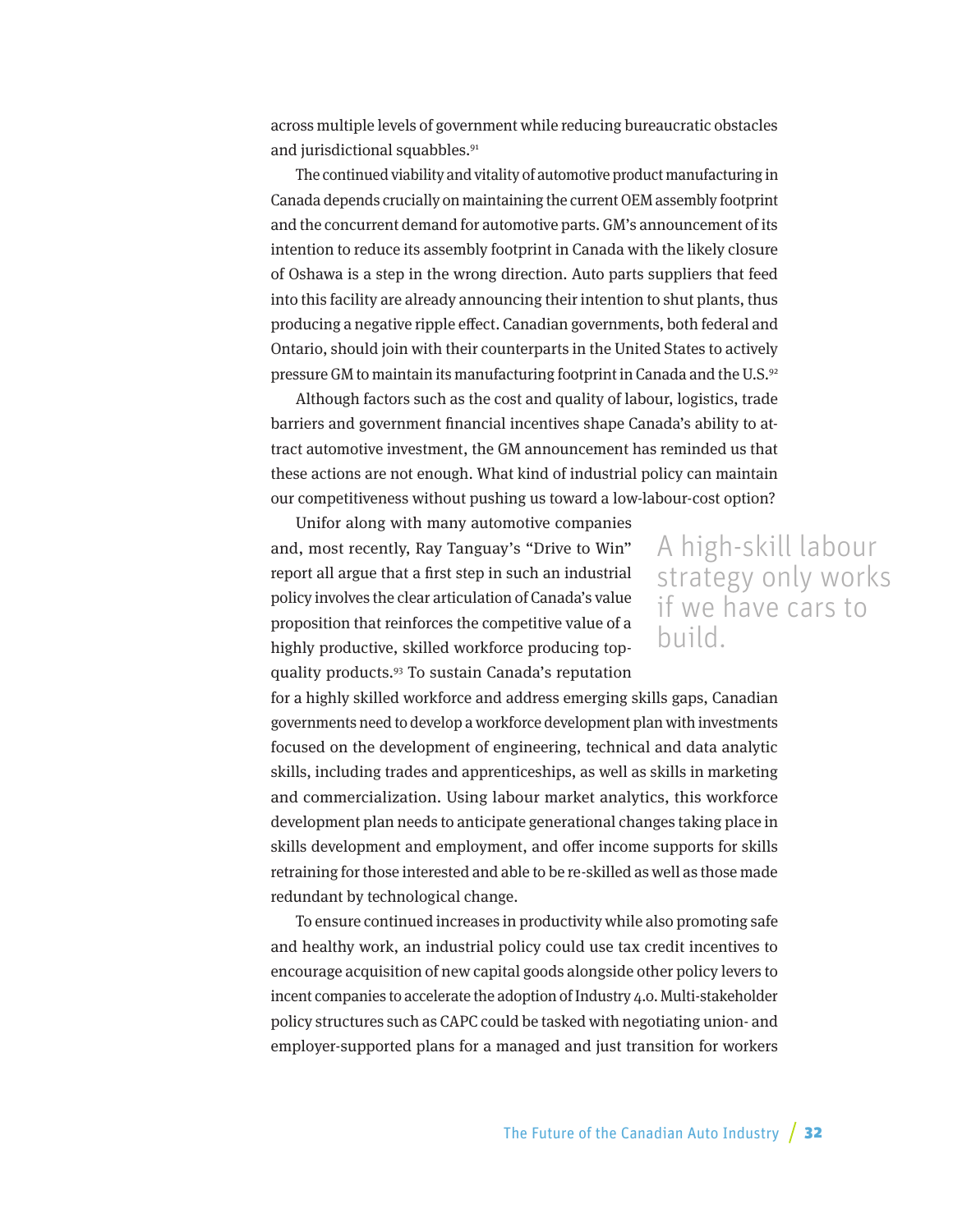<span id="page-32-0"></span>and those firms unable to keep pace with technological change and global competition.

A high-skill labour strategy only works if we have cars to build. Government financial incentives are required but won't be enough to attract new automotive assembly investment.[94](#page-41-0) Rather, Canadian governments need to adopt a targeted policy approach that zeroes in on supporting investment from companies that will allocate product lines to Canada that are high-value with strong return on investment and have long-term market viability. In the short run, this may well involve conventional but more fuel-efficient ICE vehicles.

However, with consumer demand expected to continue its shift toward electric and autonomous vehicles, we argue that government incentives and government industrial strategy should be articulated as a green industrial policy with targeted supports for companies that commit to build green vehicles (hybrid and electric) and use environmentally sustainable production processes. Government investments could incent partnerships between companies such as Magna, Google, Tesla and small Canadian startups in the design and production of such vehicles and the technology infrastructure to drive integrated mobility across multiple transportation platforms. Industrial policy would then become national rather than regional and support the revitalization of the automotive industry through the interconnected growth of the automotive, aerospace, public transportation and communication industries.

Such an approach to incenting a larger automotive production footprint in Canada can support the goal of improving Canada's record on automotive R&D and product innovation. A green industrial policy could support the growth of our engineering talent pipeline, the development of partnerships between universities, colleges and businesses, and incent industry to adopt Industry 4.0. Canada has demonstrated strength in AI, mechatronics, data analytics and light-weighting—all areas that are crucial to the future of the automotive industry. Canada needs to focus its R&D investments on specific centres of excellence rather than R&D more broadly, thus building our capabilities in areas where we have proven strengths.

Many of the technical advances to date have been driven by Canadian-owned technology startups and universities. Whereas investment in universities is relatively secure, technology startups face a number of barriers to commercializing their inventions and scaling up production. These smaller Canadian companies could become bigger and more globally competitive through tax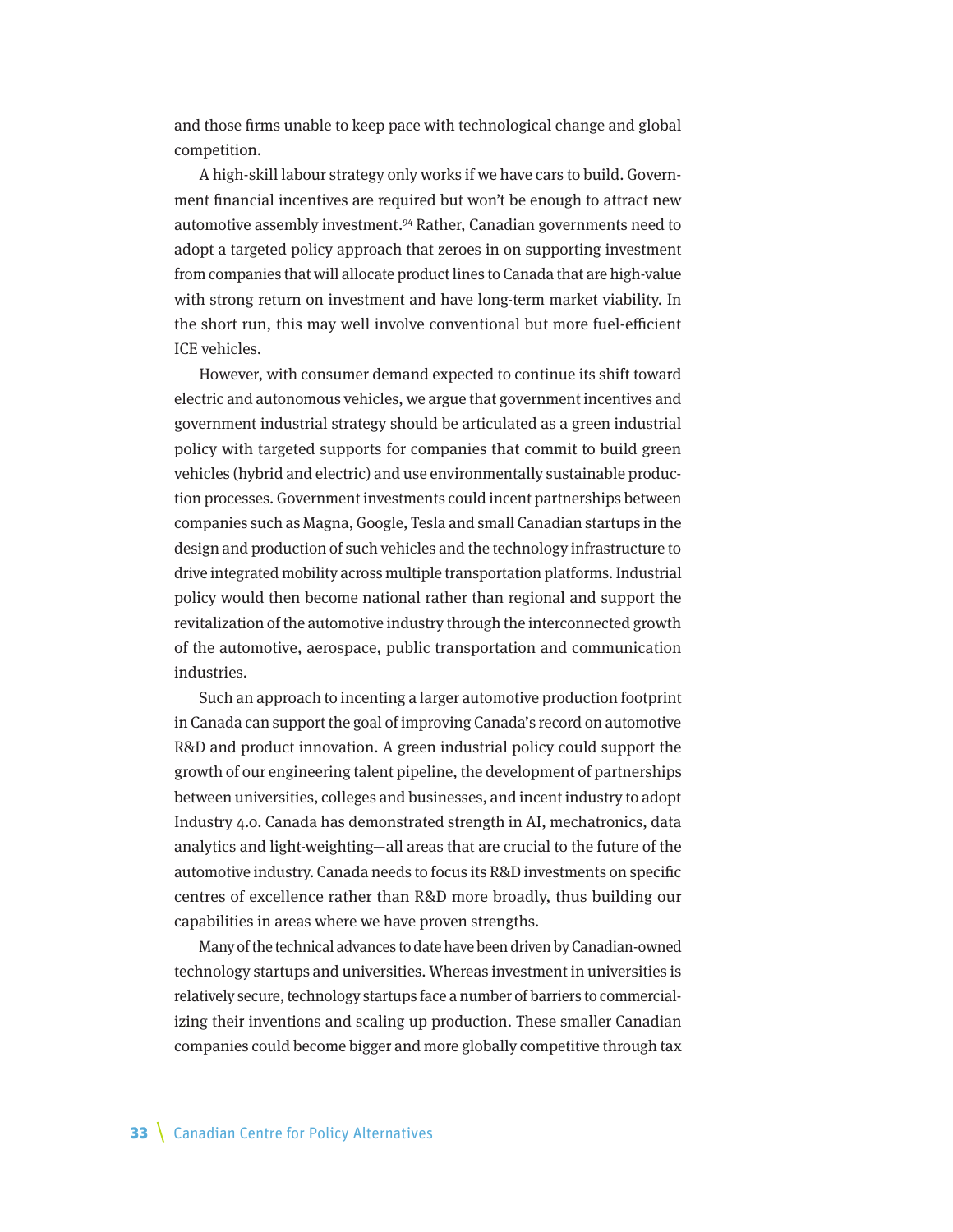<span id="page-33-0"></span>credits and grants, easier access to capital and the use of procurement policy to build a test market for Canadian-made innovations.

There need to be incentives for these companies to grow while remaining Canadian-owned, rather than becoming the food for growth of large foreignowned corporations that then use Canadian innovations and IP for value and wealth creation in other countries. Max Blouw, former president of Wilfrid Laurier University and chair of the Canadian Council of Academies, warned that "much of the intellectual property originating in Canada is now sold or licensed to firms abroad, and many Canadian entrepreneurs and firms are unprepared or underprepared to compete in the intensely competitive global IP landscape.["95](#page-41-0)

Canada's anchor policy in support of R&D is the Scientific Research and Experimental Development program (SR&ED). Although this program is criticized for being bureaucratic, small to medium-sized companies see it as invaluable support for their innovation strategies. To complement SR&ED, government needs to design a R&D policy that would support product and process innovation, offer grants for companies investing in disruptive innovation and tie into support for the adoption and spread of Industry 4.0.

Lastly, but perhaps most importantly, though Canada should seek secure and easy access to international markets for the export of assembled vehicles and parts, government policy needs to prioritize the North American automotive platform centred on the Great Lakes. Canada–U.S. auto production and trade could be further integrated to create even greater competitive advantages of efficiency associated with a larger regional production footprint. Canada continues to need preferential tariff access to the American market for finished goods for this model to succeed.

Nevertheless, recent events remind us of the attempts of Pierre Trudeau in the 1970s to diversify and deepen Canada's export opportunities to reduce our dependence on a single market. However, Canada's most recent free trade agreements, such as the CPTPP, Canada–Korea and CETA, have made Canada's auto sector more vulnerable to tariff-free foreign competition without substantially opening new markets abroad for Canadian-made automobiles and parts. Such entry into new markets will be eased only if Canada can position itself as a source of high-quality, green vehicles designed and built for the future.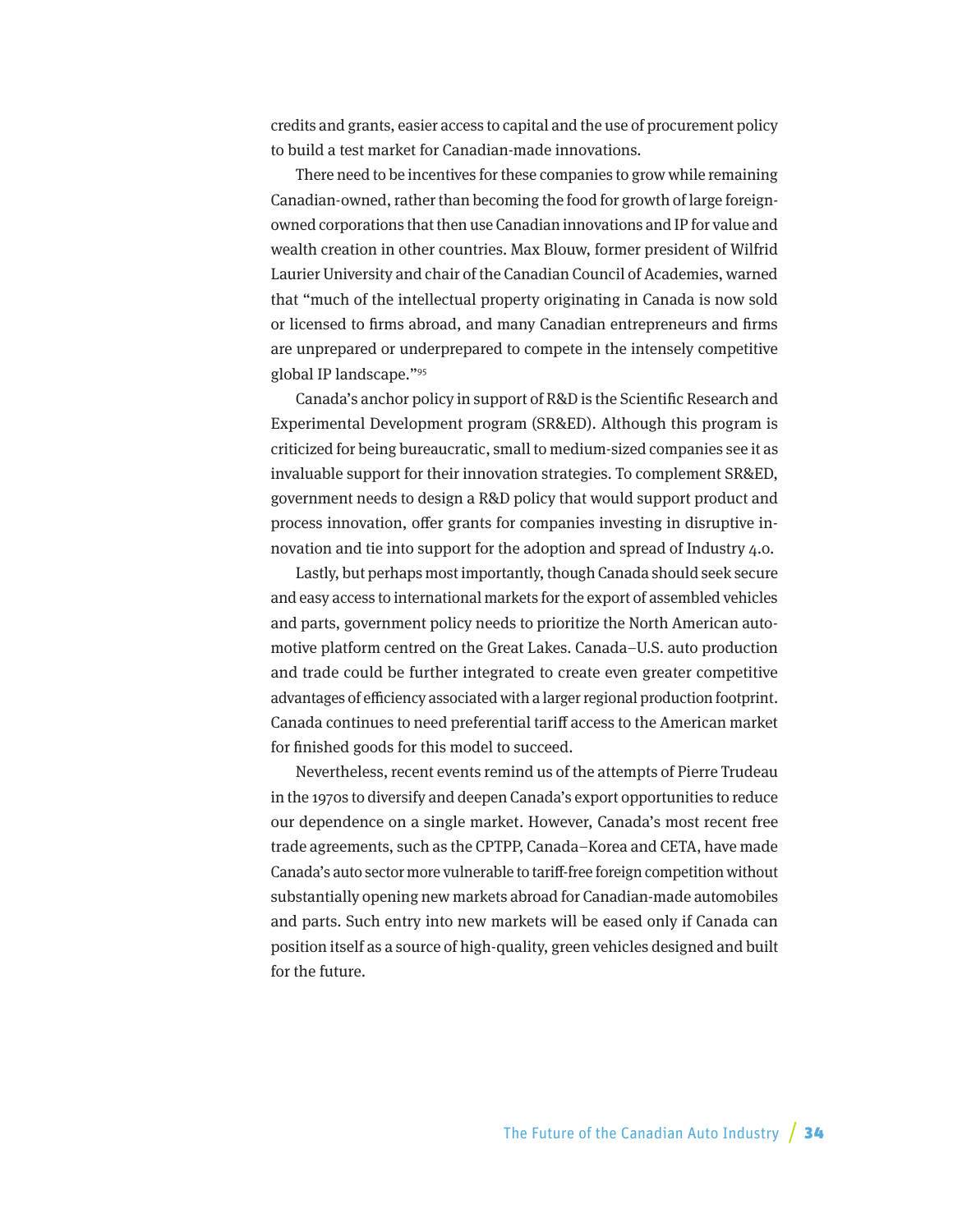## <span id="page-34-0"></span>Notes

**[1](#page-3-0)** For example, CBC Radio, "GM cuts an 'old-style, greed-driven' decision, argues former Unifor economist," CBC, November 30, 2018; and Ed Broadbent, "Is shutting the Oshawa GM plant inevitable? No," Toronto Star, December 4, 2018.

**[2](#page-4-0)** The dictionary defines "automobility" as the use of automobiles as the major means of transportation. In the social sciences, automobility is a concept used to describe how cars serve not just as a means of transportation, but as a technology deeply embedded within our everyday lives.

**[3](#page-4-0)** The media commonly refer to the new agreement as the United States–Mexico–Canada Agreement (USMCA), the title given it by the United States. Officially, Canada names it the Canada–United States–Mexico Agreement (CUSMA) and in Mexico it is the Tratado entre México, Estados Unidos y Canadá (T-MEC). Throughout this paper we use USMCA since it is widely used in common parlance.

**[4](#page-4-0)** Réal Tanguay, Drive to Win: Automotive Advisor Report, Ottawa: Canadian Automotive Partnership Council, January 2018.

**[5](#page-4-0)** Today, automotive manufacturing is at the forefront of advanced manufacturing processes utilizing sophisticated robotics, computer systems, complex sequencing and logistics to produce finished vehicles and automotive components.

**[6](#page-4-0)** OICA (International Organization of Motor Vehicle Manufacturers) 2017 production statistics retrieved from: <http://www.oica.net/category/production-statistics/2017-statistics/>.

**[7](#page-5-0)** Both these plants currently build mainly mid-size cars for a market that has swooned in favour of SUVs, CUVs and pickup trucks. The other eight Canadian assembly plants have a mix of indemand vehicles and appear secure.

**[8](#page-5-0)** OEMs listed in descending order of vehicle output in 2016 with Toyota and Honda now accounting for 46% of Canadian vehicle production. The fact that there is no domestically owned OEM is critical to understanding certain aspects of the Canadian auto industry.

**[9](#page-5-0)** It is important to recognize the heterogeneous composition of the auto parts sector, since responses to the challenges posed by changing trade rules and technological change will likely differentially affect each group.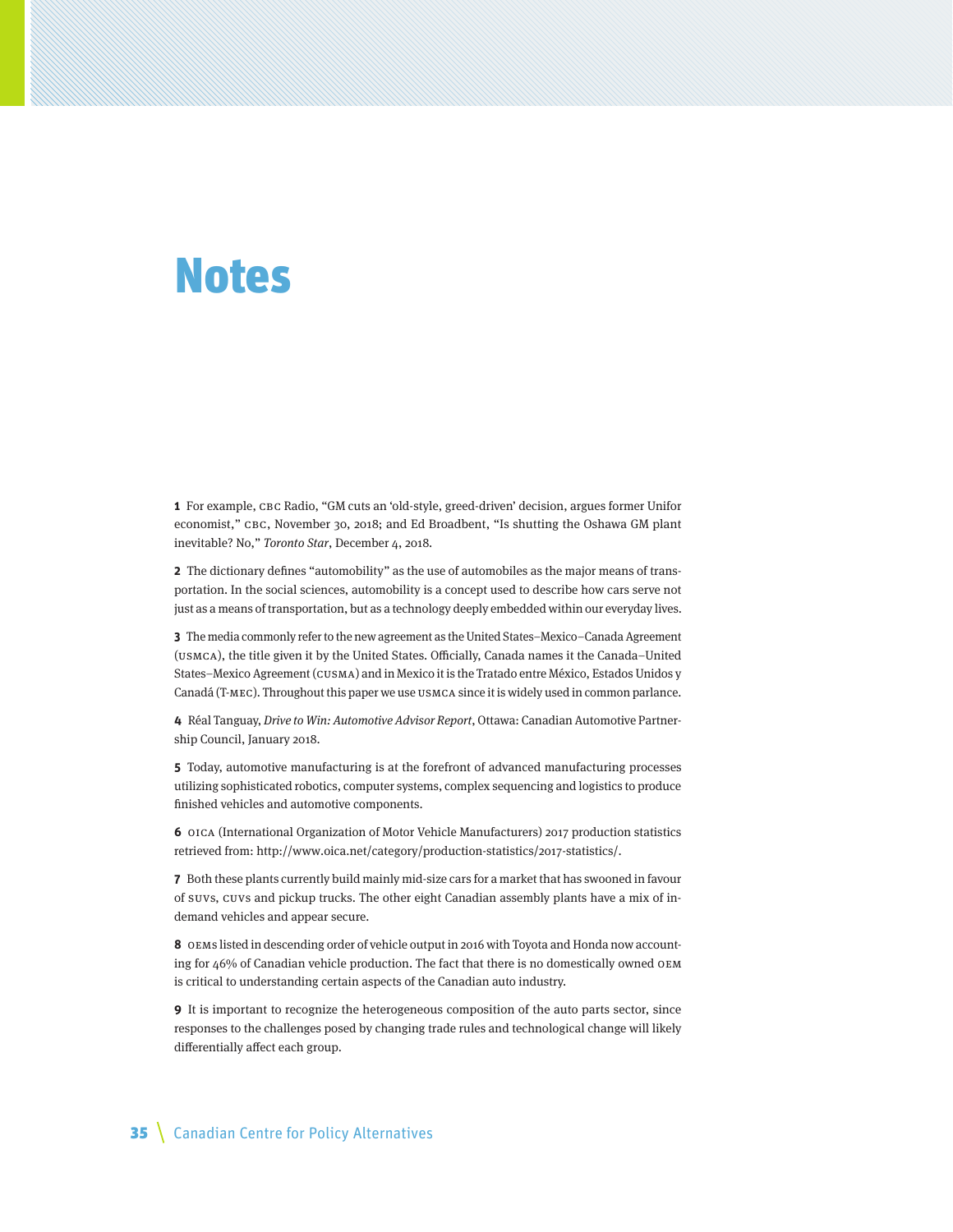<span id="page-35-0"></span>**[10](#page-6-0)** John Holmes, "NAFTA and the Automotive Industry," Presentation to the 61st Annual EDCO Conference, Toronto, February 7, 2018.

**[11](#page-6-0)** Canadian Automotive Partnership Council (CAPC), "CAPC Submission on a Canada Innovation Strategy," August 31, 2016. Retrieved from: [http://capcinfo.ca/en/CAPC-Innovation-en.html.](http://capcinfo.ca/en/CAPC-Innovation-en.html)

**[12](#page-6-0)** Ibid. See also: Charlotte Yates and Wayne Lewchuk, "What Shapes Automotive Investment Decisions in a Contemporary Global Economy?," Canadian Public Policy, Vol. 43, Issue S1 (January 2017): S16-S29.

**[13](#page-6-0)** CAPC (2016—Note 11). See also: Elena Goracinova and David Wolfe, "Regional Resilience and Ontario's Automotive Cluster: Its Future in the Digital Age," Paper prepared for the Annual CDO Partnership Network Conference, Montreal, May 1–3, 2017.

**[14](#page-6-0)** Stephen S. Cohen and John Zysman, Manufacturing Matters: the Myth of the Post-industrial Economy (New York: Basic Books, 1987). See also: Suzanne Berger, Making in America: From Innovation to Market (Boston: MIT Press, 2013); and Susan Helper, Timothy Krueger and Howard Wial, Why does manufacturing matter? Which manufacturing matters? A policy framework, Washington, D.C.: Brookings Institution Metropolitan Policy Program, February 2012.

**[15](#page-6-0)** Jennifer Clark, Working regions: Reconnecting Innovation and Production in the Knowledge Economy (London: Routledge, 2013).

**[16](#page-6-0)** CAPC, in its 2016 submission to the federal Innovation Agenda review process (see Note 11), stated that "innovation must become THE pathway to automotive industry growth in Canada [but] we have not historically focused on Canada as a growth location for invention, research & development (R&D) and engineering of new automotive products and technologies."

**[17](#page-7-0)** MichAuto reports that 16 OEMs have headquarters or technology centers in Michigan, and of the top 100 automotive suppliers to North America, 92 have a presence in Michigan and 60 are headquartered in the state. MichAuto report retrieved from: [http://1419891vq14j2fapah1bpghjzyq.](http://1419891vq14j2fapah1bpghjzyq.wpengine.netdna-cdn.com/wp-content/uploads/2017/05/Michigan-is-Auto-Mobility_COMBINED.pdf) [wpengine.netdna-cdn.com/wp-content/uploads/2017/05/Michigan-is-Auto-Mobility\\_COMBINED.pdf.](http://1419891vq14j2fapah1bpghjzyq.wpengine.netdna-cdn.com/wp-content/uploads/2017/05/Michigan-is-Auto-Mobility_COMBINED.pdf)

**[18](#page-7-0)** Timothy Sturgeon, Olga Memedovic, Johannes Van Biesebroeck and Gary Gereffi, G., "Globalisation of the automotive industry: main features and trends," Int. J. Technological Learning, Innovation and Development, Vol. 2, Nos. 1/2 (2009): 7–24.

**[19](#page-8-0)** Ibid.

**[20](#page-8-0)** The most significant between-bloc flows of vehicles are from Japan and Korea to Europe and North America, and from Europe to North America.

**[21](#page-9-0)** Jim Stanford, "The geography of auto globalization and the politics of auto bailouts," Cambridge Journal of Regions, Economy and Society, Vol. 3, No. 3 (November 2010): 383–405.

**[22](#page-9-0)** OICA 2017 production statistics (see Note 6).

**[23](#page-10-0)** One result is that there has been a relative shift in vehicle production in Canada from the D-3 to Honda and Toyota. By 2017, the Japanese OEMs accounted for 46% of total Canadian vehicle production, compared to less than 17% at the peak of Canadian vehicle production in 1999. This shift has negatively affected independent parts suppliers in Canada that historically have been disproportionately reliant on D-3 customers.

**[24](#page-10-0)** However, there has been substantial investment into modernizing and upgrading the D-3 assembly plants that survived the 2008-09 restructuring. Toyota recently announced a significant investment to upgrade its Ontario assembly plants.

**[25](#page-10-0)** In 2017, the APMA reported that, by employment, "Canada's supplier footprint is larger south of the 49th parallel than it is in Canada." It estimated that 64 Canadian-owned companies now operate 120 manufacturing facilities and employ over 43,000 workers in Mexico. In the U.S. 33 Canadian companies operate 150 plants and employ close to 43,000 direct workers. See the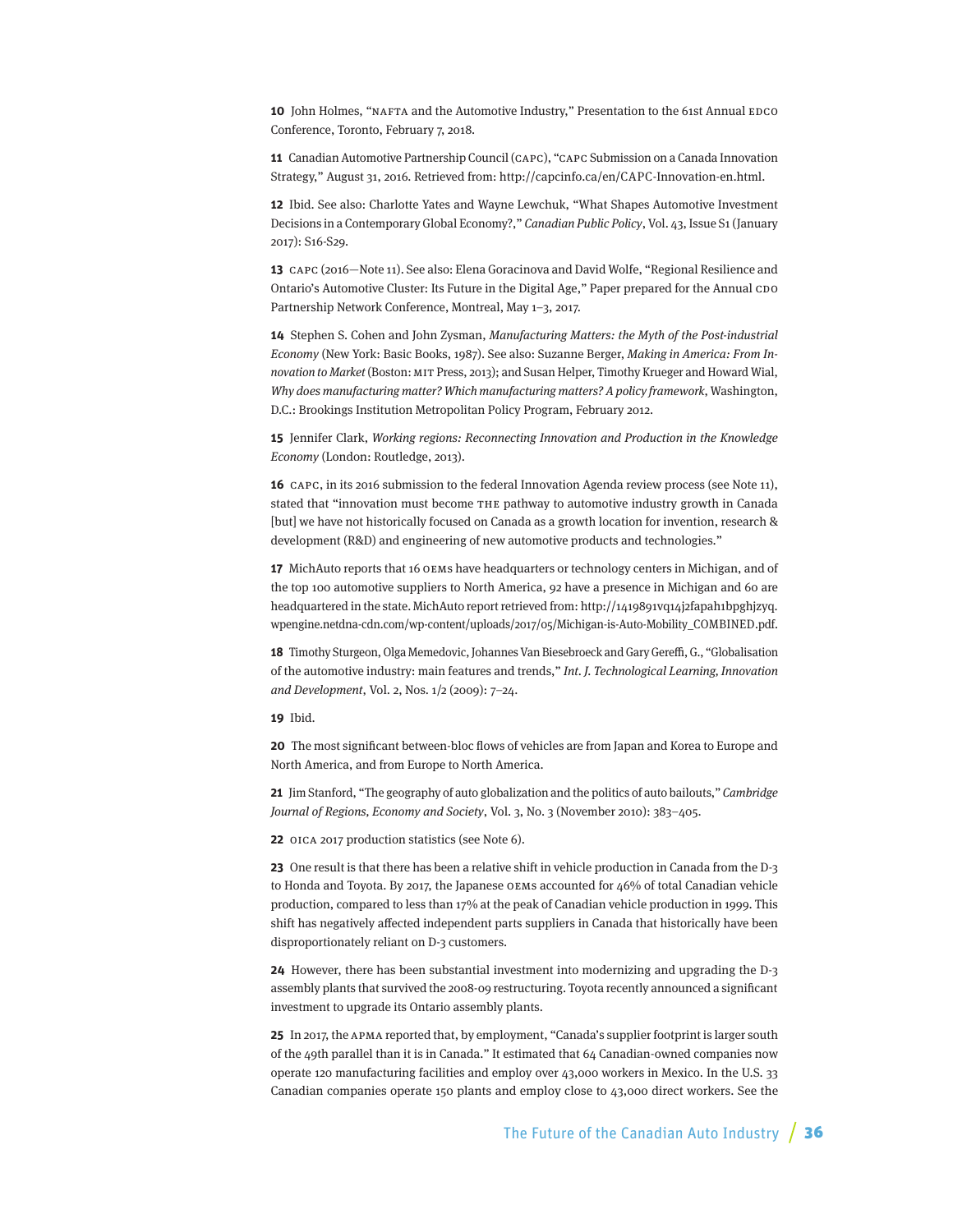<span id="page-36-0"></span>APMA's 2017 "Canadian Supplier Footprint, USA/Mexico," retrieved from: [https://apma.ca/](https://apma.ca/canadian-supplier-footprint-usamexico/) [canadian-supplier-footprint-usamexico/](https://apma.ca/canadian-supplier-footprint-usamexico/).

**[26](#page-11-0)** For example, the first assembly plants in Canada date from the very early 1900s and resulted from American OEMs' desire to avoid the then 35% National Policy tariff on cars entering Canada. Furthermore, since Canada was part of the British Empire, Canadian-made goods could be shipped to many countries in the Empire (later, the British Commonwealth) at a lower preferential tariff rate than from the United States. By 1923, Canada had the world's second largest automotive industry. Later, the 1965 managed trade agreement between the United States and Canada, known as the Auto Pact, proved pivotal to the success of the Canadian auto industry in the period 1965–2000. See Dimitry Anastakis, Auto Pact: Creating a Borderless North American Auto Industry, 1960–1971 (Toronto: University of Toronto Press, 2005).

**[27](#page-12-0)** See: Holmes (2018—Note 10); and Thomas H. Klier and James Rubenstein, "Mexico's growing role in the auto industry under NAFTA: Who makes what and what goes where," Economic Perspectives, Federal Reserve Bank of Chicago, Vol. 41, No. 6 (2017).

**[28](#page-12-0)** Current trade rules limit overseas market access for North American–built vehicles while low U.S. and Canada tariffs leave the domestic market open to vehicles imported from Europe and Asia. See: Bill Murnighan, "Five Inconvenient Truths About Auto Trade Policy...some labour observations," Presentation to the APRC International Workshop, Toronto, April 5–6, 2018. Unifor has long argued for tying access to the Canadian automotive market to commitments to produce in Canada and for greater reciprocity in automotive trade volumes with Asia and Europe. See, for example, CAW Rethinking Canada's Auto Industry: A Policy Vision to Escape the Race to the Bottom, Willowdale: Canadian Autoworkers Union, April 2012.

**[29](#page-12-0)** With over 80% of vehicles built in Canada exported south and a very large proportion of the vehicles sold in Canada built in the U.S., removing the 6.1% tariff likely has a greater impact on U.S. than Canadian production.

**[30](#page-13-0)** Reflecting the complexity of supply chains, the USMCA rules of origin for automotive goods require their own 48-page Appendix in the agreement—text retrieved from: [https://international.](https://international.gc.ca/trade-commerce/assets/pdfs/agreements-accords/cusma-aceum/cusma-04.pdf) [gc.ca/trade-commerce/assets/pdfs/agreements-accords/cusma-aceum/cusma-04.pdf.](https://international.gc.ca/trade-commerce/assets/pdfs/agreements-accords/cusma-aceum/cusma-04.pdf)

**[31](#page-13-0)** For the 29 categories of parts on the NAFTA tracing list, any non-originating (i.e., non-NAFTA) value remains non-originating through all stages of assembly and must be included in the final calculation of the RVC of the vehicle or component. For example, if a seating manufacturer uses a non-originating electric motor (say, from China) in the production of a seat it sells to a vehicle manufacturer, the non-originating value of the assembled vehicle must include the value of the non-originating motor.

**[32](#page-13-0)** For some parts such as bearings, parts of bumpers and certain other body parts, parts of wheels and parts of clutches the NAFTA RVC is 50%.

**[33](#page-13-0)** During the TPP negotiations the Office of the U.S. Trade Representative said that, using the normal approach for counting the value of non-originating materials, a number in the low 50% range was comparable to the 62.5% RVC threshold for vehicles under the NAFTA using tracing (U.S. House of Representatives, Committee on Ways and Means, TPP Issue Analysis: Trade in the Automotive Manufacturing Supply Chain, 114th Congress Minority Staff Report, January 8, 2016). Consequently, during the USMCA negotiations the U.S. pressed for major changes in tracing and the calculation of non-originating content.

**[34](#page-14-0)** Scotiabank, "NAFTA: Data at Odds with Proposed Changes to Auto Rules of Origin," Global Economics: Insights & Views, December 19, 2017.

**35** It is important to remember that content levels only matter if your product has to cross a border to reach a customer. The demand for a U.S. content requirement for Canadian and Mexican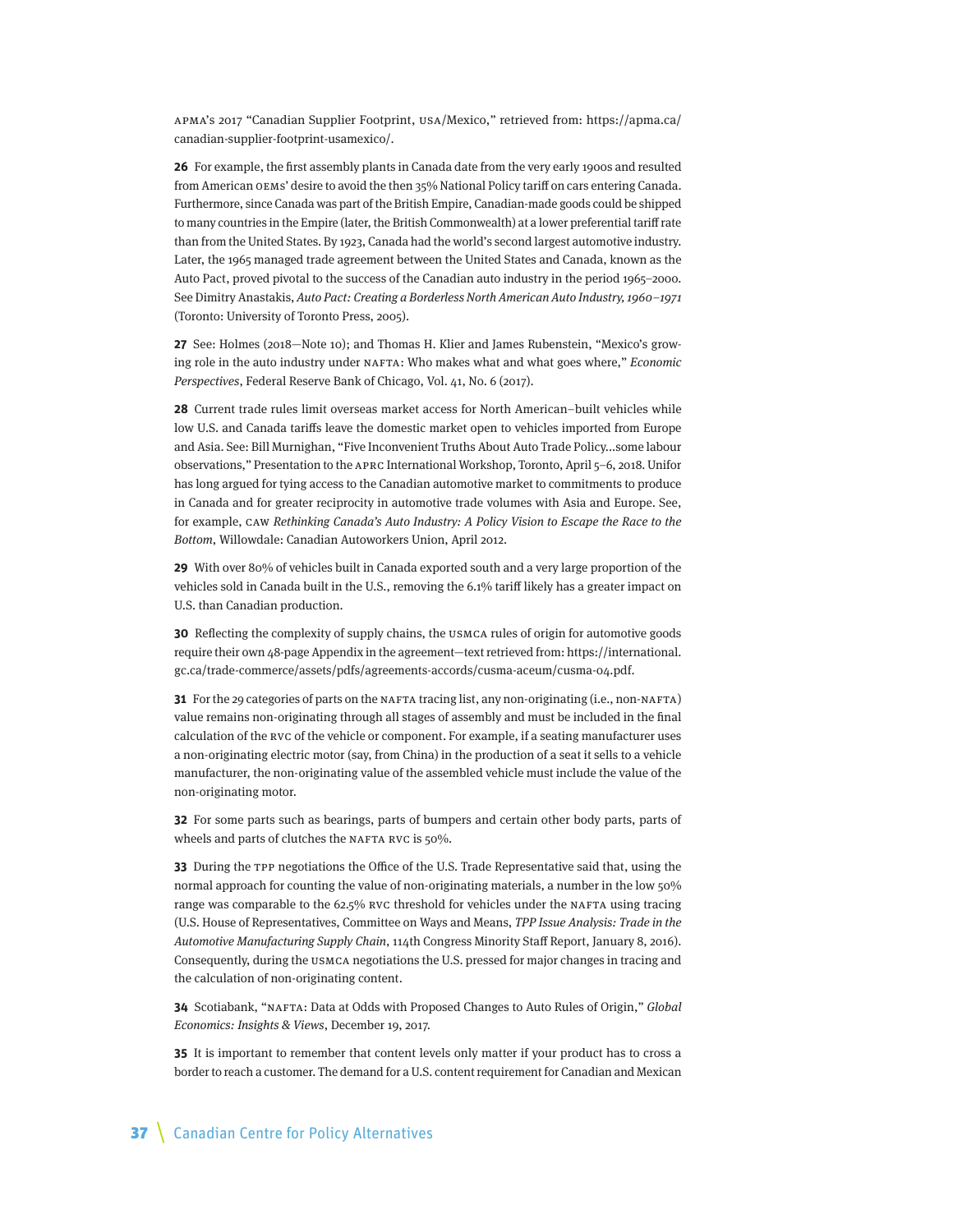<span id="page-37-0"></span>vehicles exported to the United States was ironic given that an OEM could build vehicles in the U.S. for the domestic market using cheaper parts sourced from anywhere in the world without any consideration for U.S. content! See Kelsey Johnson, "Canadian NAFTA auto rules of origin idea 'opposite' of U.S. goals: Lighthizer," iPolitics, January 29, 2018.

**[36](#page-14-0)** The Canadian proposal included granting automakers extra credit for electric and autonomous vehicles (Anne Riley Moffat, "Canada Wants Electric, Driverless Cars to Factor in Nafta," Bloomberg, January 31, 2018), but this was not included in the final agreement.

**[37](#page-15-0)** The Trump administration directed the U.S. Commerce Department to undertake an investigation under the little-used Section 232 of the Trade Expansion Act of 1962 to assess whether national security concerns warrant the imposition of tariffs on imported vehicles and parts. Earlier, the Trump administration used Section 232 to justify tariffs on steel (25%) and aluminum (10%) imports that are still in force and negatively affect the automotive industry.

**[38](#page-15-0)** The increased RVC levels begin at a level higher than the current NAFTA RVC and then increase in three further steps to become fully phased-in by January 1, 2023 (or three years after the agreement comes into force, whichever is later).

**[39](#page-15-0)** For a list of parts which fall into each of the three categories see: Meet the New NAFTA, Ann Arbor: Center for Automotive Research, October 2018.

**[40](#page-15-0)** These are engines, transmissions, body and chassis, axles, suspension system, steering system and advanced batteries.

**[41](#page-15-0)** The U.S. tariffs imposed in July 2018 on steel (25%) and aluminum (10%) imported from Canada and Mexico remain in force. Unless the tariffs are rescinded, commentators question how the USMCA steel and aluminum ROO can possibly be met.

**[42](#page-15-0)** The agreement defines the production wage rate as "the average hourly base wage rate, not including benefits, of employees directly involved in the production of the part or component used to calculate the LVC" (USMA, Article 4-B.7 footnote 104). High-wage technology expenditures (including for research and development and software) and high-wage assembly expenditures can be applied to meet up to 10 and 5 percentage points of the threshold respectively (USMCA Article 4-B.7).

**[43](#page-15-0)** Scotiabank, "NAFTA: USMCA Preserves Open Trade in North America," Global Economics: Insights and Views, October 1, 2018. Since OEMs do not publicly release RVC data for their vehicles, estimates by third parties should be treated with caution. Estimates of RVC in North American vehicles differ widely—see, for example, Scotiabank (2017—Note 34); and Anne Flatness and Chris Rasmussen, "U.S.-Produced Value in U.S. Imports from NAFTA," Department of Commerce, International Trade Administration, Office of Trade and Economic Analysis, September 22, 2017. Government monitoring of the more complex and stringent USMCA automotive rules of origin to ensure OEM compliance will likely prove formidable.

**[44](#page-16-0)** The APMA optimistically suggests that the USMCA will increase Canadian auto parts sector volumes by 25%.

**[45](#page-16-0)** For example, the subcompact and compact cars built in Mexico by Honda, Mazda, Nissan, Fiat and Volkswagen. Automakers are likely to look first at moving engine and transmission production to North America, since under the USMCA these key components must themselves be "originating" in order for the vehicle to be originating. They also represent approximately 30% of a vehicles value and hence represent a major step towards meeting the stricter USMCA regional content thresholds.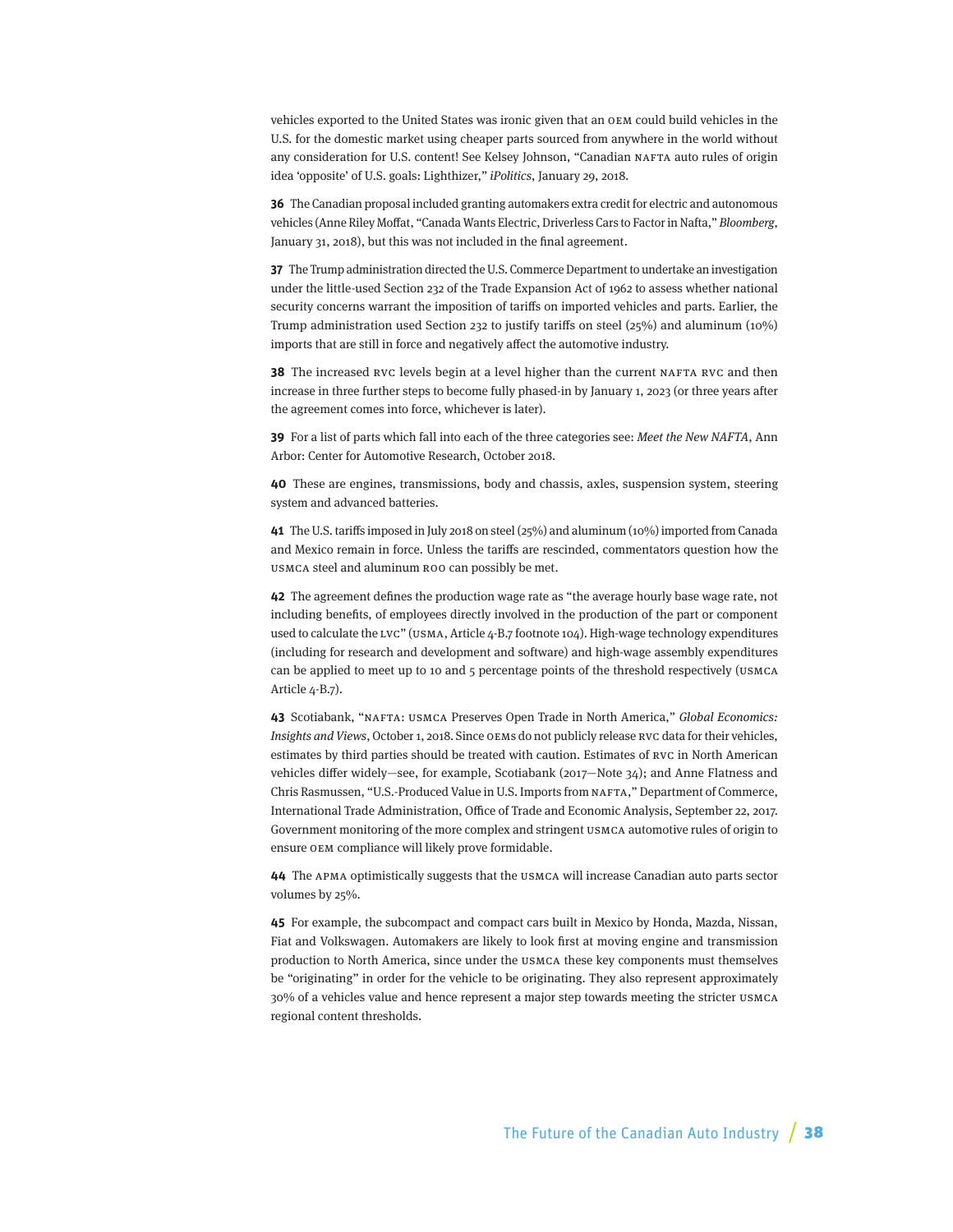<span id="page-38-0"></span>**[46](#page-16-0)** Chester Dawson and William Boston, "Auto Makers Consider Shifting More Manufacturing to North America: trade pact is prompting foreign automakers to rethink supply chains to meet potential restrictions," Wall Street Journal, October 5, 2018.

**[47](#page-16-0)** The current MFN tariffs for imports to the U.S. are 2.5% on passenger vehicles, 25% on light trucks and an average of 3.2% on automotive parts. These are now much lower than when NAFTA came into force in 1994. Note that Annex 2-C does not refer to imports from Canada that do not qualify as originating, but only those from Mexico.

**[48](#page-17-0)** Already under NAFTA some automotive parts companies simply elect to pay the MFN tariff to avoid the administrative burden and cost of complying with the rules of origin. The Center for Automotive Research (CAR) estimates that only 76.5% of Mexican parts exports to the U.S. entered duty free under NAFTA in 2016; the corresponding figure for Canada was 81%. See: Kristin Dziczek, Michael Schultz, Bernard Swiecki and Yen Chen, NAFTA Briefing: Review of current NAFTA proposals and potential impacts on the North American automotive industry, Ann Arbor: Center for Automotive Research, April 2018.

**[49](#page-17-0)** By providing this protection to non-qualifying imports from Mexico, this seems to indicate that the U.S. still contemplates using GATT Article XXVIII to impose higher import tariffs on automotive products imported from outside North America.

**[50](#page-17-0)** The side-letters containing exemptions from possible Section 232 automotive tariffs came in to force with the signing of the USMCA and do not require actual ratification of the USMCA.

**[51](#page-18-0)** The remaining 11 countries, including Canada, Mexico and Japan, concluded CPTPP discussions on January 23, 2018 and signed the agreement in early March 2018.

**[52](#page-18-0)** Jeffrey Carey and John Holmes, "What Does the Trans-Pacific Partnership Agreement Portend for the Canadian Automotive Industry?," Canadian Public Policy, Vol. 43, No. S1 (January 2017): S30-S42.

**[53](#page-18-0)** According to Global Affairs Canada: "Based on current sourcing and production patterns, and without the ability to accumulate U.S. materials under the CPTPP, Canadian vehicles cannot meet the CPTPP regional value content requirement (45%). However, except for Australia, Malaysia and Vietnam, Canada has duty-free access to all CPTPP countries, either on a MFN basis or through FTAs already in force." Thus, the need for the side-letters. See: Government of Canada. Global Affairs Canada. "Comprehensive and Progressive Agreement for Trans-Pacific Partnership (CPTPP)," retrieved from: [http://international.gc.ca/trade-commerce/trade-agreements-accords](http://international.gc.ca/trade-commerce/trade-agreements-accords-commerciaux/agr-acc/cptpp-ptpgp/text-texte/index.aspx?lang=eng)[commerciaux/agr-acc/cptpp-ptpgp/text-texte/index.aspx?lang=eng;](http://international.gc.ca/trade-commerce/trade-agreements-accords-commerciaux/agr-acc/cptpp-ptpgp/text-texte/index.aspx?lang=eng) and Global Affairs Canada. "Economic impact of Canada's participation in the Comprehensive and Progressive Agreement for Trans-Pacific Partnership," retrieved from: [http://international.gc.ca/trade-commerce/trade](http://international.gc.ca/trade-commerce/trade-agreements-accords-commerciaux/agr-acc/cptpp-ptpgp/impact-repercussions.aspx?lang=eng)[agreements-accords-commerciaux/agr-acc/cptpp-ptpgp/impact-repercussions.aspx?lang=eng.](http://international.gc.ca/trade-commerce/trade-agreements-accords-commerciaux/agr-acc/cptpp-ptpgp/impact-repercussions.aspx?lang=eng)

**[54](#page-18-0)** Flavio Volpe, "The Trans Pacific Partnership: TPP, TPP11, CPTPP and the Case for Further Negotiations," APMA, December 2017, retrieved from: [https://apma.ca/wp-content/uploads/2017/12/](https://apma.ca/wp-content/uploads/2017/12/The-Case-for-Further-Negotiations-CPTPP.pdf) [The-Case-for-Further-Negotiations-CPTPP.pdf](https://apma.ca/wp-content/uploads/2017/12/The-Case-for-Further-Negotiations-CPTPP.pdf). See also: Unifor, "Presentation to Standing Senate Committee on Foreign Affairs and International Trade re: Bill C-79," October 23, 2018, retrieved from: [https://sencanada.ca/en/Content/Sen/Committee/421/AEFA/54312-e;](https://sencanada.ca/en/Content/Sen/Committee/421/AEFA/54312-e) and Unifor, "The Trans-Pacific Partnership and Canada's Auto Industry," not dated, retrieved from: [https://www.](https://www.unifor.org/sites/default/files/attachments/959-tpp_brief-auto.pdf) [unifor.org/sites/default/files/attachments/959-tpp\\_brief-auto.pdf](https://www.unifor.org/sites/default/files/attachments/959-tpp_brief-auto.pdf).

**[55](#page-18-0)** John Holmes and Jeffrey Carey, The Devil is in the Details: The TPP's Impact on the Canadian Automotive Industry, Ottawa: Canadian Centre for Policy Alternatives, July 2016.

**[56](#page-19-0)** Japan pushed hard for the TPP rules since Japanese automakers desire duty-free access to the U.S. (and Canadian) market for vehicles imported directly from Japan, especially given the duty-free access secured under recent free trade agreements for European and Korean automakers.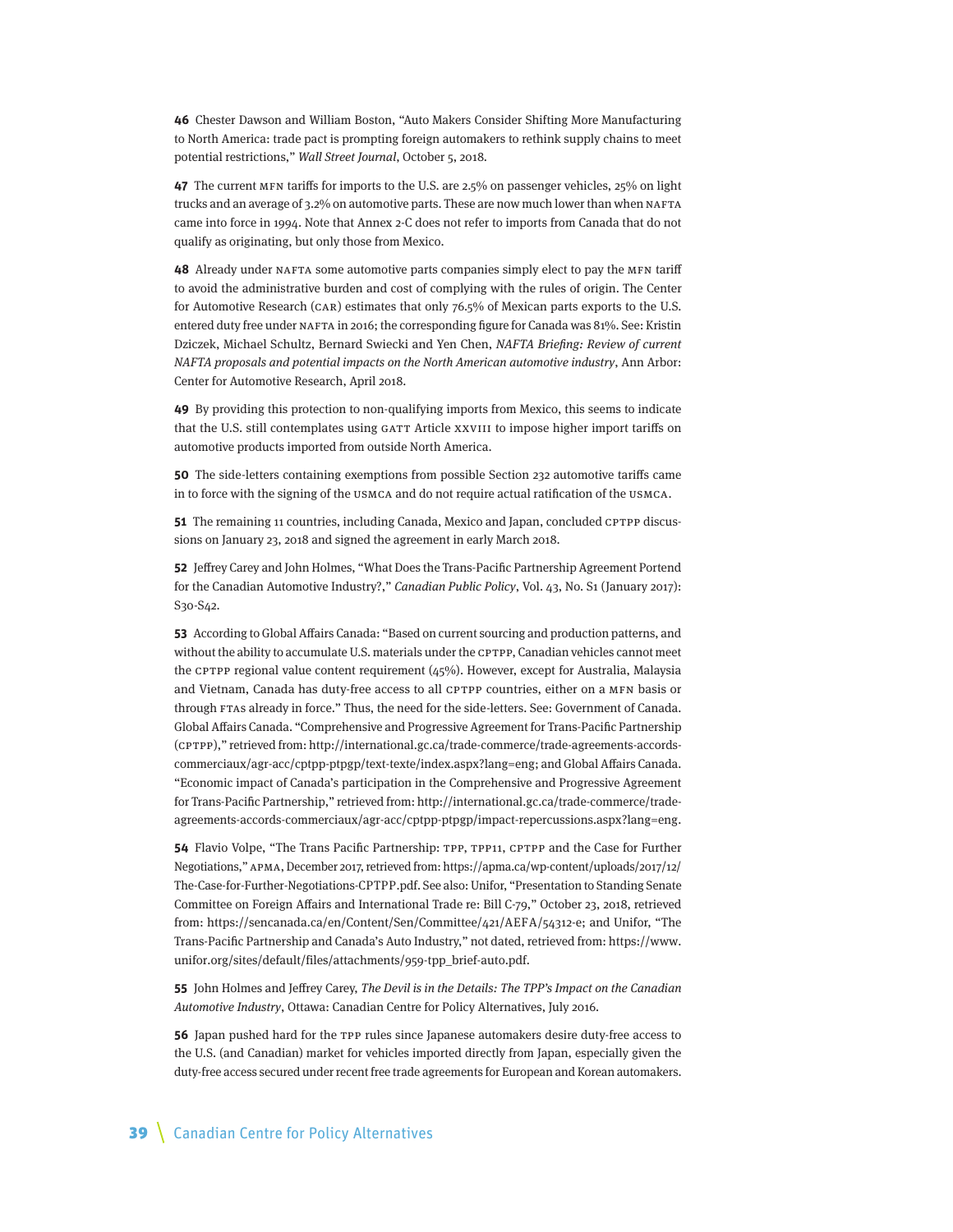<span id="page-39-0"></span>Japanese-built vehicles contain significant levels of parts sourced from China, Thailand and Indonesia (i.e., non-CPTPP countries). See Carey and Holmes (2017—Note 51), and Volpe (2017—Note 53).

**[57](#page-19-0)** Carey and Holmes (2017—Note 51).

**[58](#page-19-0)** Canadian automotive products must continue to adhere to NAFTA rules of origin in order to continue to enjoy duty-free access to the U.S. (and Mexican) market. Thus, the CPTPP rules of origin are not expected to have a significant direct effect on Canadian automakers' production patterns and sourcing decisions. See Global Affairs Canada (2018—Note 52) and Unifor (2018—Note 53).

**[59](#page-20-0)** International Energy Agency, Global EV Outlook 2018: Towards cross-modal electrification, Paris: IEA, June 2018. See also: McKinsey & Co., "Automotive Revolution—Perspective Towards 2030," January 2016.

**[60](#page-20-0)** Josifa G. Petrunić, Advanced Automotive Systems, Electrification, and an Overview of Relevant Policy Concerns, Hamilton, ON: Automotive Policy Research Centre, November 2014.

**[61](#page-21-0)** Peter J. Warrian and Mike Smitka, "The Changing Dynamics of Innovation in the Auto Supply Chain," Journal of Business and Economics, Vol. 6, No. 4 (April 2015): 799–821.

**[62](#page-21-0)** Stephanie Tombari, Towards sustainable automobility? Green industrial policy in Ontario and Michigan, Hamilton, ON: Automotive Policy Research Centre presentation, November 2017. Retrieved from [https://aprc.mcmaster.ca/sites/default/files/pubs/towards-sustainable](https://aprc.mcmaster.ca/sites/default/files/pubs/towards-sustainable-automobility-tombari.pdf)[automobility-tombari.pdf.](https://aprc.mcmaster.ca/sites/default/files/pubs/towards-sustainable-automobility-tombari.pdf)

**[63](#page-21-0)** The Automotive Innovation Fund (AIF) and Automotive Supplier Innovation Program (ASIP) were recently simplified and consolidated into the Strategic Initiative Fund (SIF) along with the Strategic Aerospace and Defence Initiative and Technology Demonstration Program. The SIF has a budget of \$1.26 billion over five years.

**[64](#page-21-0)** Petrunić (2014—Note 59).

**[65](#page-21-0)** Government of Canada. "Archived—Automotive Innovation Fund—projects funded to date," Industry Canada, not dated. Retrieved from: [https://www.ic.gc.ca/eic/site/auto-auto.nsf/eng/](https://www.ic.gc.ca/eic/site/auto-auto.nsf/eng/am02366.html) [am02366.html](https://www.ic.gc.ca/eic/site/auto-auto.nsf/eng/am02366.html).

**[66](#page-21-0)** Ibid. Canadian government incentives through AIF also have increased production of "greener" vehicles, in part by linking the latter to government support for investment in advanced manufacturing technologies to upgrade assembly plants. For example, Canada produces the only hybrid Lexus outside of Japan and Honda plans to produce for export to Europe the next generation of more fuel-efficient CR-Vs in its Canadian plant.

**[67](#page-22-0)** These standards, introduced to speed up the development of hybrid and electric vehicles, would require automakers to nearly double the average fuel economy of new cars and trucks by 2025, to 54.5 miles per gallon. Meeting these stringent standards poses a significant technological challenge to automakers.

**[68](#page-22-0)** These 13 states constitute a third of the American market for vehicles and so have significant impact on the production decisions and practices of automakers. See: Hiroko Tabuchi, "California Upholds Auto Emissions Standards, Setting Up Face-Off With Trump," New York Times, March 24, 2017.

**[69](#page-23-0)** EV and CAV technologies are attracting major investments of capital. Recently, however, more sober assessments have surfaced regarding the length of time required for both EVs and CAVs to account for a significant proportion of the North American total vehicle fleet. Currently, EV sales account for only 1% of the North American market, an insufficient volume to justify a full-scale D-3 assembly plant devoted exclusively to building them. Thus it is likely that there will continue to be a mix of vehicle types for at least the next two decades.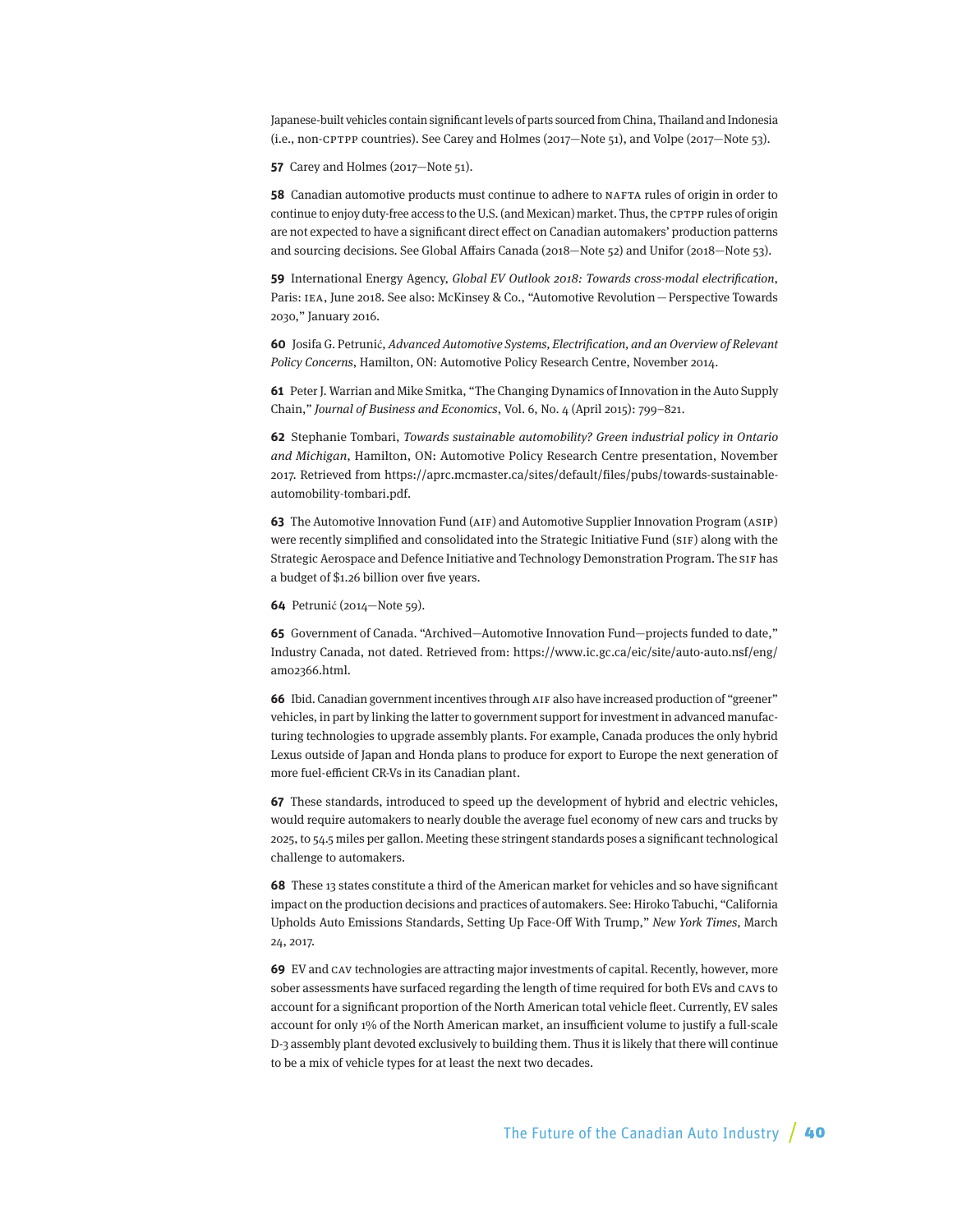<span id="page-40-0"></span>**[70](#page-23-0)** Government of Ontario, "Invest in Ontario," video retrieved from: [https://www.investinontario.](https://www.investinontario.com/videos/teaching-cars-think) [com/videos/teaching-cars-think](https://www.investinontario.com/videos/teaching-cars-think).

**[71](#page-23-0)** Ibid.

**[72](#page-23-0)** Ata-ul Munim and Charlotte A.B. Yates, The APMA's Connected Car Project: Innovation Through Collaboration, Hamilton, ON: Automotive Policy Research Centre, February 2015.

**[73](#page-24-0)** Tanguay (2018—Note 4).

**[74](#page-24-0)** McKinsey & Co. (2016—Note 58).

**[75](#page-24-0)** Tom Jenkins et. al, Innovation Canada: A Call to Action, Report of the Independent Panel on Federal Support to Research and Development. Ottawa: Government of Canada, 2011.

**[76](#page-24-0)** Munim and Yates (2015—Note 71).

**[77](#page-24-0)** McKinsey & Co. (2016—Note 58).

**[78](#page-24-0)** Greg Keenan, "How Magna almost snapped up GM-owned auto maker Opel," Globe and Mail, March 6, 2017.

**[79](#page-24-0)** David Welch, "Elon Musk says Tesla may consider buying idle General Motors plants," Bloomberg News (Financial Post), December 10, 2018.

**[80](#page-25-0)** Government of Canada. Compete to Win (the Red Wilson Report), Ottawa: Industry Canada, June 2008. See also: Council of Academies, Paradox Lost: Explaining Canada's Research Strength and Innovation Weakness, Ottawa: Advisory Group, Council of Canadian Academies, 2013.

**[81](#page-25-0)** Jim Balsillie, "Empty talk on innovation is killing Canada's economic prosperity," Globe and Mail, March 17, 2017.

**[82](#page-26-0)** McKinsey & Co. (2016—Note 58); See also: Matthew Lo and Creig Lamb, "Mapping Automation: How will advancing technology impact cities and towns across Canada?" Toronto: Brookfield Institute, June 2017.

**[83](#page-26-0)** Lo and Lamb (2017—Note 81).

**[84](#page-26-0)** Creig Lamb, The Talented Mr. Robot: The impact of automation on Canada's workforce, Toronto: Brookfield Institute, June 2016.

**[85](#page-27-0)** Sean Silcoff, "Canada facing 'brain drain' as young tech talent leaves for Silicon Valley," Globe and Mail, May 3, 2018.

**[86](#page-28-0)** Ratings Direct, "Will Generation Y Change How The U.S. Auto Industry Does Business?," Standard and Poor's Rating Services, retrieved from: https://www.jdpower.com/sites/default/ files/Will%20Generation%20Y%20Change%20the%20Auto%20Industry%20Business%20 September%202014.pdf

**[87](#page-28-0)** Ibid.

**[88](#page-28-0)** Tanguay (2018—Note 4).

**[89](#page-29-0)** Research InfoSource Inc, "Canada's Top 100 Corporate R&D Spenders," November 16, 2017, retrieved from: https://researchinfosource.com/pdf/CIL2017-Top%20100%20RandD%20List.pdf

**[90](#page-30-0)** The scale and nature of the jobs associated with each of these activities also differ significantly. Automotive manufacturing provides decent employment for a significant number of working people. Engineering and R&D activity generates fewer but more highly trained engineering and professional jobs.

**[91](#page-31-0)** CAPC (2016—Note 11); See also: Yates and Lewchuk (2017—Note 12).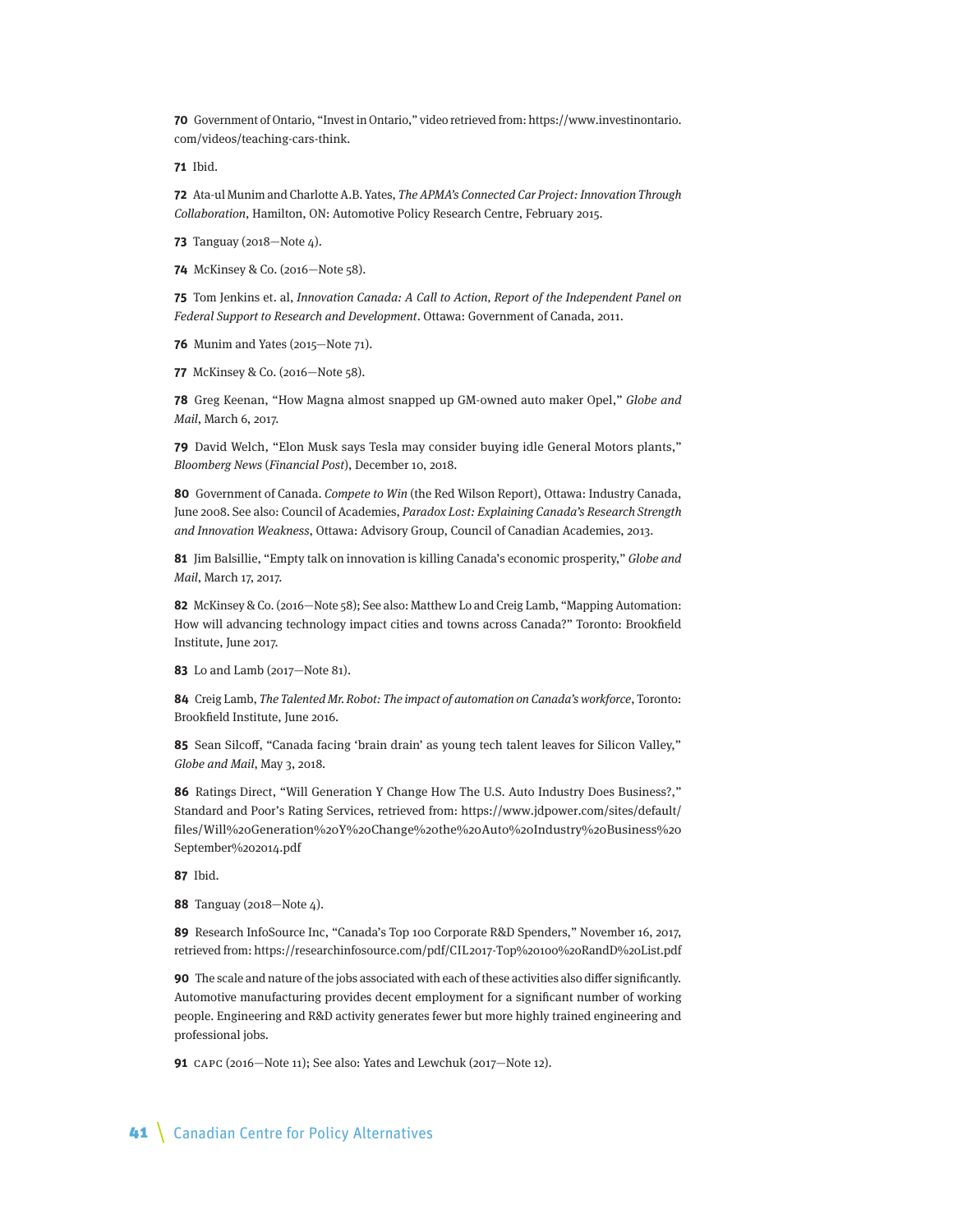<span id="page-41-0"></span>**[92](#page-31-0)** GM says it is closing Oshawa Assembly, which it acknowledges is productive and internationally competitive, because it is producing cars in a market demanding SUVs and pickup trucks. This rationale disregards that the facility has a state-of-the-art flexible production line and a highly experienced, skilled and productive workforce. The plant has previously produced other types of vehicles including small trucks, and with retooling is capable of producing electric or autonomous vehicles. Failing to reverse GM's decision, the Canadian government should seek to induce or partner with other companies to take over the Oshawa facility.

- **[93](#page-31-0)** Tanguay (2018—Note 4).
- **[94](#page-32-0)** Yates and Lewchuk (2017—Note 12).
- **[95](#page-33-0)** Max Blouw, "Will Canada keep up globally on R&D?," Policy Options, April 19, 2018.